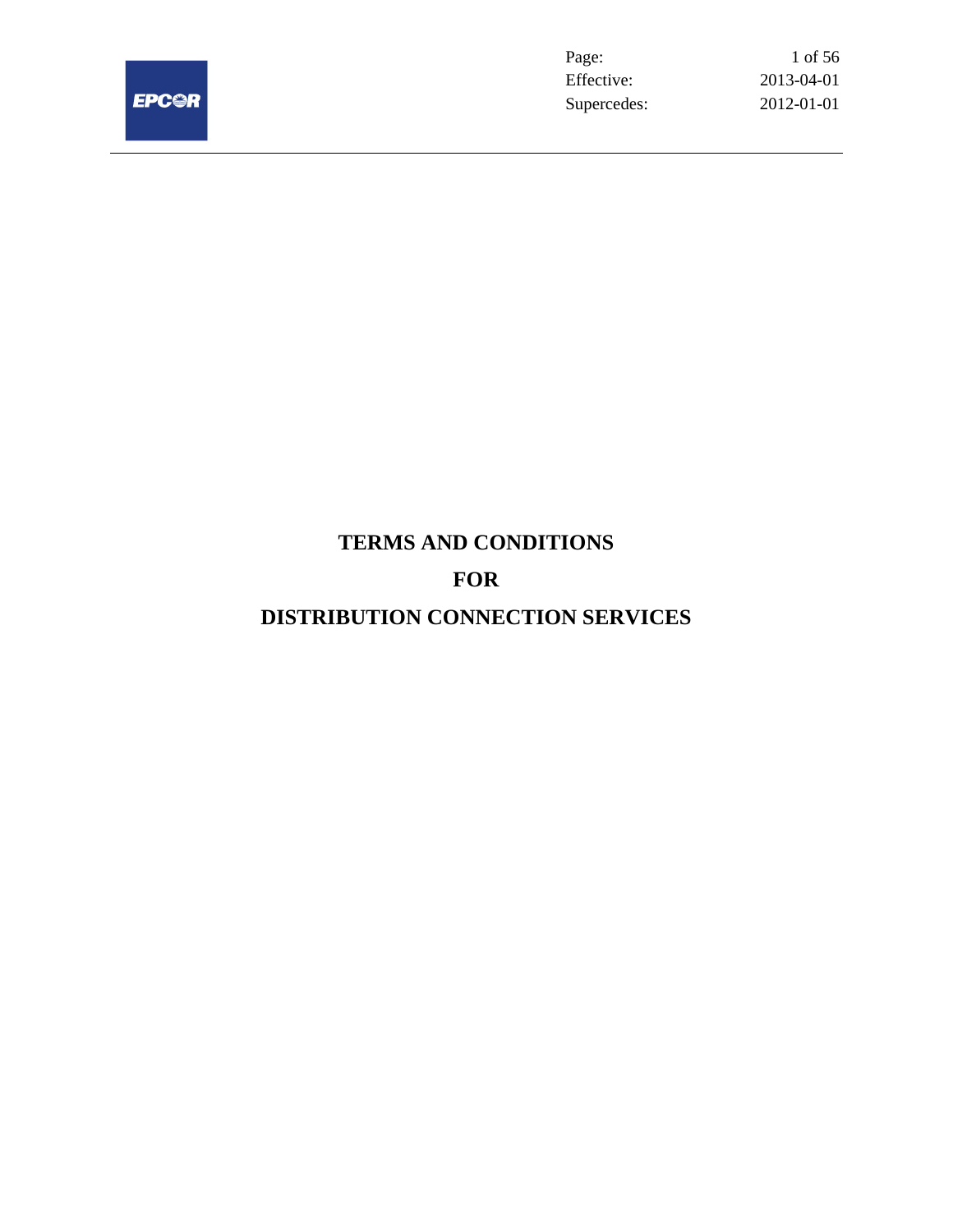

# **TABLE OF CONTENTS**

| 2.1 |                                                                                  |  |
|-----|----------------------------------------------------------------------------------|--|
| 2.2 |                                                                                  |  |
| 2.3 |                                                                                  |  |
| 2.4 |                                                                                  |  |
| 2.5 |                                                                                  |  |
|     |                                                                                  |  |
| 3.1 |                                                                                  |  |
| 3.2 |                                                                                  |  |
| 3.3 |                                                                                  |  |
| 3.4 |                                                                                  |  |
|     |                                                                                  |  |
| 4.1 |                                                                                  |  |
| 4.2 |                                                                                  |  |
| 4.3 |                                                                                  |  |
| 4.4 |                                                                                  |  |
| 4.5 |                                                                                  |  |
| 4.6 |                                                                                  |  |
| 4.7 |                                                                                  |  |
| 4.8 |                                                                                  |  |
| 4.9 |                                                                                  |  |
|     |                                                                                  |  |
| 5.1 |                                                                                  |  |
| 5.2 |                                                                                  |  |
| 5.3 |                                                                                  |  |
| 5.4 |                                                                                  |  |
|     |                                                                                  |  |
| 6.1 |                                                                                  |  |
| 6.2 |                                                                                  |  |
| 6.3 |                                                                                  |  |
|     |                                                                                  |  |
| 7.1 |                                                                                  |  |
| 7.2 | Determination of Distribution Extension Costs and Distribution Contributions  21 |  |
| 7.3 | Determination of EDTI Transmission Costs and Transmission Contributions 22       |  |
| 74  | Changes in Point of Delivery Demand                                              |  |
| 7.5 |                                                                                  |  |
| 7.6 |                                                                                  |  |
| 7.7 |                                                                                  |  |
|     |                                                                                  |  |
| 8.1 |                                                                                  |  |
| 8.2 |                                                                                  |  |
| 8.3 |                                                                                  |  |
| 8.4 |                                                                                  |  |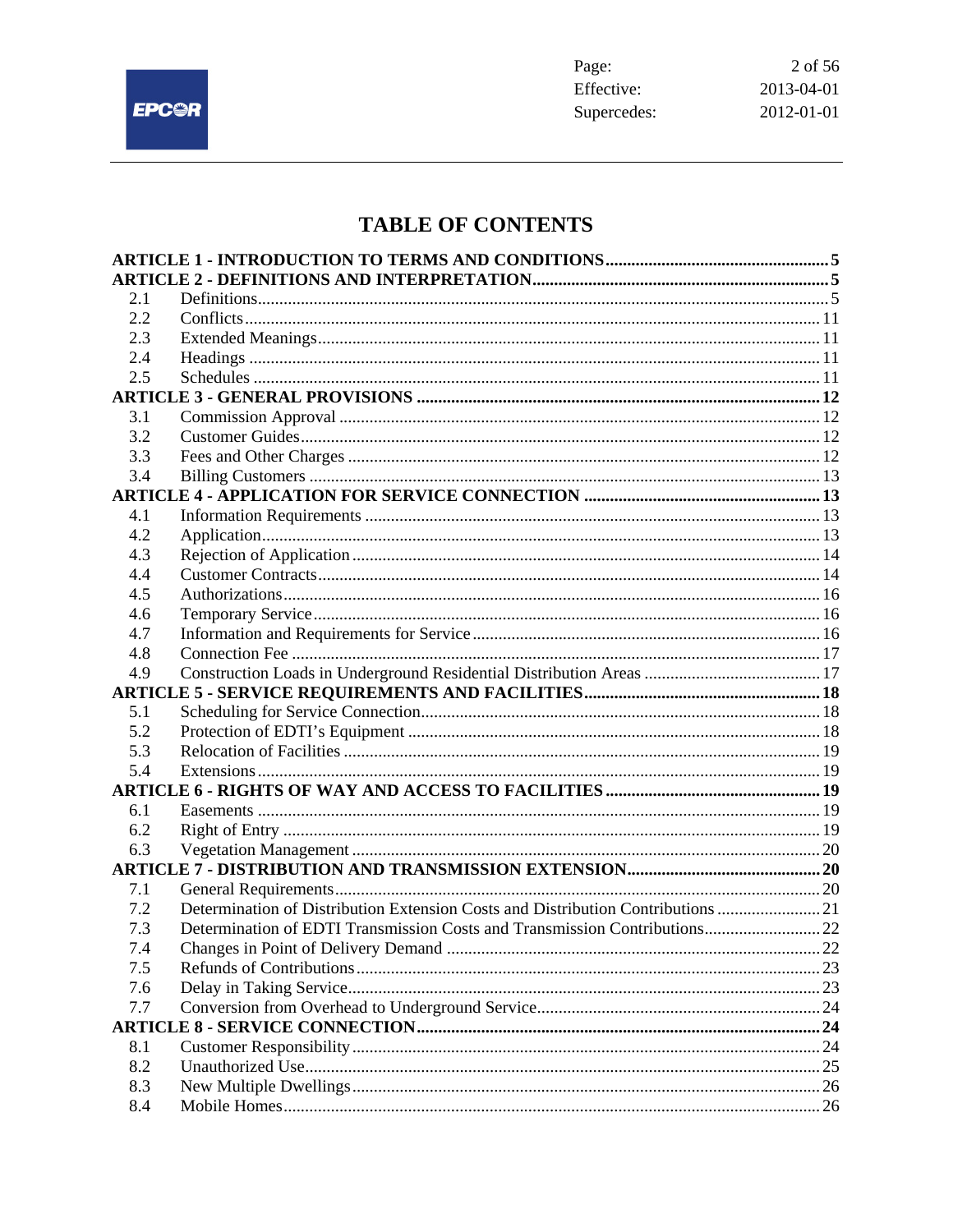EPC@R

| 3 of 56    |
|------------|
| 2013-04-01 |
| 2012-01-01 |
|            |

| 8.5   |                                                                              |  |
|-------|------------------------------------------------------------------------------|--|
| 8.6   |                                                                              |  |
|       |                                                                              |  |
| 9.1   |                                                                              |  |
| 9.2   |                                                                              |  |
| 9.3   |                                                                              |  |
| 9.4   |                                                                              |  |
| 9.5   |                                                                              |  |
|       |                                                                              |  |
| 10.1  |                                                                              |  |
| 10.2  |                                                                              |  |
| 10.3  |                                                                              |  |
| 10.4  |                                                                              |  |
| 10.5  |                                                                              |  |
| 10.6  |                                                                              |  |
|       |                                                                              |  |
| 11.1  |                                                                              |  |
| 11.2  |                                                                              |  |
| 11.3  |                                                                              |  |
| 11.4  |                                                                              |  |
|       |                                                                              |  |
| 12.1  |                                                                              |  |
| 12.2  |                                                                              |  |
| 12.3  |                                                                              |  |
| 12.4  |                                                                              |  |
|       |                                                                              |  |
| 13.1  |                                                                              |  |
| 13.2  |                                                                              |  |
|       |                                                                              |  |
| 14.1  |                                                                              |  |
|       |                                                                              |  |
| 14.2  |                                                                              |  |
| 14.3  |                                                                              |  |
| 14.4  |                                                                              |  |
| 14.5  | <b>ARTICLE 15 - ADDITIONAL PROVISIONS RELATING TO SERVICES  44</b>           |  |
|       |                                                                              |  |
| 15.1  |                                                                              |  |
| 15.2  |                                                                              |  |
| 15.3  |                                                                              |  |
| 15.4  | Independent System Operation or Transmission Facility Owner Requirements  45 |  |
| 15.5  |                                                                              |  |
| 15.6  |                                                                              |  |
| 15.7  |                                                                              |  |
| 15.8  |                                                                              |  |
| 15.9  |                                                                              |  |
| 15.10 |                                                                              |  |
| 15.11 |                                                                              |  |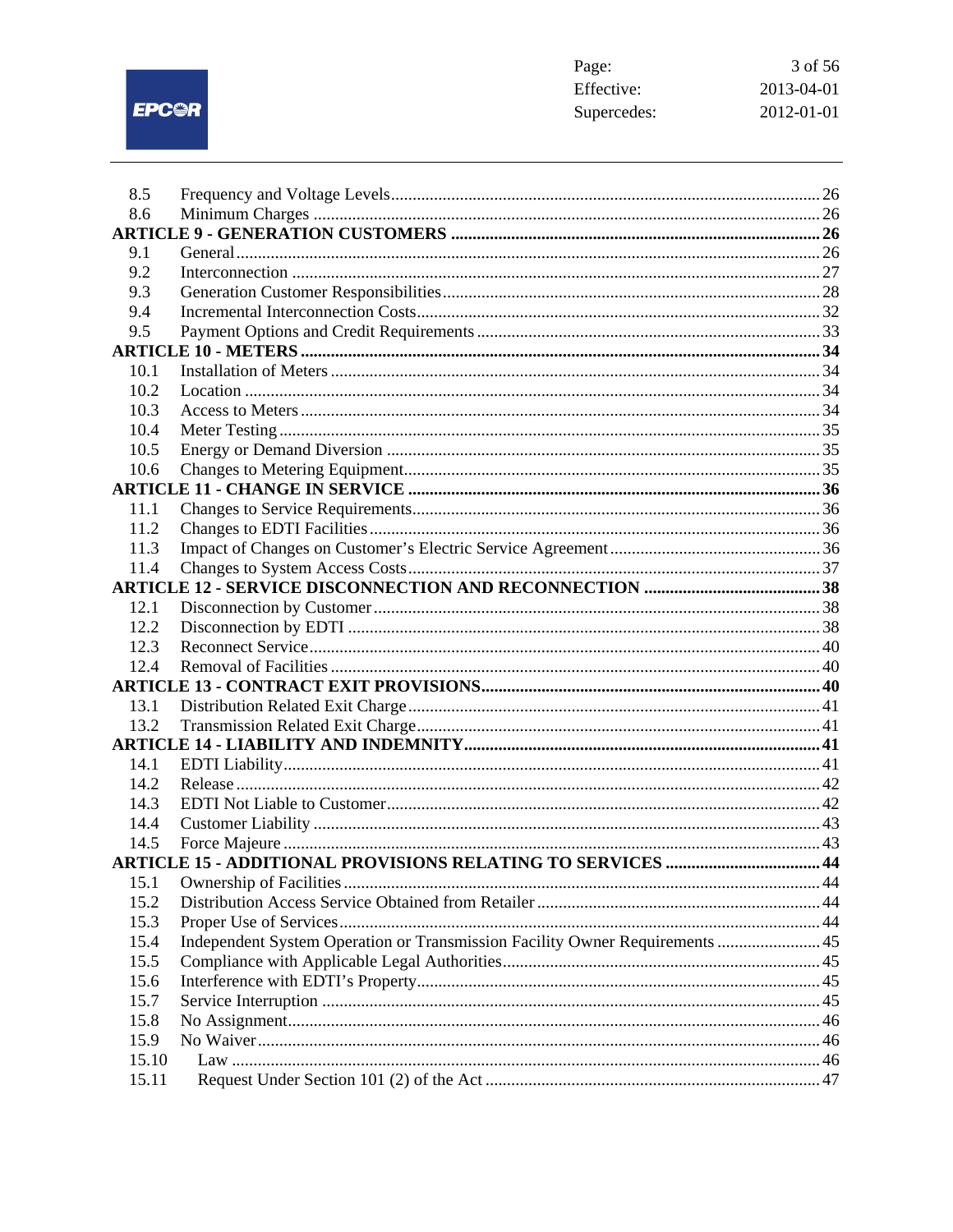|              | Page:       | 4 of 56    |
|--------------|-------------|------------|
|              | Effective:  | 2013-04-01 |
| <b>EPC@R</b> | Supercedes: | 2012-01-01 |
|              |             |            |
|              |             |            |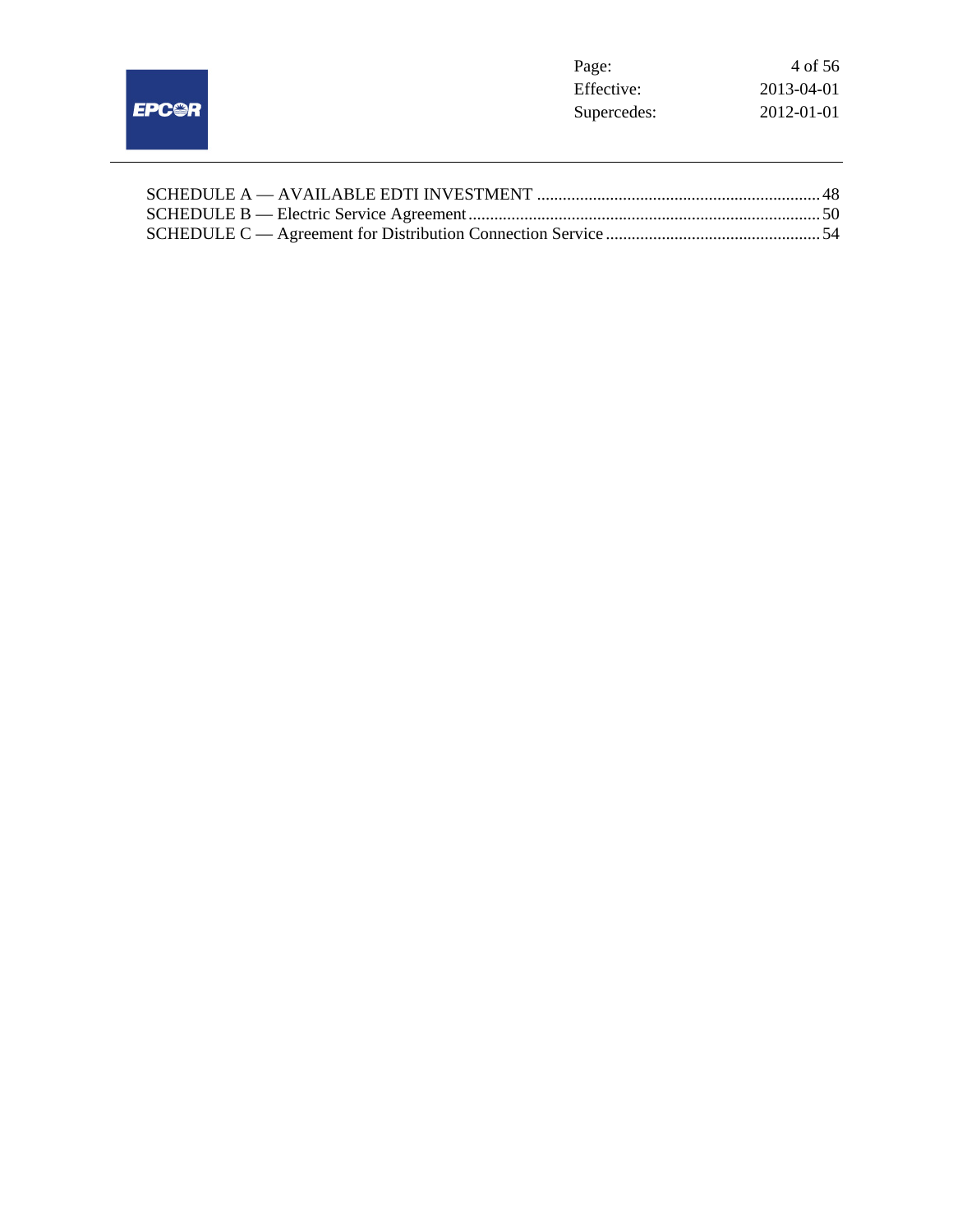# **ARTICLE 1 - INTRODUCTION TO TERMS AND CONDITIONS**

These Terms and Conditions, as approved by the Alberta Utilities Commission (the "Commission"), form part of the Distribution Tariff of EPCOR Distribution & Transmission Inc. ("EDTI") and are established pursuant to section 102 of the *Electric Utilities Act 2003*, c. E-5.1. The Distribution Tariff is available for public inspection during normal business hours at the business offices of EDTI and can be accessed on EDTI's web site at:

http://www.epcor.com/power/rates-tariffs/Pages/access.aspx

These Terms and Conditions apply to EDTI and its relationship with Customers including Load Customers and Generating Customers. All Customers by virtue of their relationship with EDTI are deemed to have accepted these Terms and Conditions.

The service provided by EDTI hereunder is regulated by the Commission and parties having any inquiries or complaints regarding these Terms and Conditions may direct such inquiries or complaints directly to EDTI or to the Commission.

No agreement can provide for the waiver or alteration of any part of these Terms and Conditions unless such agreement is first filed with and approved by the Commission. Whenever the Commission approves an amendment to these Terms and Conditions, such amendment, including its effective date, will be posted on EDTI's website at:

http://www.epcor.com/power/rates-tariffs/Pages/access.aspx

# **ARTICLE 2 - DEFINITIONS AND INTERPRETATION**

# **2.1 Definitions**

The following words and phrases, whenever used in these Terms and Conditions or in an application, contract or agreement for service under these Terms and Conditions, shall have the meanings set forth below:

"**Act**" means the *Electric Utilities Act*, S.A. 2003, c. E-5.1, as re-enacted, amended or replaced from time to time;

 "**Available EDTI Investment**" means the maximum investment that EDTI will make to extend service to a Customer as set forth in Schedule A;

"**Board**" or "**EUB**" means the Alberta Energy and Utilities Board established under the *Alberta Energy and Utilities Board Act*, R.S.A., 2000, c. A-17, as re-enacted, amended or replaced from time to time;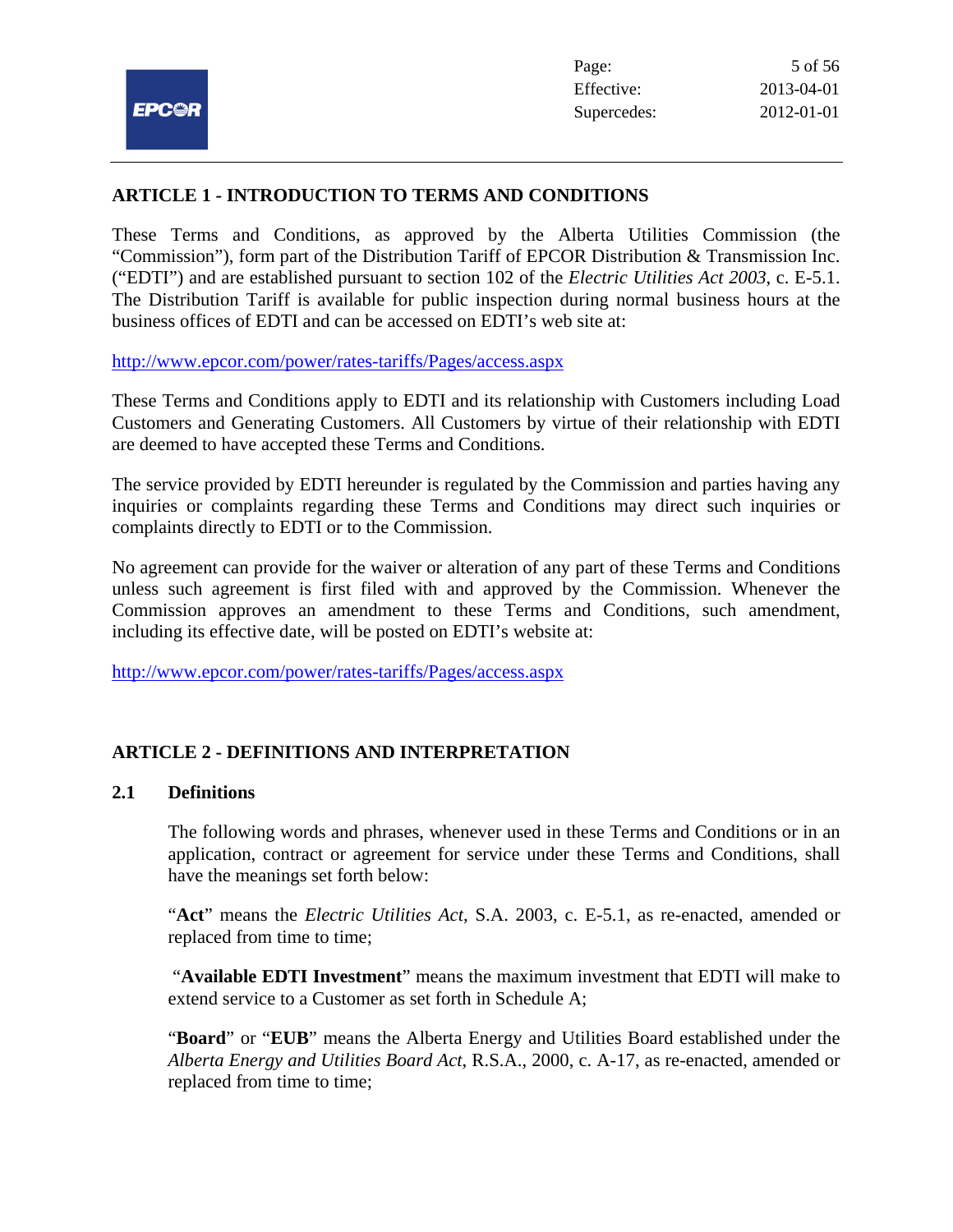

"**Business Day**" means any day other than Saturday, Sunday or a holiday as defined in the *Interpretation Act*, R.S.A. 2000, c. I-8, as re-enacted, amended or replaced from time to time;

**"Civil Work"** includes the completion, installation, repair or replacement of ductwork, trenching, ground disturbance, transformer and switching cubicle and pedestal bases, guard rails, manholes, vaults, landscaping and intermediate poles for low voltage service wire (1000 volt or less) on the Customer's property;

"**Commission**" or "**AUC**" means the Alberta Utilities Commission, formerly the Alberta Energy and Utilities Board, established under the *Alberta Utilities Commission Act*, R.S.A., 2007, c. A-37.2, as re-enacted, amended or replaced from time to time;

"**Commitment Agreement**" means the written agreement that may be required at EDTI's sole discretion between a Customer and EDTI whereby the Customer both authorizes the design and construction of new or expanded Facilities and agrees to pay all cancellation costs if the project is cancelled or if the Customer fails to sign an Electric Service Agreement prior to the energization of the new or expanded Facilities;

"**Connected Load**" means the sum of the capacities or ratings of the electric energy consuming apparatus connected or to be connected to EDTI's electric distribution system;

**"Contract Term"** means the period of time during which the Customer continues to take service under these Terms and Conditions until service is no longer required;

"**Contracted Minimum Demand**" means the minimum Demand in kW or kVA specified in the Electric Service Agreement and is calculated as 80% of the Forecast Peak Demand, whether with respect to distribution demand or transmission demand or both;

"**Customer**" includes a Load Customer and a Generation Customer;

"**Customer Contribution**" means the sum of the Distribution Contribution and the Transmission Contribution that the Customer shall pay to EDTI to install the Facilities necessary to provide a Service Connection to the Customer.

"**Customer Usage Information**" means information regarding the historical electricity consumption of a Customer;

"**Default Supplier**" means a Retailer appointed by EDTI pursuant to section 3 of the RRR Regulation;

"**Demand**" means the maximum rate at which Energy is delivered (expressed in kW, kVA or other suitable unit) at a given instant or averaged over any designated period of time;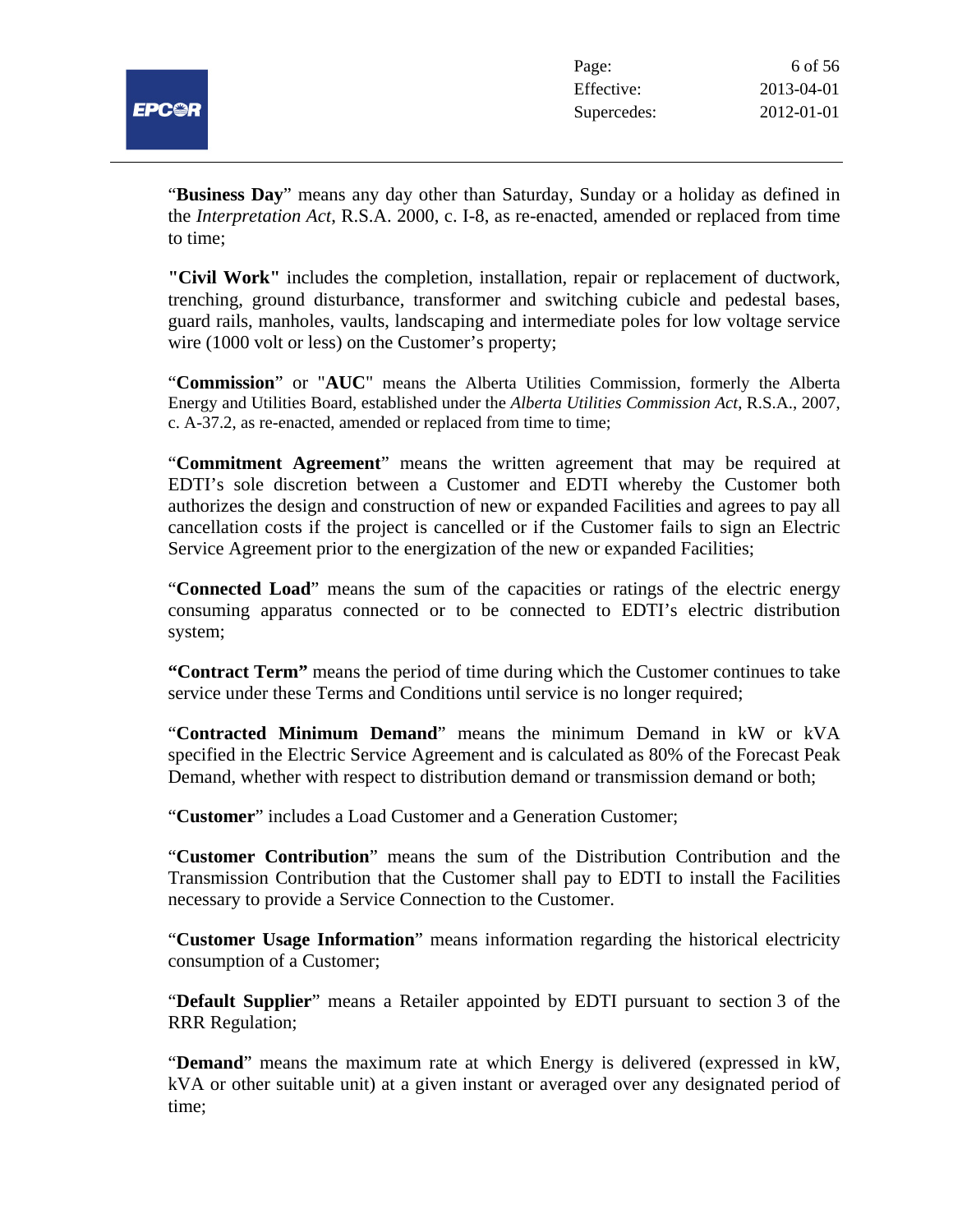

"**Distributed Generation**" means a generating unit that is interconnected with EDTI's electric distribution system.

"**Distribution Access Service**" has the meaning given to it in the Act;

"**Distribution Extension Costs**" means the estimated costs of materials, labour, expenses, allocated overhead, and any other costs incurred by EDTI in extending service to a particular Customer, related to distribution voltages of 25 kV and lower;

"**Distribution Contribution**" means the Distribution Capital Costs incurred in extending service to a Customer less the applicable level of any Available EDTI Investment specified in Schedule A for the service;

"**Distribution Interconnection Agreement**" means an agreement entered into between EDTI and a Generation Customer that sets out the provision and obligations of the parties with respect to the interconnection and is required when any Generation Customer interconnects to EDTI's electric distribution system;

"**Distribution Tariff**" means a distribution tariff prepared by EDTI and approved by the Commission in accordance with section 102 of the Act, which consists of the Rate Schedules, these Terms and Conditions, the Terms and Conditions for Distribution Connection Services and the Distribution Tariff Policies;

"**Distribution Tariff Policies**" means the part of EDTI's Distribution Tariff that sets out the policies applied by EDTI in implementing the Rate Schedules, these Terms and Conditions and the Terms and Conditions for Distribution Connection Services;

"**Distribution Tariff Services**" means all services provided by EDTI under the Distribution Tariff;

"**Dwelling**" means a private residence provided with sleeping and cooking facilities intended for domestic use and in which the occupants live as a single housekeeping unit that is not part of a Multiple Dwelling;

"**EDTI**" or "**EPCOR Distribution & Transmission**" means EPCOR Distribution & Transmission Inc., and for certainty includes its predecessor in interest by amalgamation EPCOR Distribution Inc.;

**"EDTI Transmission Costs"** has the meaning given to it in Section 7.3.1;

"**Electric Service Agreement**" means an agreement between EDTI and a Customer for the provision of Distribution Access Service in relation to a Service Connection;

"**Electricity Services**" means the services associated with the provision of electricity to Customers, including the exchange of Energy, making financial arrangements to manage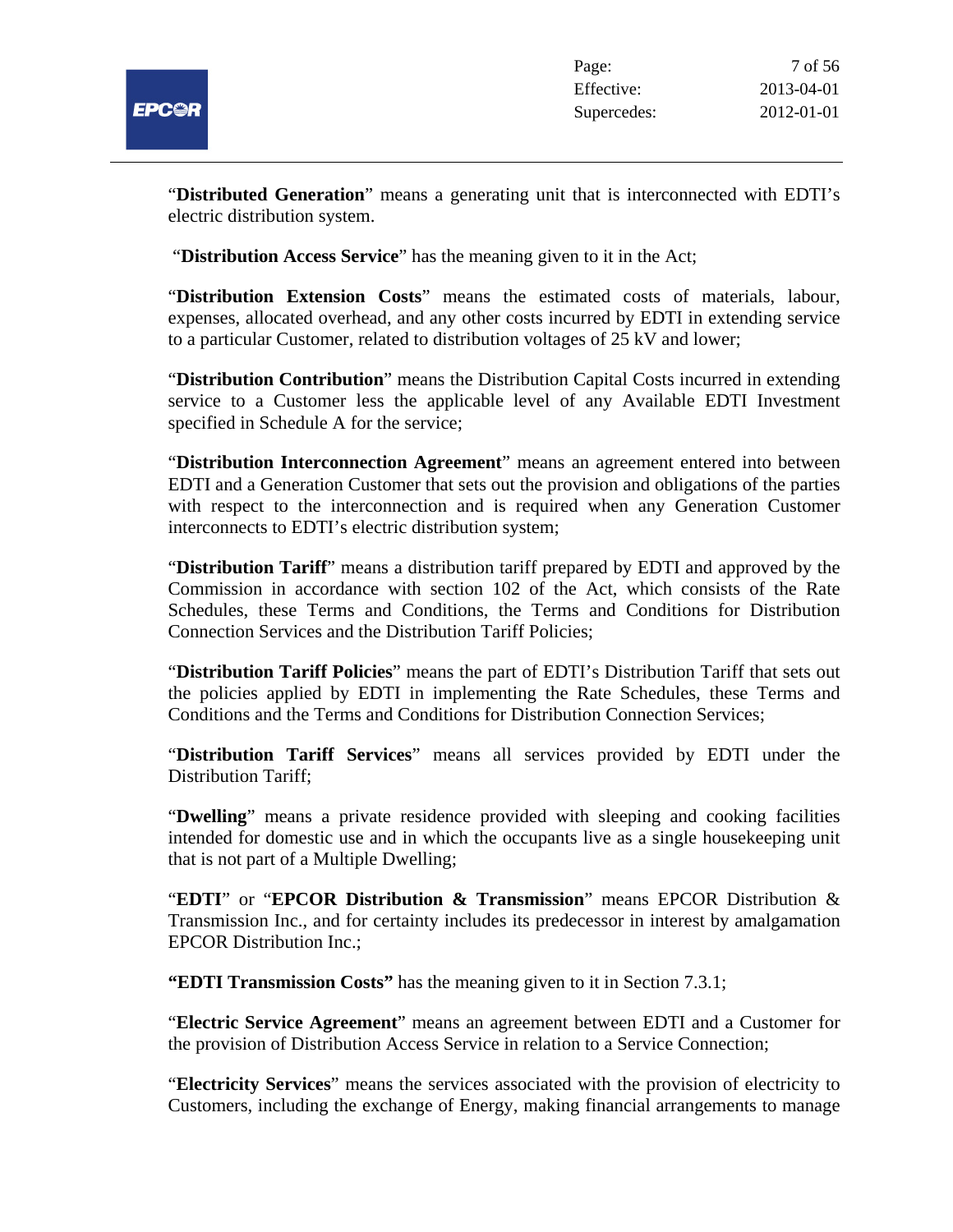

financial risk associated with the pool price, Distribution Access Service, system access service, ancillary services, billing, metering, performing load settlement and any other services specified in regulations made under the Act;

"**Energy**" means electric energy (normally expressed in kiloWatt hours (kWh) or kilo watt (kW));

"**Forecast Peak Demand**" means the expected maximum capacity requirement at a Point of Service which is used to determine the potential level of Available EDTI Investment and the Contracted Minimum Demand;

"**Facilities**" means physical plant (including, without limitation, distribution lines, transformers, meters, equipment, machinery and other electrical apparatus) on EDTI's side of the Point of Service interconnection excluding transmission facilities;

"**Fee Schedule**" means the fees and charges set forth in Table 2 of Schedule A - DAT Rate and Fee Schedule to EDTI's Distribution Tariff;

"**Force Majeure**" means circumstances not reasonably within the control of EDTI, including acts of God, strikes, lockouts or other industrial disturbances, acts of the public enemy, wars, blockades, insurrections, riots, epidemics, landslides, lightning, earthquakes, fires, storms, floods, high water, washouts, inclement weather, orders or acts of civil or military authorities, civil disturbances, explosions, breakdown or accident to equipment, mechanical breakdowns, the intervention of federal, provincial, state or local government or from any of their agencies or boards, the order or direction of any court, and any other cause, whether of the kind herein enumerated or otherwise, provided that the lack of funds shall not constitute a circumstance not reasonably within the control of EDTI;**"Generation Customer**" means a generating unit that is interconnected with EDTI's electric distribution system.

"**Incremental Interconnection Costs**" means the costs of materials, labour, expenses and any other direct costs incurred by EDTI to allow a Generation Customer to make use of EDTI's electric distribution system.

"**Independent System Operator**" or "**ISO**" means the corporation established by section 7 of the Act;

"**In-service Date**" means the date on which the Customer specifies service is to be available or the date the service is actually available, whichever is later;

"**Interconnected Electric System**" means all transmission facilities and electric distribution systems in Alberta that are interconnected;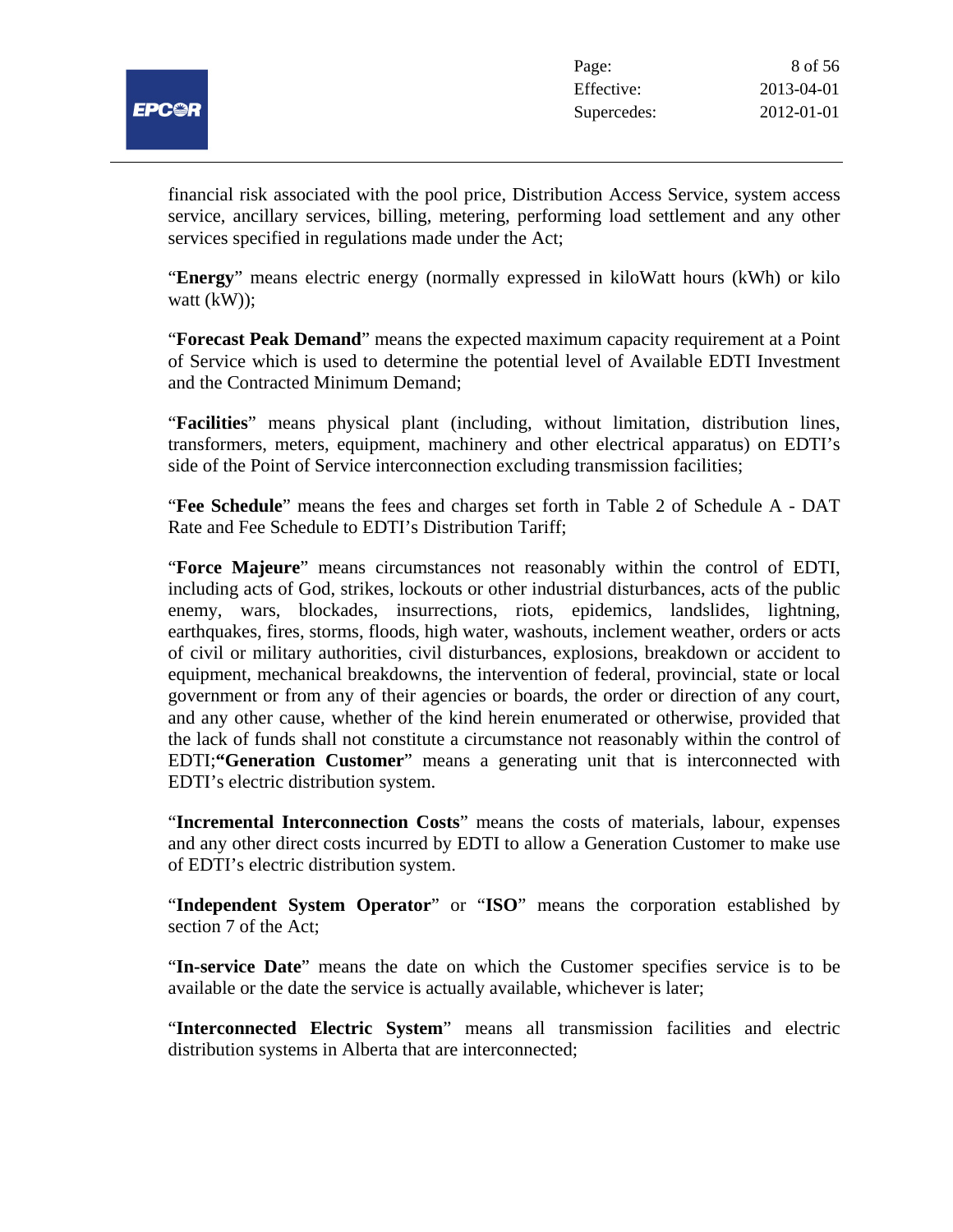

"**Interconnection Facilities**" for Generation Customers means all incremental distribution Facilities required to interconnect the circuits of the Generation Customer's generating facilities to EDTI's Facilities and all modifications to EDTI's distribution Facilities required for interconnection which may include, without limitation, poles, lines, substations, service leads and protective and metering equipment;

"**kVA**" means kilovolt-ampere or kilovolt-amperes;

"**kW**" means kilowatt or kilowatts;

"**kWh**" means kilowatt hour or kilowatt hours;

"**Load**" means the Demand and Energy delivered to or required at any Point of Service;

"**Load Customer**" means a person that is interconnected to EDTI's electric distribution system for the purpose of purchasing electricity for the person's own use;

"**Load Settlement**" means "load settlement" as defined in the Act.

"**Local Access Fee"** means the surcharge imposed by the City of Edmonton that is applicable to a Site and not subject to approval by the Commission;

"**Minimum Charge**" means the higher of the rate minimum and the rate applied to the Contracted Minimum Demand;

"**Multiple Dwelling**" means a building containing more than one dwelling which shares all or part of a Service Connection;

**"MW"** means Mega Watt;

"**Point of Delivery**", or "**POD**" means the point at which electrical energy is transferred from a transmission facility owner's Transmission Facility to a distribution system and where the electric energy so transferred is measured;

"**Point of Service**" means the electrical connection point at which EDTI's service conductors are connected to the conductors or apparatus of a Customer, which point is more particularly described in EDTI's Customer Connection Guide, as amended from time to time;

"**Power Factor**" means the ratio of the highest metered Demand measured in kW in a fifteen (15) minute interval to the highest metered Demand measured in kVA in that same interval;

"**Power Pool**" means the scheme operated by the ISO under the Act for the exchange of Energy and financial settlement for the exchange of Energy;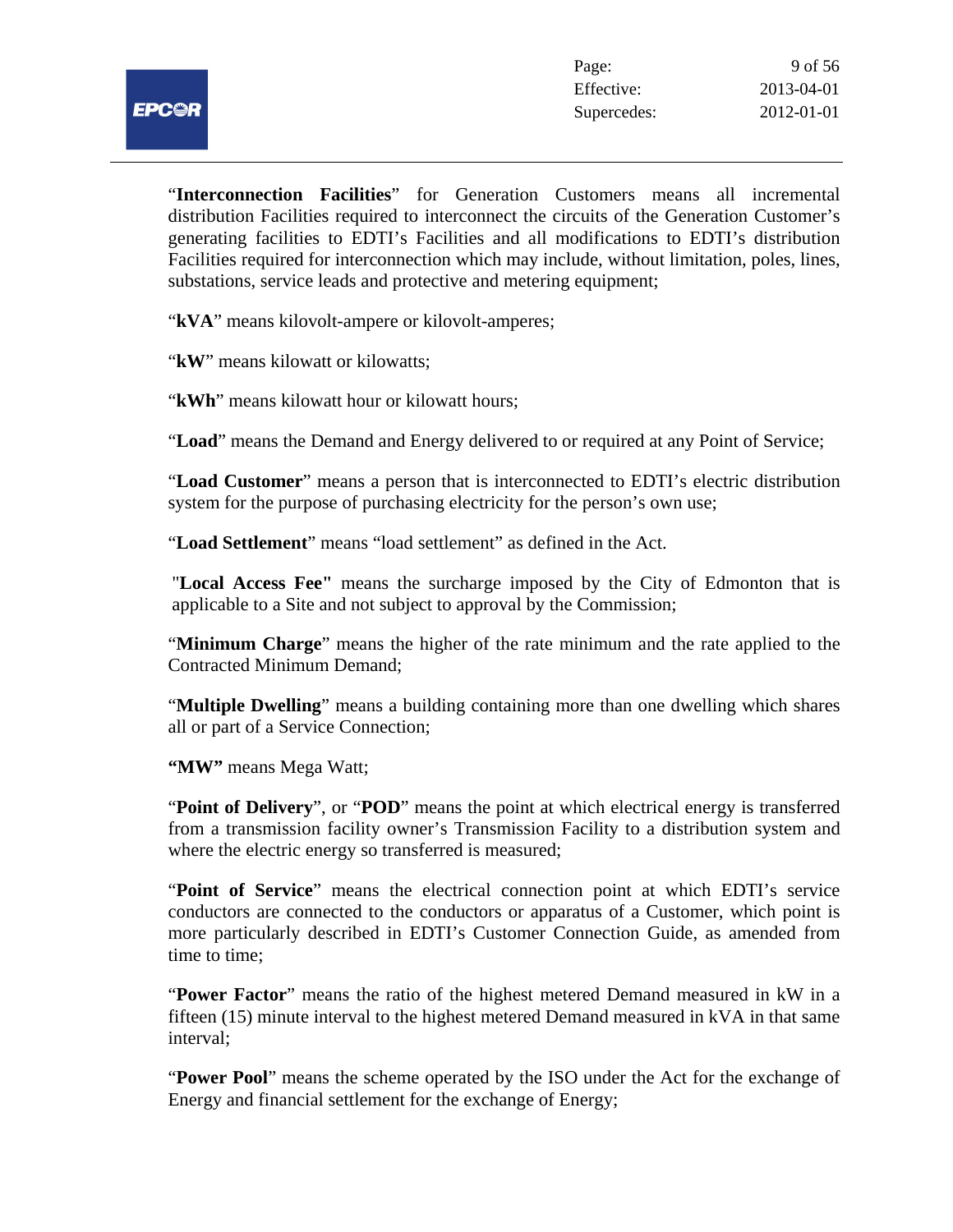

"**Rate Schedules**" means the schedules of EDTI's Distribution Tariff that set out charges;

"**RDS Regulation**" means the *Regulated Default Supply Regulation*, A.R. 168/2003, as amended from time to time;

"**RRR Regulation**" means the *Roles, Relationships and Responsibilities Regulation*, A.R. 169/2003, as amended from time to time;

"**Regulated Rate Tariff**" means a regulated rate tariff for the provision of Electricity Services to eligible customers prepared by EDTI, or a person with whom EDTI makes arrangements to do so, pursuant to section 102 of the Act;

"**Retail Electricity Services**" means Electricity Services provided directly to a Customer other than Electricity Services provided to eligible customers under a Regulated Rate Tariff;

"**Retailer**" means a person who sells or provides Retail Electricity Services directly to Customers and who is entitled to enroll Customers for Distribution Access Service under EDTI's Terms and Conditions for Distribution Access Service, and includes a Default Supplier, the person with whom EDTI has made arrangements to provide the Regulated Rate Tariff to eligible Customers, and Self-Retailers;

"**Retailer of Record**" means the Retailer who is listed in EDTI's records through the procedures outlined in its Terms and Conditions for Distribution Access Service, and thereby recognized by EDTI and the Settlement System Code, as a particular Customer's Retailer for a Point of Service at a particular time;

"**Self-Retailer**" means a person carrying out Retailer functions to obtain Electricity Services solely for its own use;

"**Service Connection**" means the Facilities required to physically connect the Customer's facilities to EDTI's electric distribution system to permit the Customer to obtain Distribution Access Service;

"**Settlement System Code**" means the rules respecting Load Settlement approved by the AUC and set out in Rule 021;

"**Site**" means a unique end-use Point of Service, being the finest level at which settlement recognizes retailer assignments, and receives consumption data;

"**System Access Service**" has the meaning given to it in the Act;

"**Transmission Contribution**" means the EDTI Transmission Costs that are applicable to a particular Customer.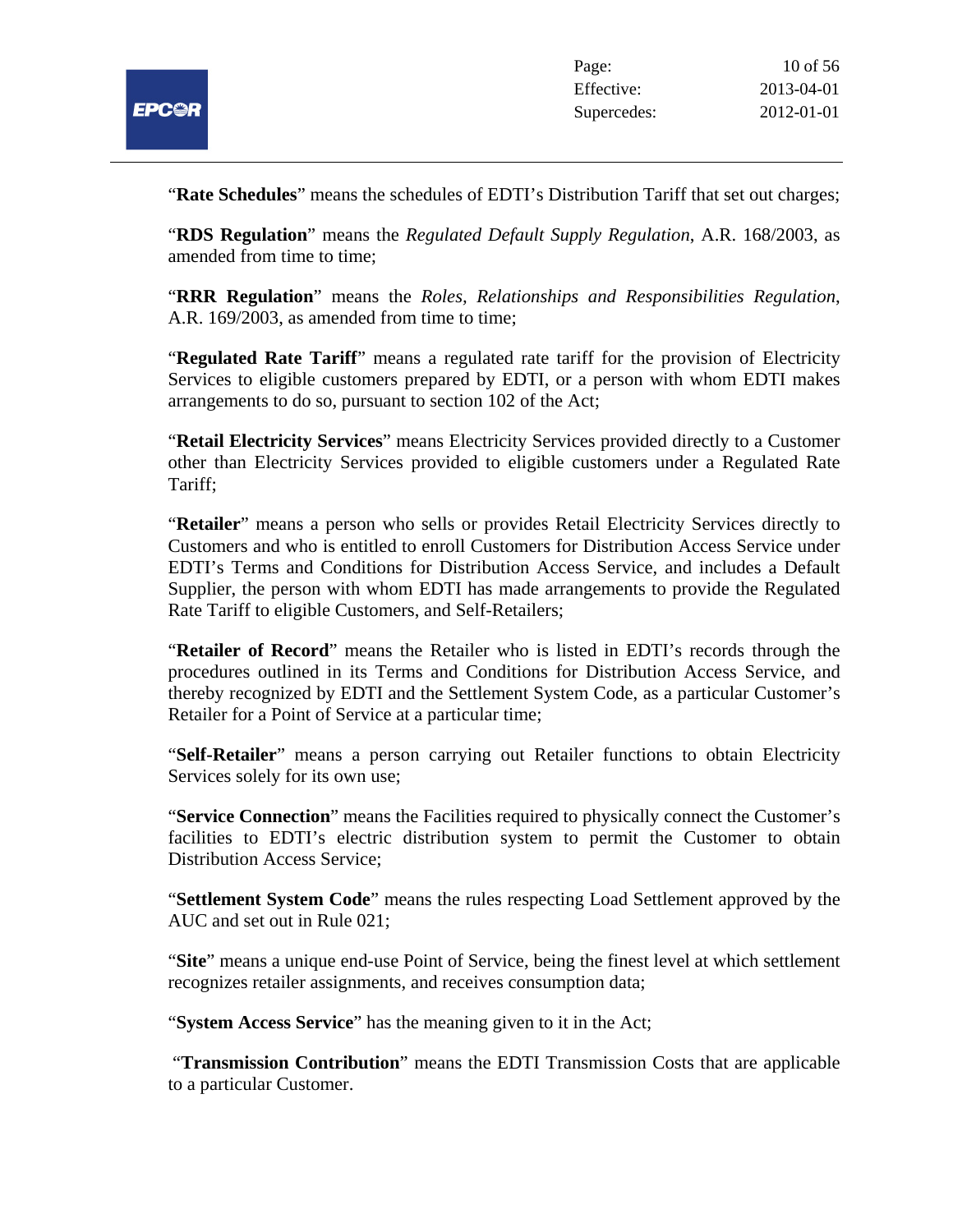

**"Transmission Direct-Connect Customer"** means a Customer at a Site that has an interval meter and receives electricity directly from the Transmission System;

**"Transmission System"** means all transmission facilities as defined in the Act that are part of the Interconnected Electric System;

**"Underground Residential Distribution Site" or "URD Site"** means a single family residential Site that is provided with Distribution Access Service by way of a Service Connection that lies within an area serviced by way of underground residential distribution Facilities.

# **2.2 Conflicts**

If there is any conflict between a provision expressly set out in an order of the Commission and these Terms and Conditions, the order of the Commission shall govern.

If there is any conflict between a provision in these Terms and Conditions, as may be amended from time to time, and a provision in an Electric Service Agreement or any other existing or future agreement between EDTI and a Customer relating to a Service Connection or other interconnection to EDTI's electric distribution system or Distribution Tariff Services, the provision in these Terms and Conditions shall govern.

# **2.3 Extended Meanings**

In these Terms and Conditions, words importing the singular number only shall include the plural and vice versa, words importing the masculine gender shall include the feminine and neutral genders and vice versa. Word importing a person shall include person, firm, partnership, corporation, organization or association (including, without limitation, individual members of any unincorporated entity).

# **2.4 Headings**

The division of these Terms and Conditions into sections, subsections and other subdivisions and the insertion of headings are for convenience of reference only and shall not affect the construction or interpretation of these Terms and Conditions.

#### **2.5 Schedules**

The following schedule is attached to and forms part of these Terms and Conditions:

Schedule A - Available EDTI Investment

Schedule B – Electric Service Agreement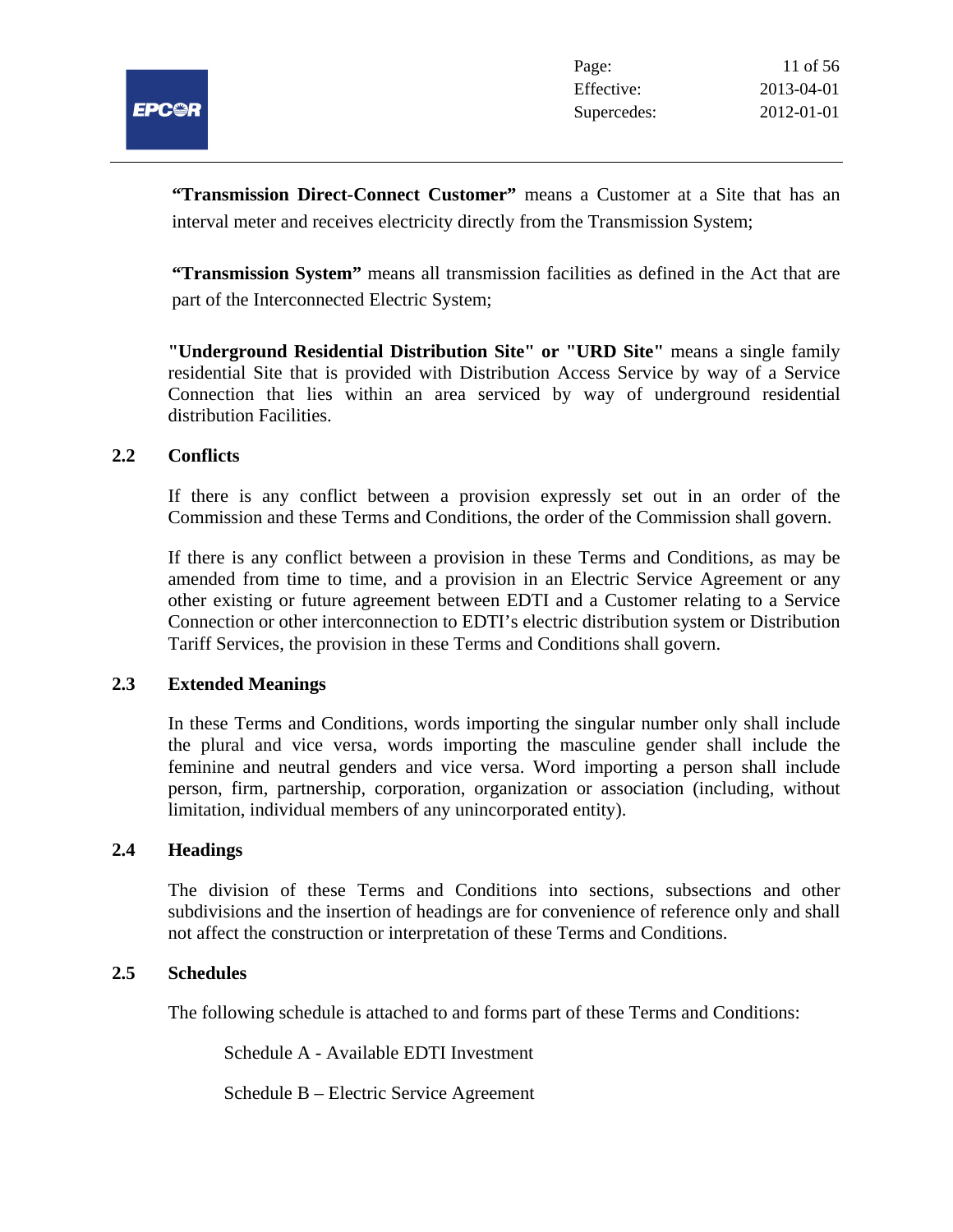

Schedule C – Agreement for Distribution Connection Services

# **ARTICLE 3 - GENERAL PROVISIONS**

# **3.1 Commission Approval**

These Terms and Conditions have been approved by the Commission. EDTI may amend these Terms and Conditions by filing a notice of amendment with the Commission. Included in the notice to the Commission shall be notification of which Customer groups are affected by the amendment and an explanation of how affected Customers will be notified of the amendments. Within 60 days after such notice is filed, the Commission will either acknowledge the notice of the amendment to the Terms and Conditions or direct a further process to deal with the requested change as the Commission deems appropriate. If the Commission acknowledges notice of the amendment, the amendment will take effect upon the date of such acknowledgement.

# **3.2 Customer Guides**

EDTI has developed the Customer Connection Guide, Application Guide to Power Producers and Technical Guideline For Interconnection of Generators to the Distribution System ("Guides") to set out for Customers understand the normal requirements of EDTI in relation to interconnections to EDTI's electric distribution system including requirements intended to ensure the safety of its employees and the safety and reliability of its electric distribution system. EDTI will amend the Guides, from time to time, to reflect changes to the electric utility industry, changes in EDTI's requirements or the changing needs of EDTI's Customers. A copy of the Guides, and amendments to the Guides, will be filed with the Commission for information purposes. While EDTI will endeavour to follow practices in the Guides, these practices will not appropriately cover every situation that may arise and it may be necessary to deviate from the Guides. A copy of the Guides can be accessed on EDTI's website at:

**http://www.epcor.com/commercial-customers/Pages/connection-guide.aspx**

# **3.3 Fees and Other Charges**

EDTI will provide all standard services hereunder pursuant to the Distribution Tariff. All additional, supplementary or extra non-discretionary services provided by EDTI to a Customer will be charged a separate rate or fee such as those included, without limitation, in the Fee Schedule.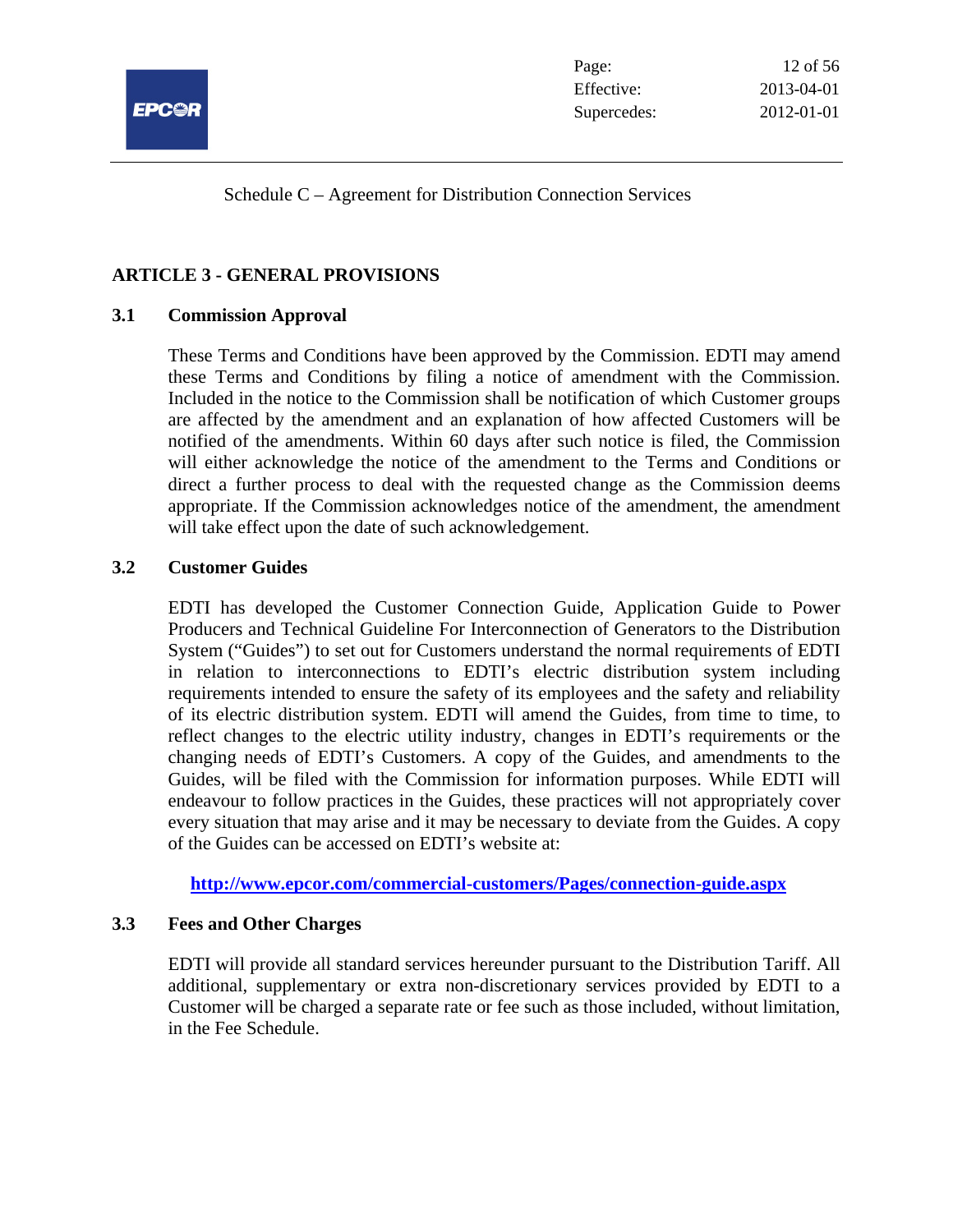

#### **3.4 Billing Customers**

EDTI may bill the Customers directly for Customer Contributions, meter tests and other services covered in these Terms and Conditions. A late payment charge of 2.0% per month (26.82% per annum) is applied if the Customer's payment has not been received by EDTI before one month from the date the bill was issued. The Customer is charged a dishonoured cheque charge for each cheque returned for insufficient funds as set forth in the Fee Schedule.

# **ARTICLE 4 - APPLICATION FOR SERVICE CONNECTION**

#### **4.1 Information Requirements**

To enable EDTI to provide the requested service, applicants for service shall supply information regarding the location of the premises to be served, the Customer's Connected Load and preferred supply conditions and the manner in which the Service Connection will be utilized, credit information or reference and any other information that may be required by EDTI. The Customer shall refer to EDTI's Customer Connection Guide for customary information requirements.

Upon receipt of the required information, EDTI will advise the applicant of the type and character of the Service Connection it will furnish to the Load Customer, and any special conditions that must be satisfied.

# **4.2 Application**

EDTI reserves the right to verify the identity of the Customer and the accuracy of the information provided and to require the Customer to sign an application in writing on forms provided by EDTI.

For commercial and industrial Customers, written acceptance specifying the Customer has agreed to these Terms and Conditions must be received by EDTI before construction of the service will proceed.

A Customer may be required to sign a Commitment Agreement before construction of the Service Connection will proceed.

A Retailer or any other person acting as an agent of a Customer may apply for a Service Connection on behalf of the Customer. The Retailer or agent must provide EDTI, in a form acceptable to EDTI, verifiable authorization from the Customer to make the application.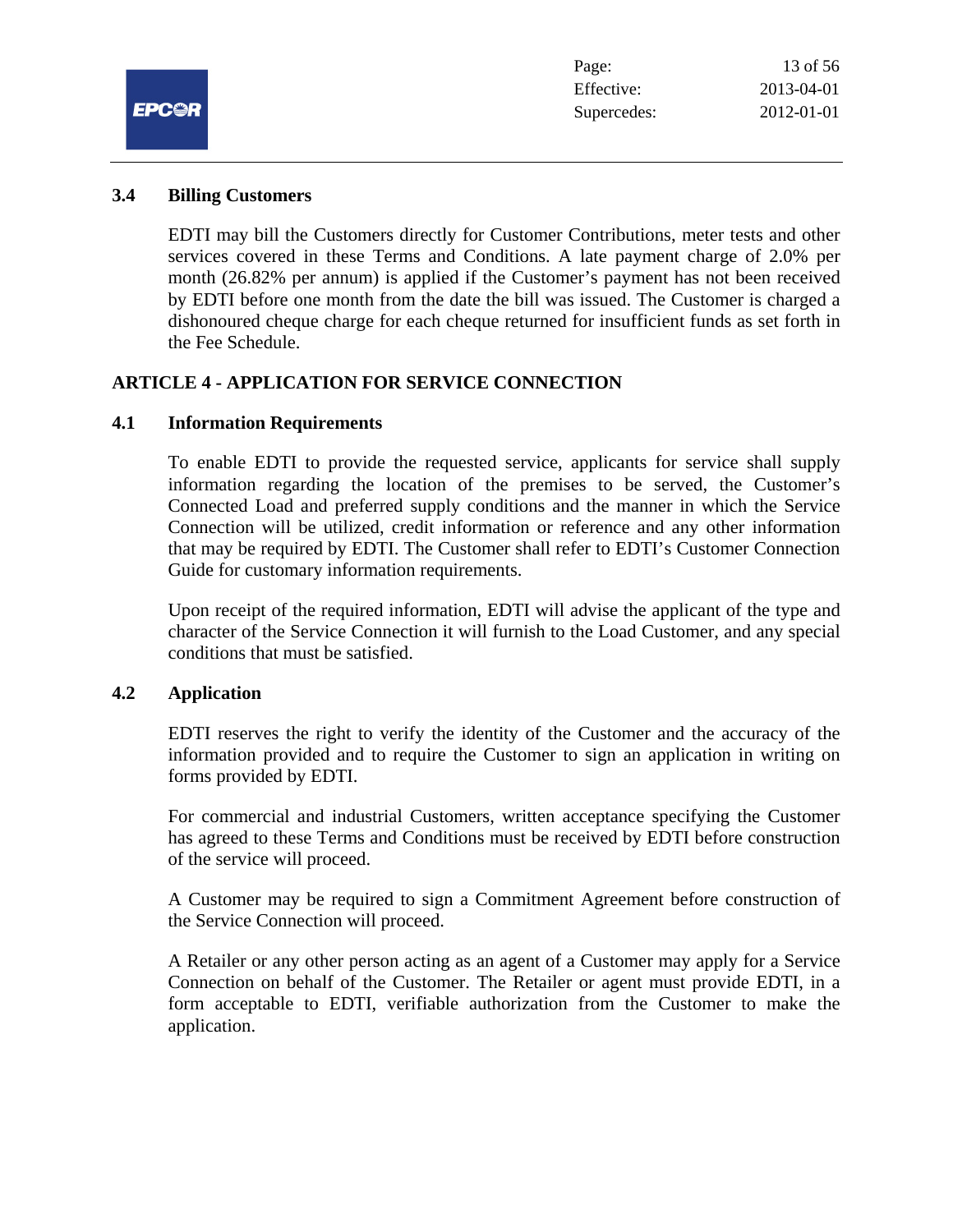

# **4.3 Rejection of Application**

EDTI may, without limitation, reject any applicant's request for a Service Connection when:

- (a) the Customer does not have currently in force all authorizations that may be required for the installation of the Service Connection in accordance with Section 4.5; or
- (b) EDTI determines that the form of the Electric Service Agreement is not appropriate for the Service Connection due to its unique nature and the Customer refuses to enter into an alternate form of agreement acceptable to EDTI; or
- (c) any representation made by the applicant or the Customer to EDTI for the purpose of obtaining a Service Connection is, in EDTI's opinion, fraudulent, untruthful or misleading; or
- (d) the Customer has not, when requested by EDTI to do so, provided a signed written application for a Service Connection, Electric Service Agreement or Commitment Agreement; or
- (e) the type of Service Connection applied for is not available or not normally provided by EDTI in the locality where the Service Connection is requested; or
- (f) the requirements of the Customer Connection Guide have not been met; or
- (g) the proposed Connected Load, in EDTI's opinion, have unusual characteristics that might adversely affect the quality of service supplied to other Customers, the public safety, or the safety of EDTI's personnel or EDTI's Facilities.

# **4.4 Customer Contracts**

# **4.4.1 Electric Service Agreement**

The following Customers must sign an Electric Service Agreement in respect of a Service Connection substantially in the form of the Electric Service Agreement attached as Schedule B:

- (a) a Customer at a new site having a transformer capacity of 2,500 kVA or higher, and
- (b) a Customer that requests modifications to its Service Connection at an existing site, where the transformer at the site will have a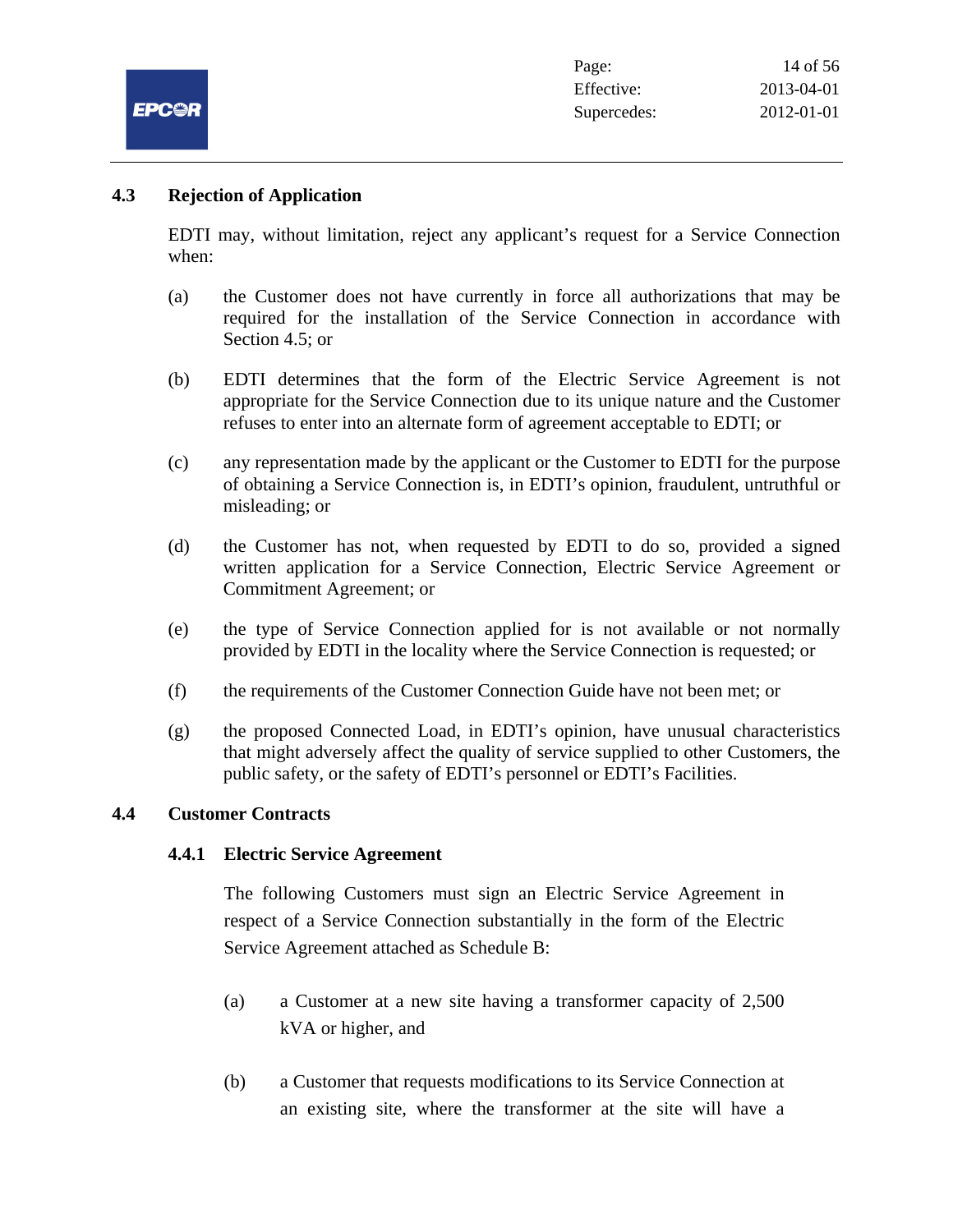

capacity of 2,500 kVA or greater after the modifications have been completed.

The following Customers must sign an Electric Service Agreement in respect of a Service Connection substantially in the form of the Electric Service Agreement attached as Schedule C:

- (a) a Customer at a new site having a Forecast Peak Demand of 150 kVA up to 2,499 kVA, and
- (b) a Customer that requests modifications to its Service Connection at an existing site, where the Forecast Peak Demand at the site will have a capacity of 150 kVA up to 2,499 kVA after the modifications have been completed.

Other Customers connected or connecting to EDTI's electric distribution system may be required by EDTI to sign an Electric Service Agreement in respect of a Service Connection. Customers with a Forecast Peak Demand of less than 150 kVA generally are not required to sign an Electric Service Agreement. The Electric Service Agreement shall be signed by the Customer and not by a Retailer or any other person acting as an agent of the Customer.

The initial term of the Customer's Electric Service Agreement shall be effective on the date service is first made available to the Point of Service.

If the Customer continues to take service beyond the initial term, the Electric Service Agreement remains in effect until terminated by either party in accordance with Article 13.

# **4.4.2 Commitment Agreement**

EDTI, in its sole discretion, may require a Customer to sign a Commitment Agreement, to be in effect until an Electric Service Agreement is executed or the request for a Service Connection has been cancelled.

# **4.4.3 Transfer of Contractual Obligations**

All services, whether or not they require EDTI assignment consent, that are properly transferred to an affiliate or successor taking over the operation of an existing facility shall be subject to the terms of the previous Customer's Electric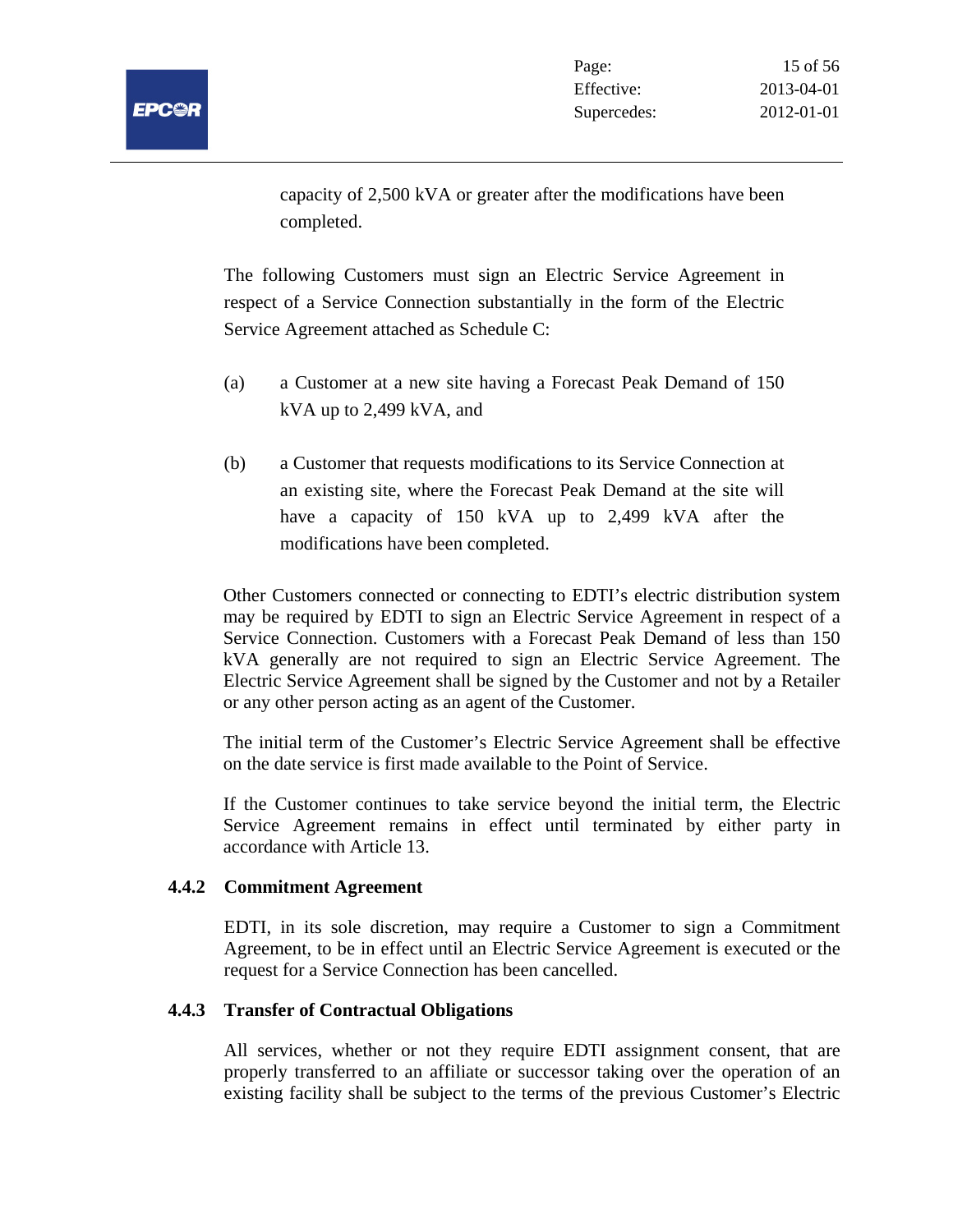

Service Agreements and billing and Demand history. Any change in service requirements as a result of such transfer shall be made in accordance with these Terms and Conditions. The existing contractual arrangements will remain in place until any new agreements have been approved and accepted by both parties.

#### **4.5 Authorizations**

The Customer for a Service Connection shall be responsible for obtaining all permits, certificates, licenses, inspections, reports, and other authorizations necessary for the installation and operation of the Service Connection. EDTI shall not be required to commence or continue installation or operation of a Service Connection unless and until the Customer has complied with the requirements of all governmental authorities, permits, certificates, licenses, inspections, reports and other authorizations, all right-ofway agreements, and all of EDTI's requirements applicable to the installation and operation of the Service Connection. EDTI reserves the right, but is not obligated, to verify that all necessary authorizations have been obtained by applicants and Customers.

#### **4.6 Temporary Service**

Where EDTI reasonably believes that a requested service will be temporary, it may require the Customer requesting the service to pay EDTI in advance of a Service Connection, the estimated cost of Facilities plus the estimated cost of installation and removal of Facilities necessary for the desired service, less the value of the salvaged material.

#### **4.7 Information and Requirements for Service**

#### **4.7.1 Service Connection Information**

Upon request, EDTI shall provide to the Customer information on the method and manner of making Service Connections. Such information may include a copy of EDTI's Customer Connection Guide, a description of the Service Connection available, location of entrance Facilities, Point of Service and metering equipment, and Customer and EDTI responsibilities for installation of facilities.

# **4.7.2 Customer Usage Information**

EDTI shall provide standard Customer Usage Information to an agent or consultant, acting on behalf of a Customer, upon request and only after receiving written consent to such disclosure from the Customer, for the 12-month period preceding the date of the request or for such shorter period for which EDTI has collected that information.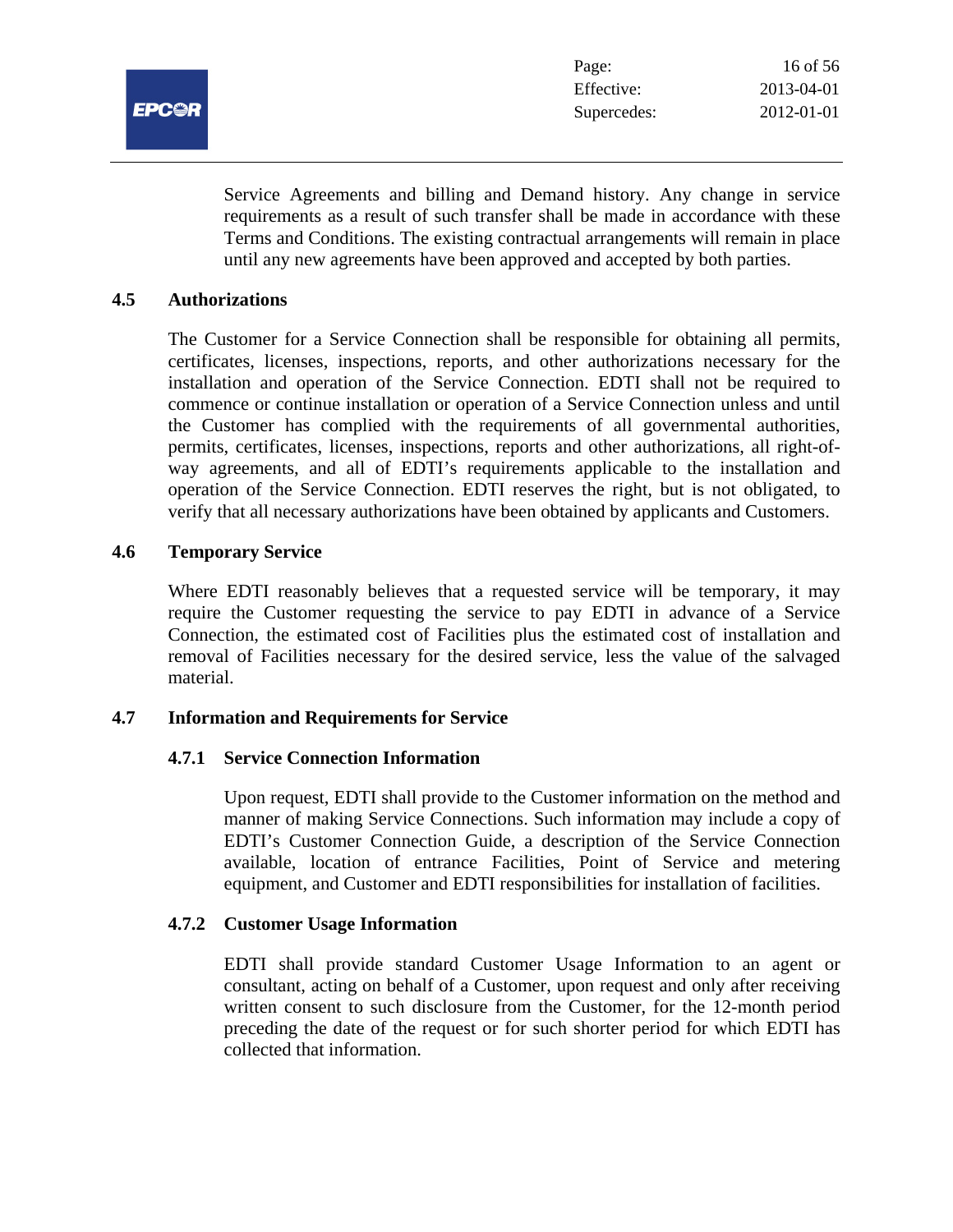

Prior to requesting EDTI to release Customer Usage Information, the agent or consultant shall be responsible for obtaining and providing to EDTI the written authorization from the Customer referred to above in a form satisfactory to EDTI.

Customer Usage Information will be provided by EDTI at no cost.

# **4.8 Connection Fee**

The Standard Connection Fee set out in the Fee Schedule will be charged to the Customer at the time of construction.

# **4.9 Construction Loads in Underground Residential Distribution Areas**

This section applies to URD Sites.

Where the electricity provided to a URD Site is to be used for construction purposes, the Customer will limit electricity consumption at the Site to a maximum continuous load of not greater than 30 Amps.

Where continuous electricity consumption (such as electric heater loads used during construction) of greater than 30 Amps will be required at the URD Site, the Customer must notify EDTI and apply for the installation of a temporary Service Connection that is capable of handling the higher load. The Customer requesting the temporary Service Connection will pay EDTI the cost of any required Facilities plus the cost of installation and removal of such Facilities necessary for the temporary Service Connection, less the value of the salvaged material. EDTI, at its sole discretion, may require the Customer to pay these costs in advance of the installation of the temporary Service Connection, in which case the costs will be based on estimates prepared by EDTI.

Should an outage occur on a Service Connection for a URD Site where electricity is being used for construction purposes and EDTI determines at its sole discretion that the outage was caused by a maximum continuous load of greater than 30 Amps at the URD Site, then the Customer responsible for the Site will be required to pay the URD Site Construction Overload Outage Response Fee set out in the Fee Schedule. EDTI will only fully re-energize the Service Connection if the Customer at the URD Site confirms to EDTI's satisfaction that the consumption at the Site will be reduced to a maximum continuous consumption of no greater than 30 Amps. If the Customer fails to do so, or if EDTI is unable through reasonable efforts to contact the Customer, then EDTI will only re-connect and re-energize the Service Connection at 120 V.

If two or more outages occur at a URD Site where electricity is being used for construction purposes and EDTI determines at its sole discretion that the outages were caused by a maximum continuous load of greater than 30 Amps at the URD Site, then in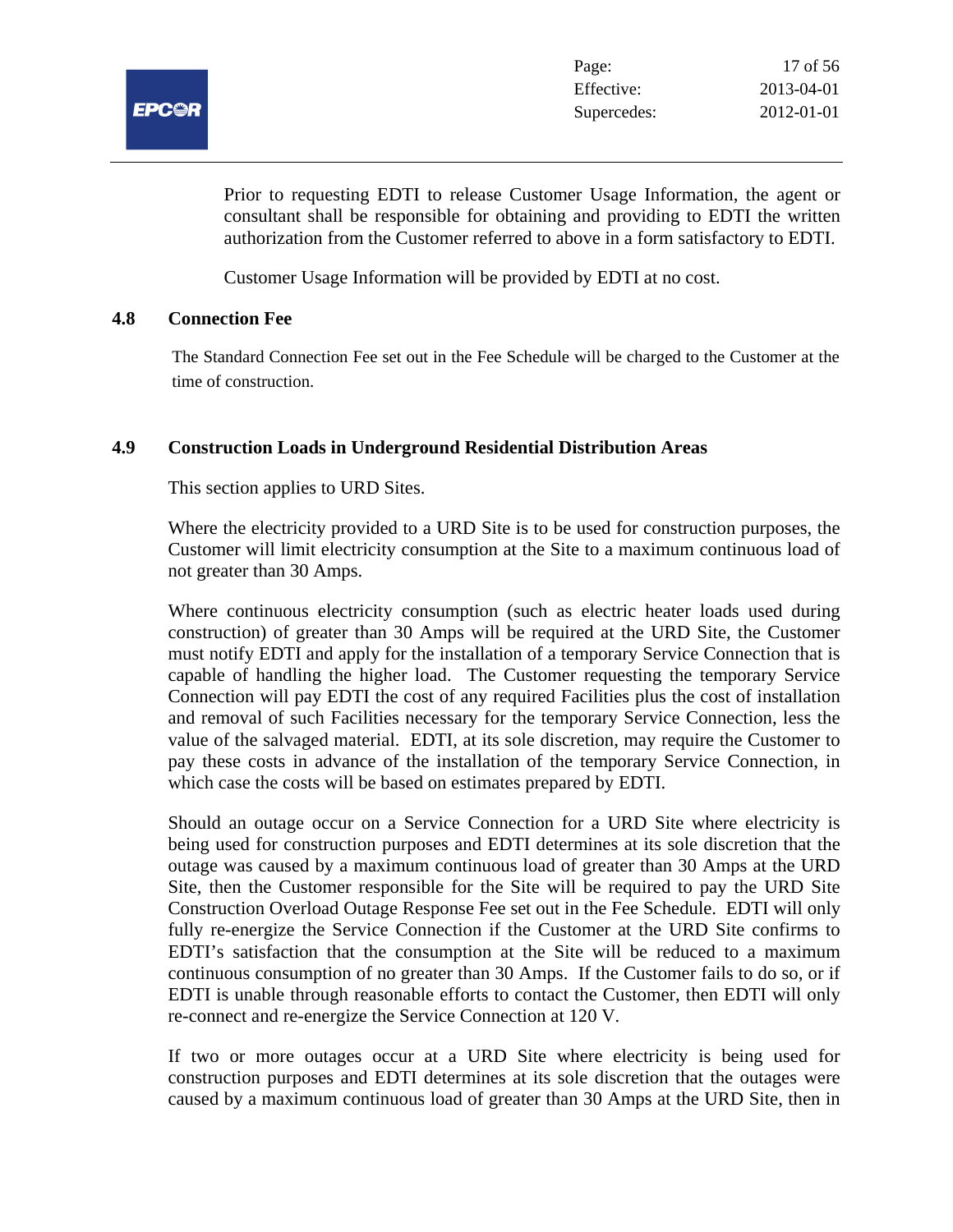

addition to the other steps that EDTI may take under this Section, EDTI may, at its sole discretion, take any one or more of the actions described in Section 12.2.

# **ARTICLE 5 - SERVICE REQUIREMENTS AND FACILITIES**

# **5.1 Scheduling for Service Connection**

After the Customer has complied with EDTI's application requirements and has been accepted for service by EDTI and complied with the requirements of Section 4.5 and all other local construction, safety standards or regulations, EDTI shall schedule that Customer for Service Connection.

#### **5.2 Protection of EDTI's Equipment**

# **5.2.1 Interference with EDTI Facilities**

The Customer shall not install or allow to be installed on property owned or controlled by the Customer any temporary or permanent structures that could interfere with the proper and safe operation of EDTI's Facilities or result in noncompliance with applicable statutes, regulations, standards or codes.

#### **5.2.2 Protection of Installed Facilities**

The Customer shall furnish and maintain, at no cost to EDTI, the necessary space, housing, fencing, barriers, and foundations for the protection of the Facilities to be installed upon the Customer's premises. If the Customer refuses, EDTI may, at its option, furnish and maintain, and charge the Customer for furnishing and maintaining, the necessary protection. Such space, housing, fencing, barriers and foundations shall be in conformity with applicable laws and regulations and subject to EDTI's specifications and approval.

# **5.2.3 Power Factor**

A Customer shall design, install and operate its facilities in such a manner as to maintain a Power Factor of not less than 90%. EDTI may require any Customer not satisfying this Power Factor requirement to furnish, install, and maintain, or EDTI may install at the Customer's cost, such remedial or corrective equipment as EDTI may deem necessary under the circumstances.

# **5.2.4 Compliance with Requirements and Use of Service Connection**

The Customer shall ensure that its facilities comply with the applicable requirements of the *Canadian Electrical Code* and with any other technical guidelines that may be issued from time to time by EDTI. The Customer shall not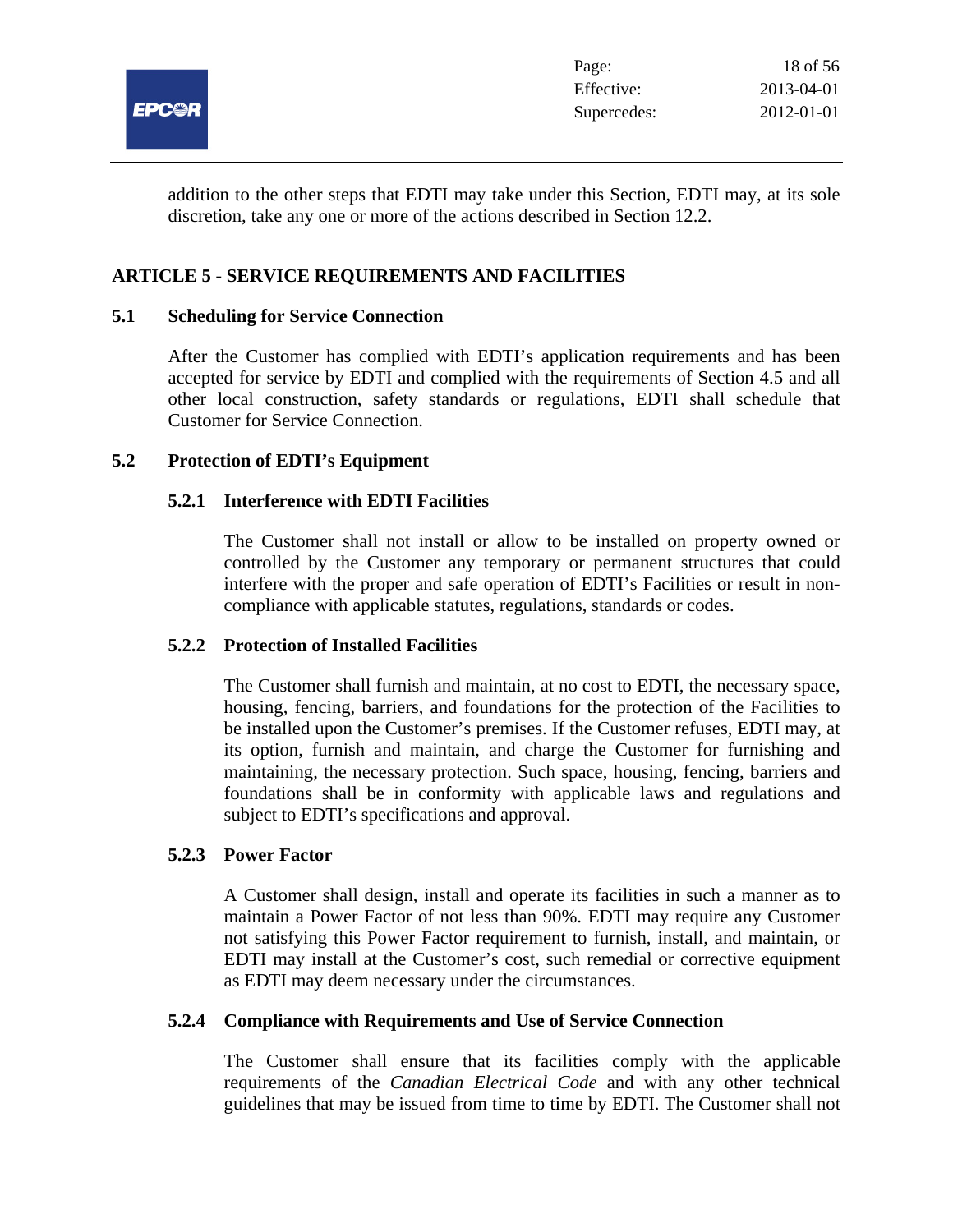**EPCAR** 

use its Service Connection or Distribution Tariff Services in a manner so as to cause interference with any other Customer's use of a Service Connection or Distribution Tariff Services such as abnormal voltage levels, frequency levels and harmonic levels. At EDTI's request, the Customer shall take whatever action is required to correct the interference or disturbance at the Customer's expense.

# **5.2.5 Operation of Generator Facilities**

Notwithstanding the provisions in Article 9, the Customer shall not, without the written consent of EDTI, use its own generator facilities in parallel operation with EDTI's electric distribution system.

# **5.3 Relocation of Facilities**

The Customer shall pay all costs of relocating EDTI's Facilities at the Customer's request, for the Customer's convenience, or if necessary to remedy any violation of law or regulation caused by the Customer. If requested by EDTI, the Customer shall pay the estimated cost of the relocation in advance.

# **5.4 Extensions**

A Customer shall not extend or permit the extension of facilities connected to EDTI's distribution system beyond property owned or occupied by that Customer for any Point of Service.

# **ARTICLE 6 - RIGHTS OF WAY AND ACCESS TO FACILITIES**

# **6.1 Easements**

At the request of EDTI, the Customer shall grant, or cause to be granted, to EDTI, without cost to EDTI, such easements or rights-of-way over, upon or under the property owned or controlled by the Customer as EDTI reasonably requires for the construction, installation, maintenance, repair, and operation of the Facilities required for a Service Connection to the Customer and the performance of all other obligations required to be performed by EDTI hereunder.

# **6.2 Right of Entry**

EDTI's employees, agents and other representatives shall have the right to enter a Customer's property at all reasonable times for the purpose of installing, maintaining, replacing, testing, monitoring, reading or removing EDTI's Facilities and for any other purpose incidental to the provision of a Service Connection and the Customer shall not prevent or hinder EDTI's entry. EDTI will endeavour to provide reasonable notice to the Customer when it requires entry to the Customer's property. EDTI may charge a no access fee as set forth in the Fee Schedule any time EDTI's entry is prevented or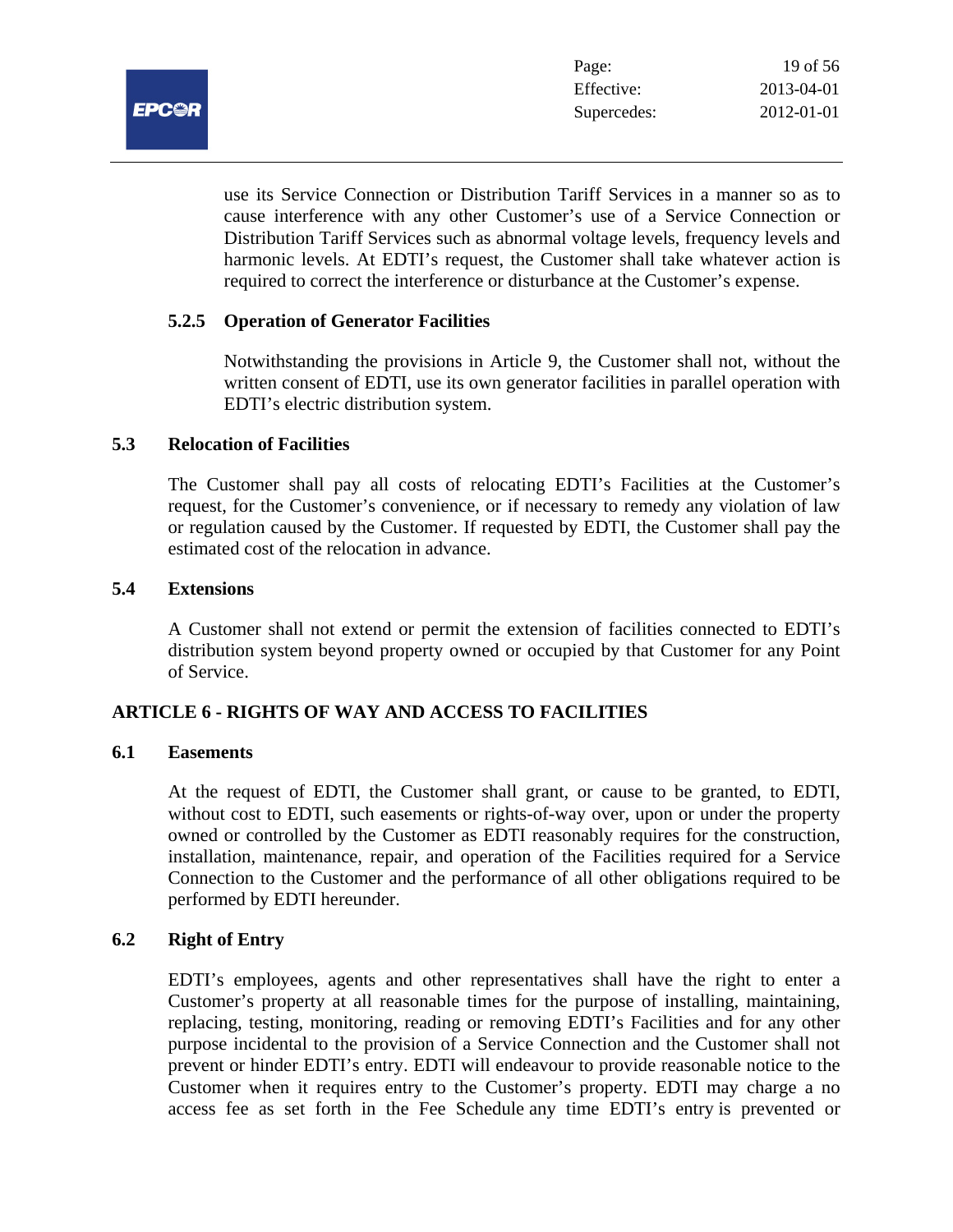

hindered. EDTI's applicable Distribution Tariff Policies will apply where EDTI's access to the meter is prevented or hindered.

# **6.3 Vegetation Management**

In all agreements between the Customer and EDTI regarding the management of vegetation where EDTI owns the Facilities, the Customer is required to give EDTI permission to manage and remove vegetation on the property owned or controlled by the Customer and the right to maintain proper clearances in accordance with the Alberta Electrical and Communications Utility Code. EDTI will make reasonable effort to notify the Customer before such work is performed.

In all agreements between the Customer and EDTI regarding the management of vegetation where the Customer owns the electrical distribution, the Customer shall be responsible for managing vegetation on the property owned or controlled by the Customer to maintain proper clearances and reduce the risk of contact with EDTI's Facilities. At the request of the Customer and if necessary, EDTI will make reasonable efforts to de-energize the Customer's Service Connection at no cost to the Customer to allow Customer to manage vegetation as required by this section. EDTI may, at the Customer's expense, perform the work that EDTI determines is reasonably required to maintain the integrity of EDTI's electric distribution system. EDTI shall make reasonable efforts to notify the Customer before such work is performed

# **ARTICLE 7 - DISTRIBUTION AND TRANSMISSION EXTENSION**

# **7.1 General Requirements**

# **7.1.1 EDTI Investment**

The investment available from EDTI in relation to the extension of service to a Customer is set out in Schedule A and will apply to the types of services specified in Schedule A. The Forecast Peak Demand will be used for establishing the investment available and the Contracted Minimum Demand.

#### **7.1.2 Estimated Cost**

Upon an applicant's request for a Service Connection, EDTI shall prepare a proposal outlining the estimated cost of the Service Connection and Customer Contribution to be paid by the applicant.

# **7.1.3 Agreement in Writing**

All agreements requiring payment by the Customer or investment by EDTI shall be in writing and signed by each party.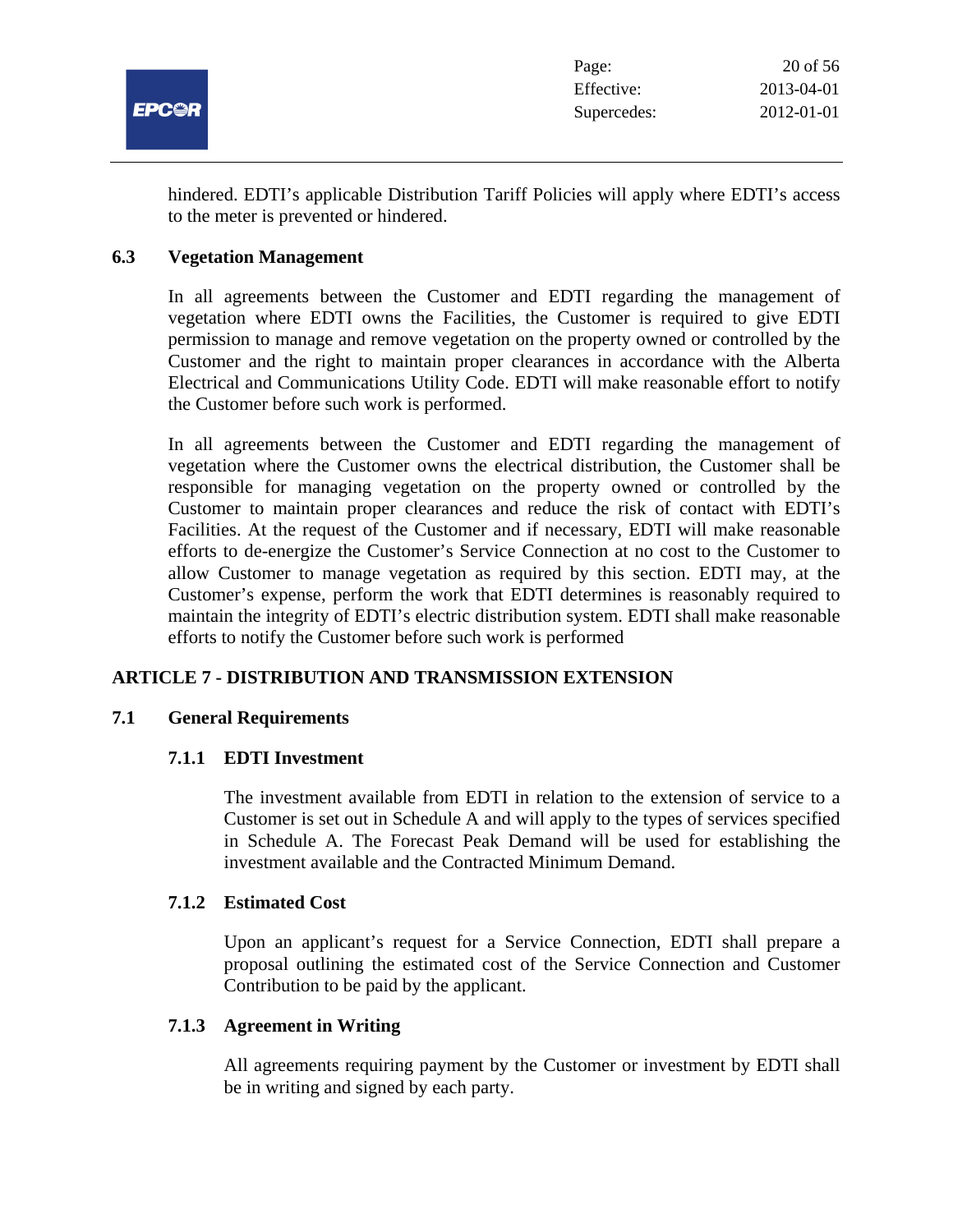

# **7.1.4 Application**

The provisions of this Article 7 apply to those Customers who, in EDTI's judgement, will have a permanent Service Connection with EDTI. Customers for temporary service shall be governed by Section 4.6 concerning temporary service applications.

# **7.1.5 Changes**

The payment, if any, required by Section 7.1.2 is based on EDTI's assumption respecting the method of construction and the routing of the Facilities required to serve the Customer in accordance with the Customer's request for a Service Connection. If the assumed method of construction or routing of Facilities is changed for reasons beyond EDTI's reasonable control as a result of which EDTI would incur costs in excess of those estimated on the basis of such assumptions, then the Customer shall pay to EDTI the amount by which the cost of such changed method of construction and/or routing of Facilities is estimated by EDTI to exceed such costs as originally estimated. EDTI will outline the estimated costs and the Customer shall make payment to EDTI as set out in the Customer's proposal as so revised, provided that in such case the Customer shall have the right to cancel its Electric Service Agreement by paying to EDTI all costs then incurred by EDTI in respect of the Service Connection requested.

# **7.2 Determination of Distribution Extension Costs and Distribution Contributions**

# **7.2.1 Distribution Extension Costs**

The Distribution Extension Costs incurred by EDTI in extending service to a Customer may consist of the following:

- (a) the local Facilities required to extend service for the sole purpose of an individual Customer;
- (b) where a new extension will serve a number of new Customers, an amount that represents a share of the total capital cost of the shared extension as follows:

(Customer's Forecast Peak Demand) X (Distribution Extension Costs) (Total expected demand served by extension)

(c) if the Customer extension requires an upgrade to EDTI's Facilities, the upgrade costs incurred by EDTI may form part of the Customer's extension cost; and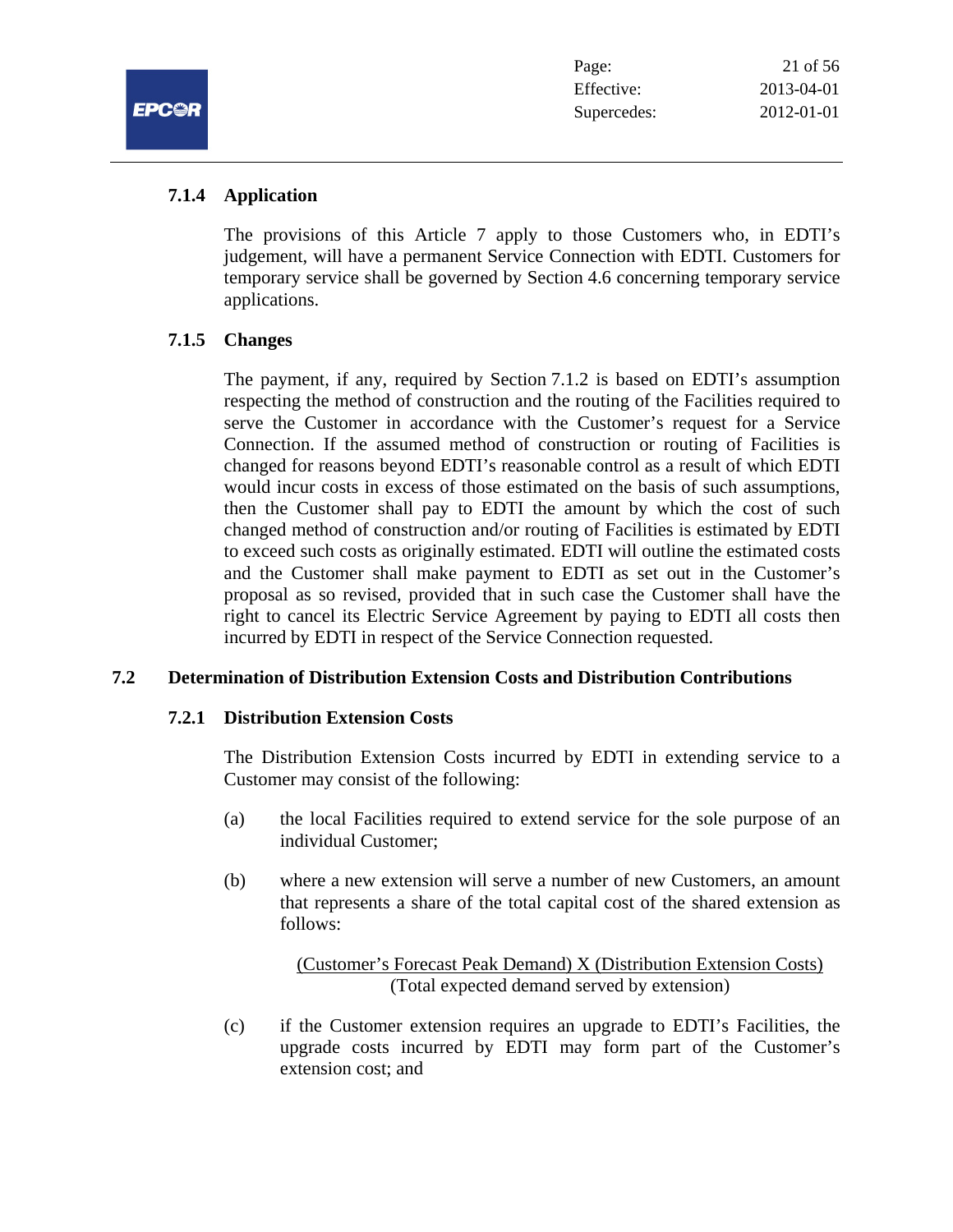

(d) if a Customer or a well defined group of Customers request EDTI to advance the upgrade of existing Facilities, the costs of the upgrade including but not limited to, incremental higher costs associated with construction in a season other than what would be normally be done, carrying costs, and higher construction costs associated with additional mobilization and demobilization from advancing the construction of Facilities, may be classified as customer-related.

# **7.2.2 Customer Distribution Contribution**

If the total Distribution Extension Costs are less than the investment available from EDTI as specified in the Fee Schedule for the service, the Customer will not be required to make any contribution. In all other cases, the Customer will be required to pay a Distribution Contribution and an agreement for payment of the Distribution Contribution must be made between the Customer and EDTI before any work on the extension is commenced.

Under no circumstances will the level of Available EDTI Investment exceed the Distribution Extension Costs.

# **7.3 Determination of EDTI Transmission Costs and Transmission Contributions**

# **7.3.1 EDTI Transmission Costs**

EDTI may incur transmission costs ("EDTI Transmission Costs") as a result of entering into contracts for provision of System Access Service in support of Customers' electricity supply requirements. EDTI Transmission Costs include but are not limited to contributions and application fees made by EDTI in respect of a Point of Delivery providing System Access Service to a Customer. The EDTI Transmission Costs incurred by EDTI in extending service to a single Customer served from one Point of Delivery, the Customer's Transmission Contribution will be equal to the total EDTI Transmission Costs incurred by EDTI.

# **7.3.2 Customer Transmission Contribution**

If a Transmission Contribution is applicable to a Customer, then an agreement for payment of the Transmission Contribution must be made between the Customer and EDTI before any work on the extension is commenced.

# **7.4 Changes in Point of Delivery Demand**

EDTI reserves the right to pass through to the Customer any costs from the ISO incurred by it as a direct result of: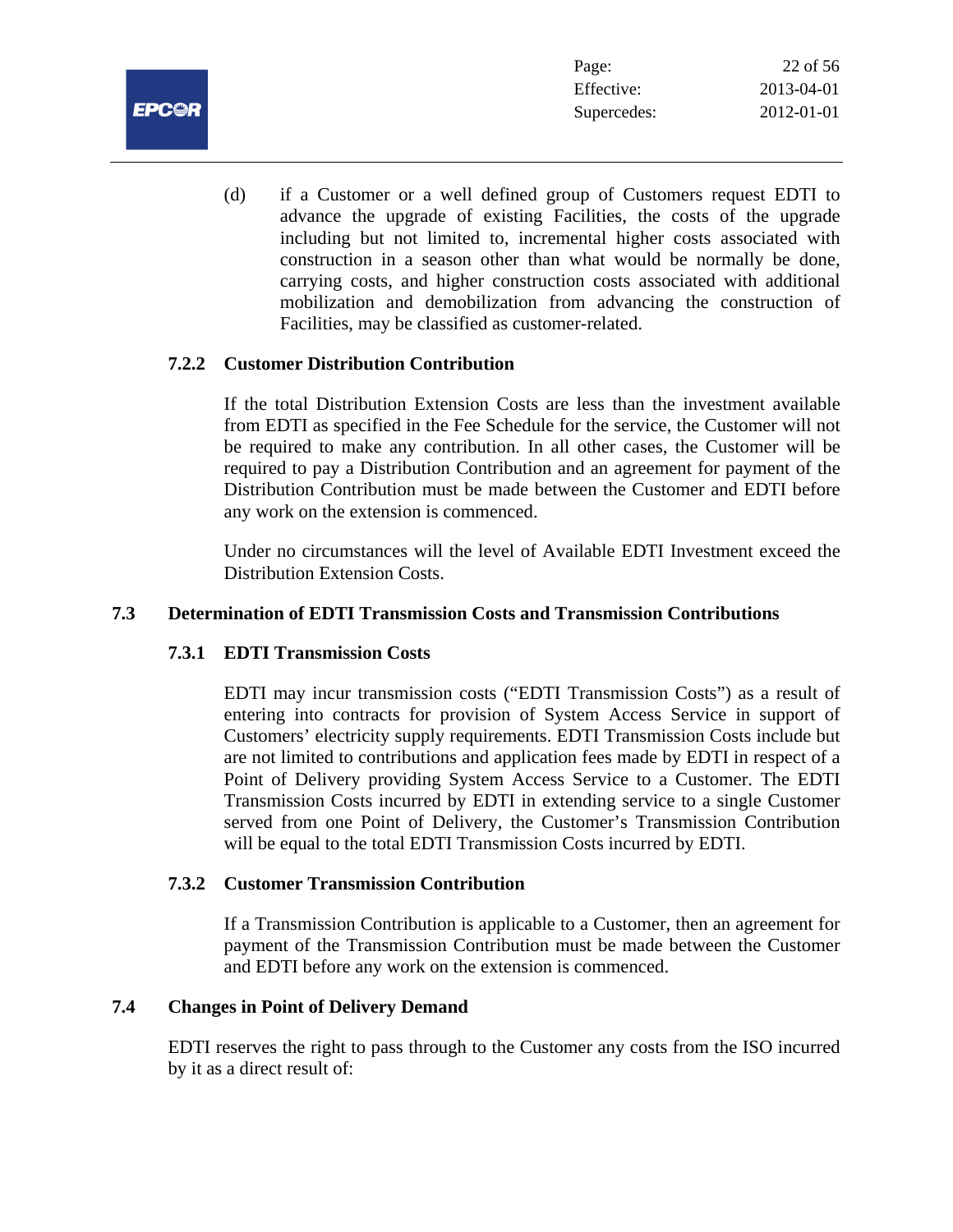

- (a) EDTI being required to establish a new POD contract, or increase to the contract demand in an existing POD contract, or
- (b) a change in the Customer's service requirements resulting in costs that EDTI would not otherwise recover, or
- (c) the Customer terminating service as provided Section 13.2.

# **7.5 Refunds of Contributions**

When a Customer provides a Distribution Contribution under section 7.2 to obtain service at Point of Service, EDTI may refund a portion of the contribution if the events referred to in this Section occur during the initial term of the Customer's Electric Service Agreement.

# **7.5.1 Change in Contracted Minimum Demand**

A Customer at an existing Point of Service may receive a refund where an Electric Service Agreement with an increased Contracted Minimum Demand is executed as described in the section "Changes to Service Requirements".

#### **7.5.2 Cost Sharing**

If a new Customer shares the costs of an existing extension, a Customer may receive a refund based on the proportion of the costs of the shared extension that are used by the new loads relative to the total load supplied by the shared extension. Refunds, in whole or in part, are made without interest to the current Customer at the Point of Service.

No refund in relation to a Distribution Contribution shall be payable unless an event referred to in this Section occurs during the initial term of the Electric Service Agreement.

Customer Transmission Contributions may be refunded to a Customer in whole or in part, if EDTI receives a refund of EDTI Transmission Costs which can be attributed to the Customer.

#### **7.6 Delay in Taking Service**

In circumstances where EDTI will install Facilities to serve a subdivision or a multiple dwelling residence, and it is determined that service will not be taken within twelve (12) months of the In-service Date, the Customer shall pay for the entire cost of the new extension. For each Point of Service in the subdivision or multiple dwelling residence that is energized within five (5) years of the In-service Date, EDTI will refund the payment for each Point of Service based on any applicable Available EDTI Investment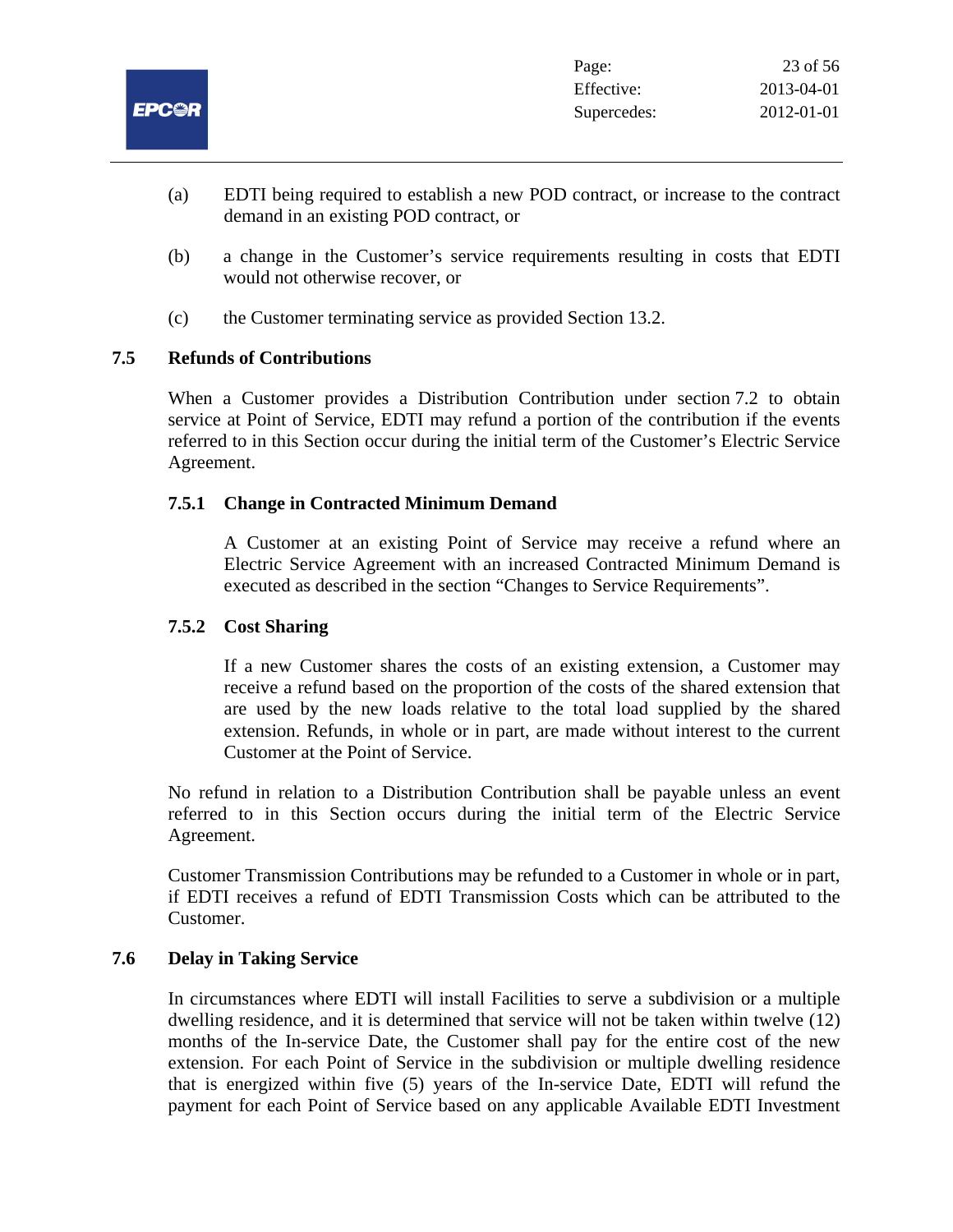

level specified in Schedule A. Otherwise, EDTI shall be entitled to retain such payment as compensation for its costs incurred.

# **7.7 Conversion from Overhead to Underground Service**

A Customer may request that existing EDTI Facilities be converted from overhead to underground service. The Customer, or any other person who is acting on behalf of a Customer and who provides EDTI with verifiable authorization from the Customer, will be charged for all costs incurred by EDTI in connection with the conversion, including, without limitation, the following:

- (a) the present value of future revenue streams associated with the existing Facilities which are being removed, plus
- (b) the estimated cost of removing the existing Facilities, less the estimated salvage value, plus
- (c) the estimated cost for the installation of the new underground Facilities, less any investment that may be available from EDTI as specified in Schedule A**.**

# **ARTICLE 8 - SERVICE CONNECTION**

# **8.1 Customer Responsibility**

# **8.1.1 Facilities and Service Connection**

The Customer shall be responsible for the installation and condition of all facilities on the Customer's side of the Point of Service including all Civil Work in relation to the Service Connection. The Customer shall be responsible for any destruction of or damage to EDTI's Facilities where the destruction or damage is caused by a negligent act or omission or wilful misconduct of the Customer, its directors, officers, agents, employees and representatives or anyone permitted by the Customer to be on the premises.

The Customer shall comply with all applicable requirements of EDTI in relation to its Service Connection and interconnection with EDTI's electric distribution system, including EDTI's Customer Connection Guide, as amended from time to time.

The Customer assumes full responsibility for the proper use of the Service Connection or the service provided by EDTI and for the condition, suitability and safety of any and all wires, cables, devices or equipment energized on the Customer's premises or on premises owned or controlled by the Customer that are not the Customer's property.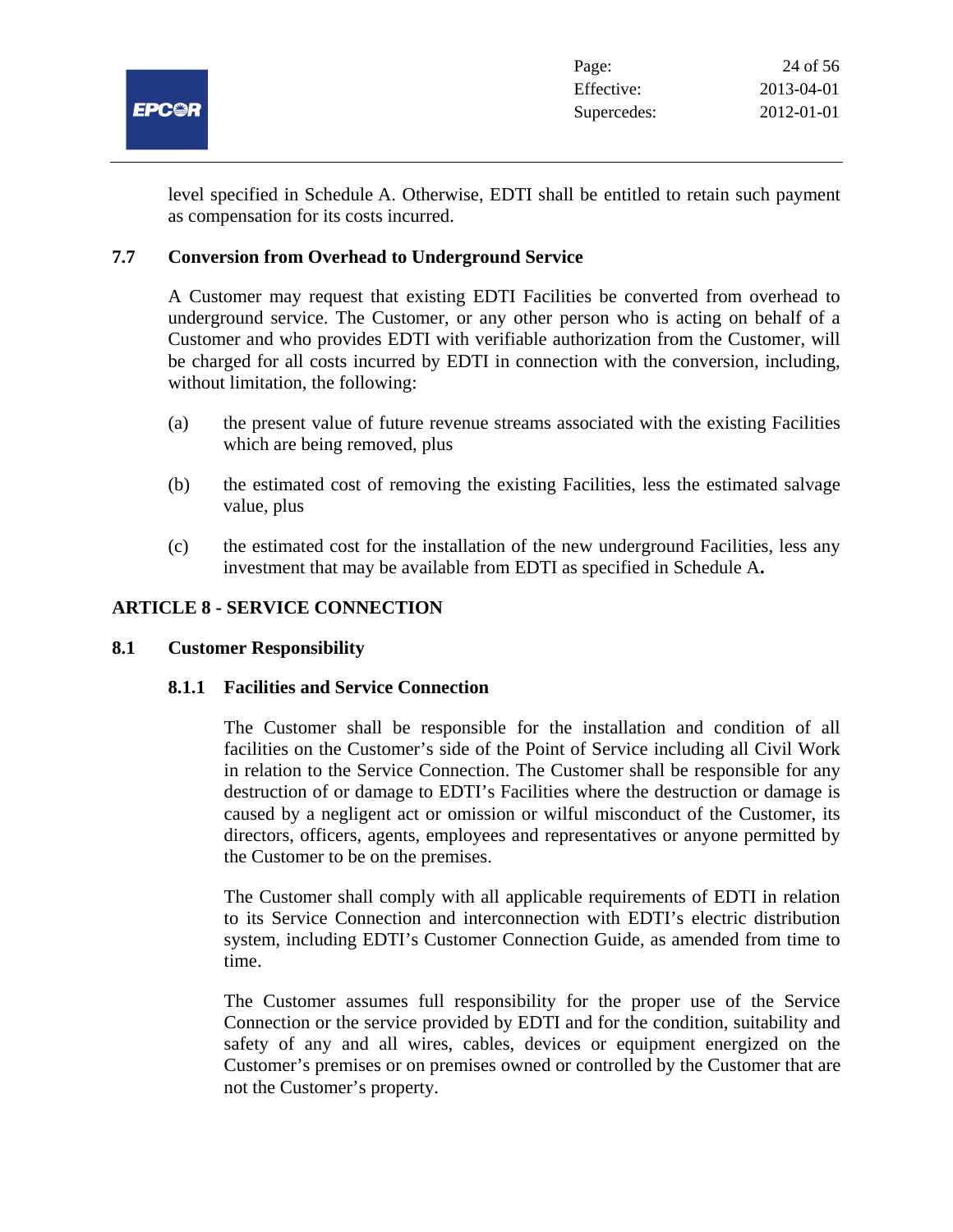# **8.1.2 Protective Devices**

The Customer shall be responsible for determining whether the Customer needs any devices to protect the Customer's facilities from damage that may result from the use of a Service Connection or Distribution Tariff Services. The Customer shall provide and install any such devices.

# **8.1.3 Service Calls**

EDTI may require a Customer to pay the actual costs of a requested service call if the source of the problem is the Customer's facilities.

# **8.1.4 Standards for Connection**

The Customer's installation shall conform to the requirements of EDTI's Customer Connection Guide, as amended from time to time and/or such further requirements as EDTI may establish from time to time. Copies of such guidelines are available on request and from EDTI's website.

# **8.1.5 Interference with EDTI's Property**

No one other than an employee or authorized agent of EDTI shall be permitted to remove, operate, or maintain meters, electric equipment and other EDTI Facilities. The Customer shall not interfere with or alter the meter, seals or other Facilities or permit the same to be done by any person other than the authorized agents or employees of EDTI. The Customer shall be responsible for all damage to or loss of such property unless occasioned by circumstances as determined in EDTI's sole discretion to have been beyond the Customer's control, such as "Acts of God" and other similar circumstances. Such Facilities shall be installed at points most convenient for EDTI's access and service and in conformance with applicable laws and regulations in force from time to time.

# **8.2 Unauthorized Use**

Where EDTI determines that there has been unauthorized use of the Service Connection or Distribution Tariff Services including, but not limited to, meter tampering, unauthorized connection or reconnection, theft, fraud, intentional or unintentional use of energy whereby EDTI is denied full compensation for services provided, EDTI will bill the Customer or its Retailer for EDTI's estimate of such unauthorized use. Nothing in this section shall limit any other rights or remedies that EDTI may have in connection with such unauthorized use.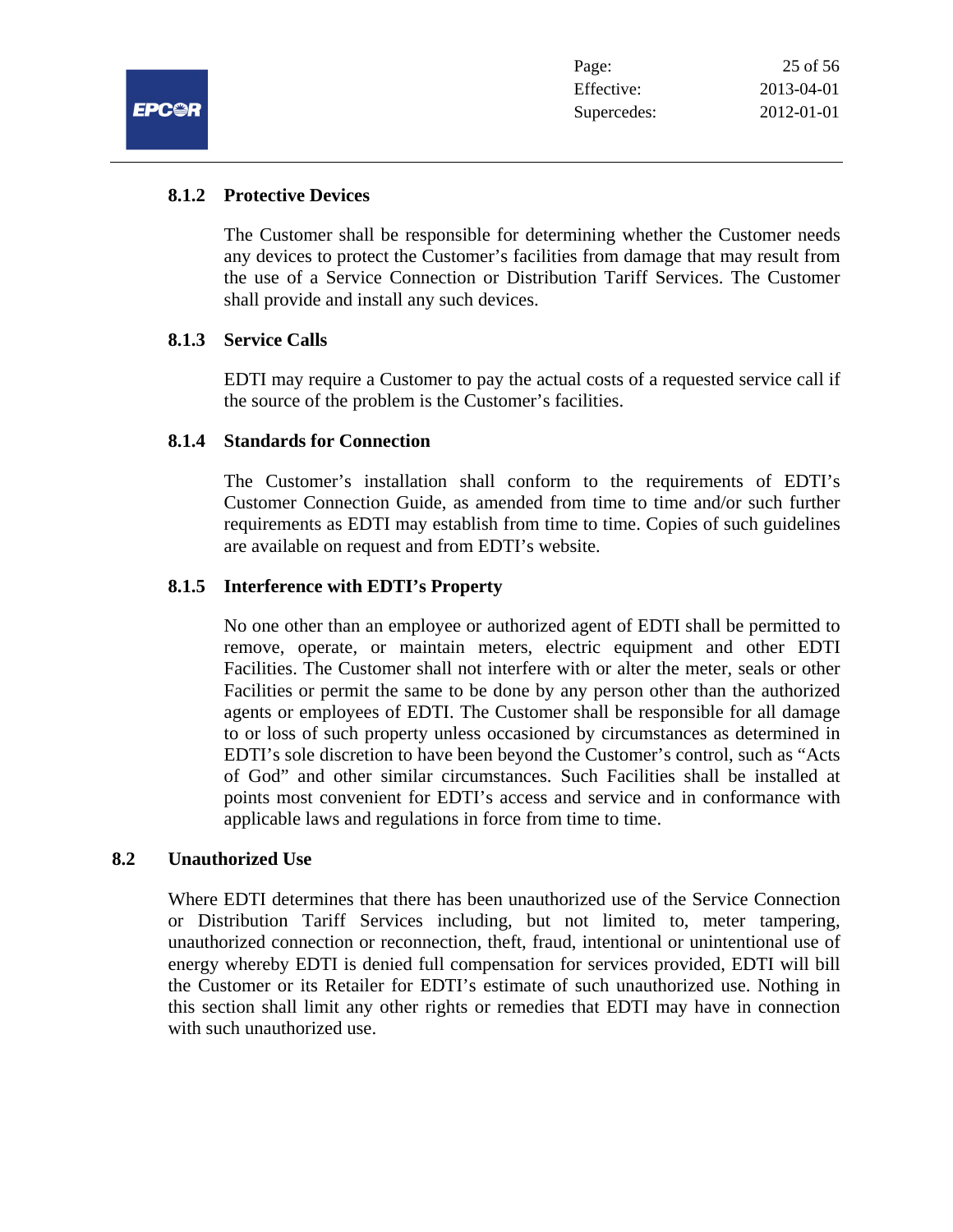|              | Page:       | 26 of 56   |
|--------------|-------------|------------|
|              | Effective:  | 2013-04-01 |
| <b>EPC@R</b> | Supercedes: | 2012-01-01 |

#### **8.3 New Multiple Dwellings**

Each individual unit within a new multiple dwelling will be served as a separate Point of Service, unless EDTI agrees otherwise**.**

Where EDTI and a Customer have agreed that service to a new multiple dwelling shall be delivered through a single Point of Service, the applicable general service (nonresidential) price schedule will apply to the service.

# **8.4 Mobile Homes**

Service shall normally be provided to mobile homes through separate Points of Service, based on the applicable residential price schedule.

Service provided to common use areas (e.g. laundry facilities) in a mobile home park shall be separately metered and billed at the applicable general service price schedule.

In mobile home parks or trailer courts where EDTI reasonably believes homes are temporary, EDTI may elect to provide service only through the Point of Service billed to the mobile home park or trailer court.

# **8.5 Frequency and Voltage Levels**

EDTI will make every reasonable effort to supply energy at 60-Hertz alternating current. The voltage levels and variations will comply with the Canadian Standards Association standards and as specified in the Customer Connection Guide. Some voltage levels set out in the Customer Connection Guide may not be available at all locations served by EDTI.

#### **8.6 Minimum Charges**

The Minimum Charge calculated in accordance with the Rate Schedules will be applicable.

# **ARTICLE 9 - GENERATION CUSTOMERS**

# **9.1 General**

This Article sets out specific terms and conditions related to Generation Customers that are in addition to any applicable terms and conditions set out in other Articles of these Terms and Conditions.

Generation Customers have generating facilities that are interconnected to EDTI's electric distribution system and may or may not be exporting Energy to the Interconnected Electric System. Generation Customers may also have on site load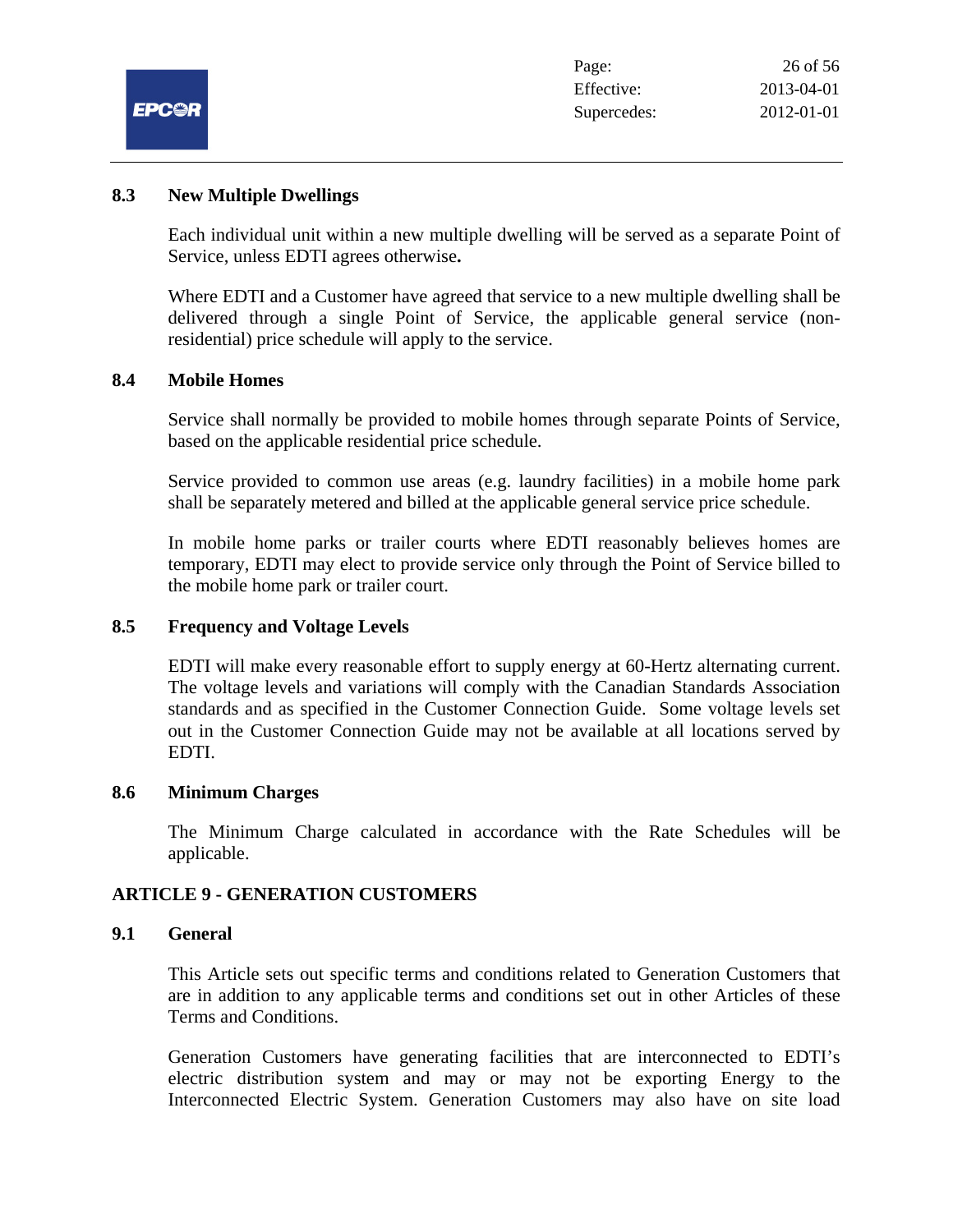

requirements or generator stand-by/supplemental load requirements to which the applicable terms and conditions of these Terms and Conditions will apply.

All Generation Customers are required to enter into a Distribution Interconnection Agreement with EDTI to establish detailed terms, conditions and provisions with respect to safe and effective operation of the specific interconnection.

#### **9.2 Interconnection**

A Generation Customer or other person acting on behalf of the Generation Customer must apply in writing for interconnection to EDTI's electric distribution system. The application must include all relevant information concerning site location, facility requirements and requested export levels. Any requested changes to these requirements must be provided in writing to EDTI.

The interconnection of a generator to EDTI's electric distribution system must not create a safety hazard to Customers, the public or operating personnel, nor compromise the reliability, power quality or effective operation of the Interconnected Electric System or any part thereof and shall comply with all applicable legislation, policies, standards, rules or codes of federal, provincial or local regulatory entities, the Power Pool, the ISO or electric distribution or transmission facility owners, as they may change from time to time.

Prior to interconnecting generating facilities to EDTI's electric distribution system, the Generation Customer shall:

- (a) satisfy all participant and application requirements of the Power Pool (if the generator is producing electricity beyond on-site requirements thereby exporting into the Interconnected Electric System and exchanging Energy through the Power Pool);
- (b) comply with all applicable requirements of EDTI including its Technical Guideline for Interconnection of Generators to the Distribution System, as amended from time to time;
- (c) obtain and provide copies of required permits, licences and authorization to EDTI including the Commission's approval and order to connect and acceptance from the local inspection and code enforcement authorities;
- (d) satisfy all requirements of EDTI in relation to the generating facility metering set out in Section 9.3.5 below;
- (e) execute a Distribution Interconnection Agreement with EDTI; and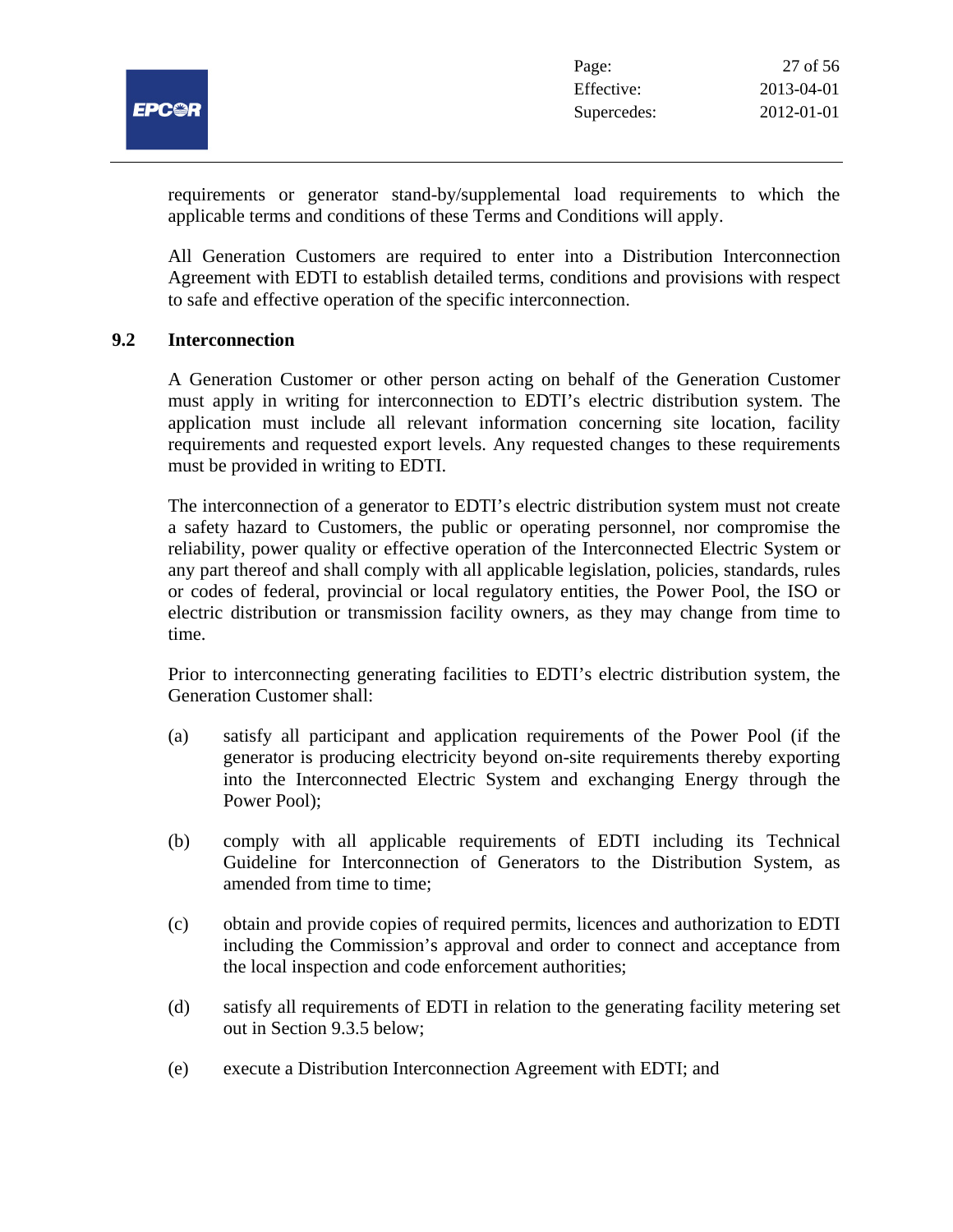

(f) execute an agreement with EDTI which will specify technical and operating requirements if it wishes to operate in parallel operation with or as supplementary, auxiliary or stand-by-service to any other source of Energy.

#### **9.3 Generation Customer Responsibilities**

#### **9.3.1 Responsibility for Facilities and use of Service**

The Generation Customer will be responsible for the design, installation, maintenance and condition of all facilities on the Distributed Generation Customer's side of the Point of Service, except metering or other equipment owned by EDTI.

The Generation Customer shall comply with all applicable requirements of EDTI including its Technical Guideline for Interconnection of Generators to the Distribution System, as amended from time to time.

The Generation Customer shall be responsible for any destruction of or damage to EDTI's Facilities where the destruction or damage is caused by a negligent act or omission or wilful misconduct of the Distributed Generation Customer, its directors, officers, agents, employees and representatives or anyone permitted by the Customer to be on the premises.

The Generation Customer assumes full responsibility for the proper use of the service provided by EDTI and for the condition, suitability and safety of any and all wires, cables, devices or equipment energized on the Generation Customer's premises or on premised owned or controlled by the Generation Customer that are not the Generation Customer's property.

# **9.3.2 Protective Devices**

The Generation Customer shall be responsible for determining whether it needs any devices to protect its equipment from damage that may result from the interconnection to EDTI Facilities. The Generation Customer shall provide and install any such devices. The Generation Customer will provide EDTI with the required documentation and settings for such devices. Where EDTI has determined that there are adverse impacts on other Customers or operating processes, EDTI can order modifications to such devices. The Generation Customer must obtain written approval from EDTI for any modifications to such devices.

The Generation Customer must use tele-protection signals or other such reliable means to separate the generator from the Interconnected Electric System during islanding conditions. The Generation Customer shall be responsible for any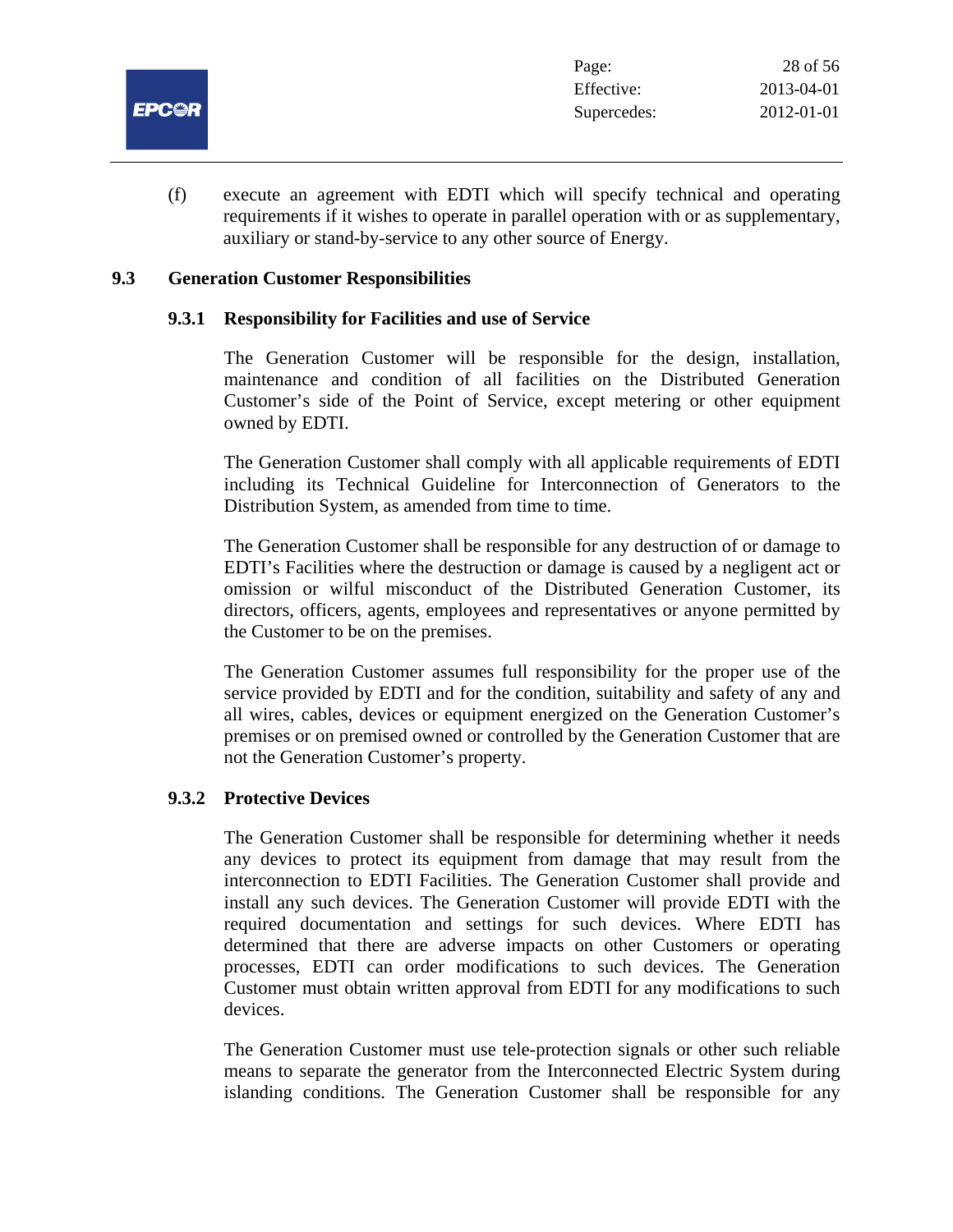

damages that are caused as a result of failure to safely separate during an islanding situation.

# **9.3.3 Disconnection for Safety Reasons**

In addition to the provisions of Section 16.7, the Interconnection Facilities will include an acceptable visible disconnect switch as a means of isolating the Generation Customer's generating facilities from EDTI's electric distribution system. EDTI may disconnect a Generation Customer's generating facilities from EDTI's electric distribution system without prior notice where in EDTI's opinion:

- (a) the Generation Customer has violated the terms of the Distribution Interconnection Agreement with EDTI; or
- (b) the Generation Customer has permitted its facilities to deteriorate and become hazardous; or
- (c) the Generation Customer facilities fails to comply with applicable standards and requirements of EDTI including those as set out in EDTI's Application Guide to Power Producers or its Technical Guideline for Interconnection of Generators to the Distribution System, as amended from time to time; or
- (d) the use of the service may cause damage to EDTI's Facilities or interfere with or disturb service to any other Customer.

EDTI will reconnect the service when the safety problem is resolved and when the Generation Customer has provided, or paid EDTI's costs of providing, such devices or equipment as may be necessary to resolve such safety problems and to prevent damage, interference or disturbance.

#### **9.3.4 Service Calls**

EDTI may require a Generation Customer to pay the actual costs of a requested service call if the source of the problem is the Generation Customer's facilities.

#### **9.3.5 Metering and Settlement**

The Generation Customer will be responsible for installing bi-directional, four quadrant metering facilities to measure active energy and reactive energy produced by the generator, and consumption of power, active energy and reactive energy, flowing from the electric distribution system to the Generation Customer's facilities. The metering facilities shall be in compliance with the standards set by EDTI.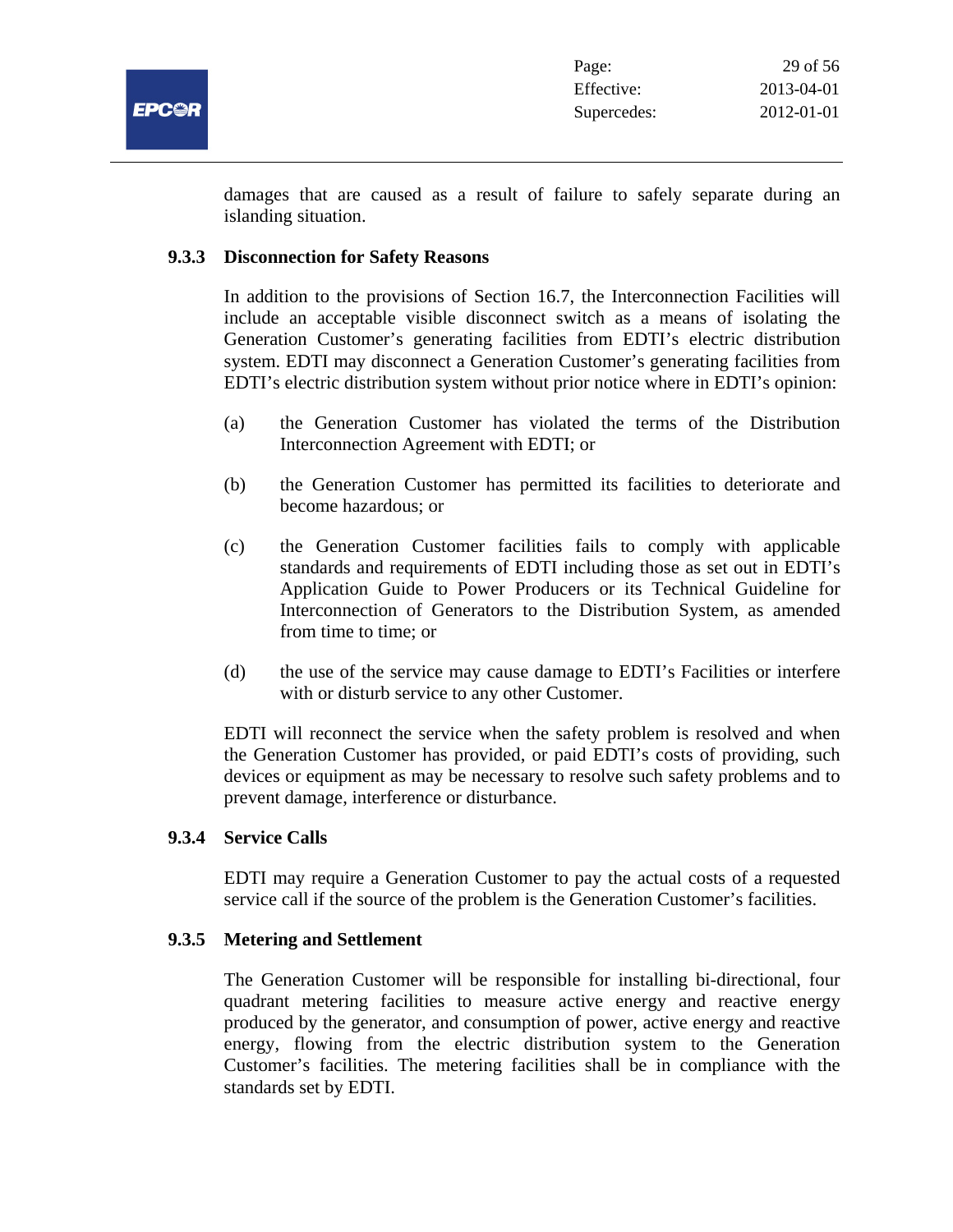

Where export of power to the Interconnected Electric System is not required, the Generation Customer will be responsible for installing uni-directional, two quadrant metering to separately record active and reactive power.

At the request of EDTI, the Generation Customer shall install additional metering facilities if EDTI determines that the existing metering facilities are inadequate or not properly configured to measure the full consumption flowing from EDTI's distribution system to the Generation Customer's facilities. EDTI reserves the right to install additional metering, at the Generation Customer's cost, as it deems necessary to ensure accurate measurement of consumption from EDTI's distribution system.

The power production information must be provided to EDTI, the ISO and the Power Pool in a format and frequency which is acceptable to these entities. EDTI may use the power production information for internal use.

The Generation Customer must provide EDTI with consumption information in a form acceptable to EDTI whether or not the Distributed Generation Customer consumes power from EDTI's distribution system.

Upon receipt of a request by the Generation Customer, EDTI will install bidirectional, four quadrant metering facilities to measure active and reactive energy as identified in Section 9.3.5(a). EDTI will be responsible to interrogate the meter and perform all settlement system code transactions with the ISO and the Power Pool. The Generation Customer will be provided with consumption and power production information for its internal use. The Generation Customer will be responsible for the costs of providing and installing the metering equipment and ongoing operating costs

Telemetry is required for all generating units in excess of 5MW in capacity, or where EDTI has determined that telemetry is required in order to maintain reliable operation of the distribution system.

# **9.3.6 Meter Test**

EDTI reserves the right to request meter test information from the Generation Customer.

If metering facilities have been removed for reasons such as, but not limited to, testing or inspection, EDTI may estimate the demand and amount of energy supplied, but not registered, at the Point of Service.

EDTI may, at any reasonable time, read, inspect, remove and test a meter owned or controlled by the Generation Customer. EDTI shall have the right to enter a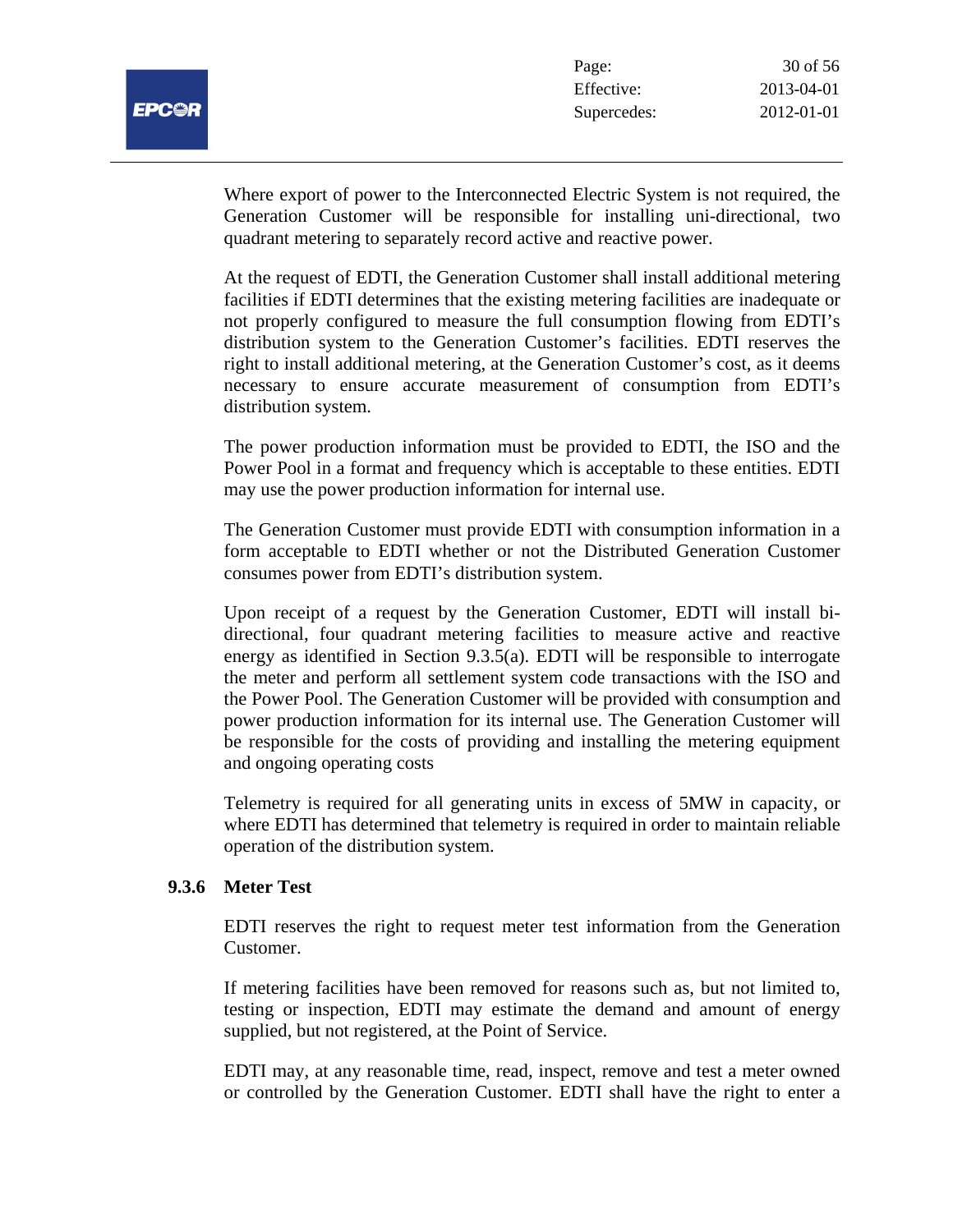

Generation Customer's property for the purpose of reading, inspecting, testing or removing the meter, and the Generation Customer shall not prevent or hinder EDTI's entry.

#### **9.3.7 Energy or Demand Diversion**

If under any circumstance a Generation Customer prevents a meter from accurately recording the total Demand or Energy supplied from EDTI's distribution system, or the consumption information has been found corrupted, EDTI may disconnect the service, or take other appropriate actions to ensure access to accurate meter data.

EDTI may then estimate the Demand and amount of Energy supplied but not registered at the Point of Service. The Generation Customer shall pay the cost of the estimated Demand and Energy consumption, plus all costs related to the investigation and resolution of the diversion.

# **9.3.8 Permits, Licences and Authorizations**

The Generation Customer shall obtain and provide to EDTI copies of all required permits, licenses and other authorizations prior to any change in service requirements at any point of interconnection, which include:

- (a) any required approval of the Commission; and
- (b) acceptance from the local inspection and code enforcement authorities.

#### **9.3.9 Approvals**

The Generation Customer must obtain written approval from EDTI before any modification is made to the Generation Customer's system.

The Generation Customer will be responsible for becoming and maintaining its status as a Power Pool participant and complying with any Power Pool requirements for any Energy delivered to the Power Pool (if the generator is producing electricity beyond on-site requirements thereby exporting into the Interconnected Electric System and exchanging Energy through the Power Pool).

The Generation Customer will be responsible for securing all required technical, commercial, or operational arrangements with ISO and the Power Pool.

The Generation Customer will be responsible for providing technical information to EDTI as required. EDTI will treat this information as confidential and will not release such information to any other parties without the express and written consent of the Distributed Generation Customer.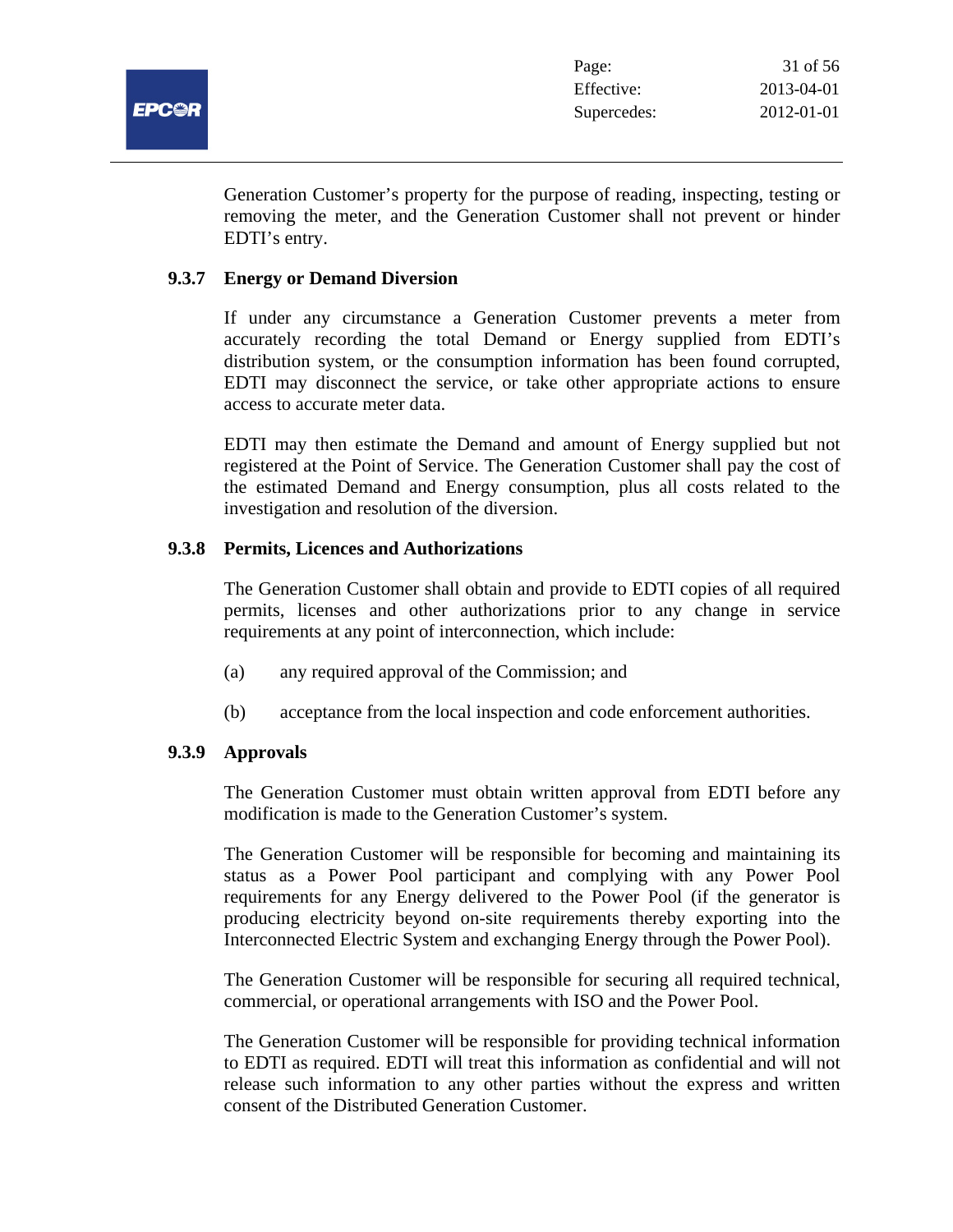

The Generation Customer will be responsible for operating in compliance with accepted industry operating and maintenance standards as established, from time to time, by the ISO and EDTI, and as specified in the Interconnection Agreement between the Generation Customer and EDTI. EDTI shall have the right to inspect the Generation Customer's facilities for compliance.

EDTI will be responsible for providing technical information to the Generation Customer as required. The Generation Customer will treat this information as confidential and will not release such information to any other parties without the express and written consent of EDTI.

#### **9.4 Incremental Interconnection Costs**

The Generation Customer will be required to pay all incremental interconnection costs as determined by EDTI, to allow the Generation Customer to make use of EDTI's electric distribution system, including:

- (a) any costs of connection to EDTI's electric distribution system, including any cost sharing to Load Customers;
- (b) any costs to upgrade existing distribution facilities;
- (c) an application fee associated with performing engineering estimates, planning, operating or protection studies or any additional or routine modelling and testing required by the ISO;
- (d) any costs of protection, anti-islanding circuitry, communication facilities, telemetry or modification to distribution or transmission facilities required to reliably separate the generator from the electric system.

An agreement for payment of the incremental costs must be made between the Generation Customer and EDTI before any work on the interconnection is commenced;

The Generation Customer shall be required to pay all replacement costs for all incremental interconnection facilities including the replacement of assets at the end of useful life or replacement due to failure, including but not limited to, elements such as transformers, poles, regulators, capacitors, line conductor, and teleprotection systems. EDTI may provide the Distributed Generation Customer with an option to pay for the replacement costs over time as provided in section 9.5.

If a new Customer or Generation Customer shares a portion or all of an existing extension, to which the interconnection costs relates, EDTI will refund a portion of the Generation Customer's contribution based on the amount of extension shared and the ratio of the Generation Customer's operating Load to the total operating Load.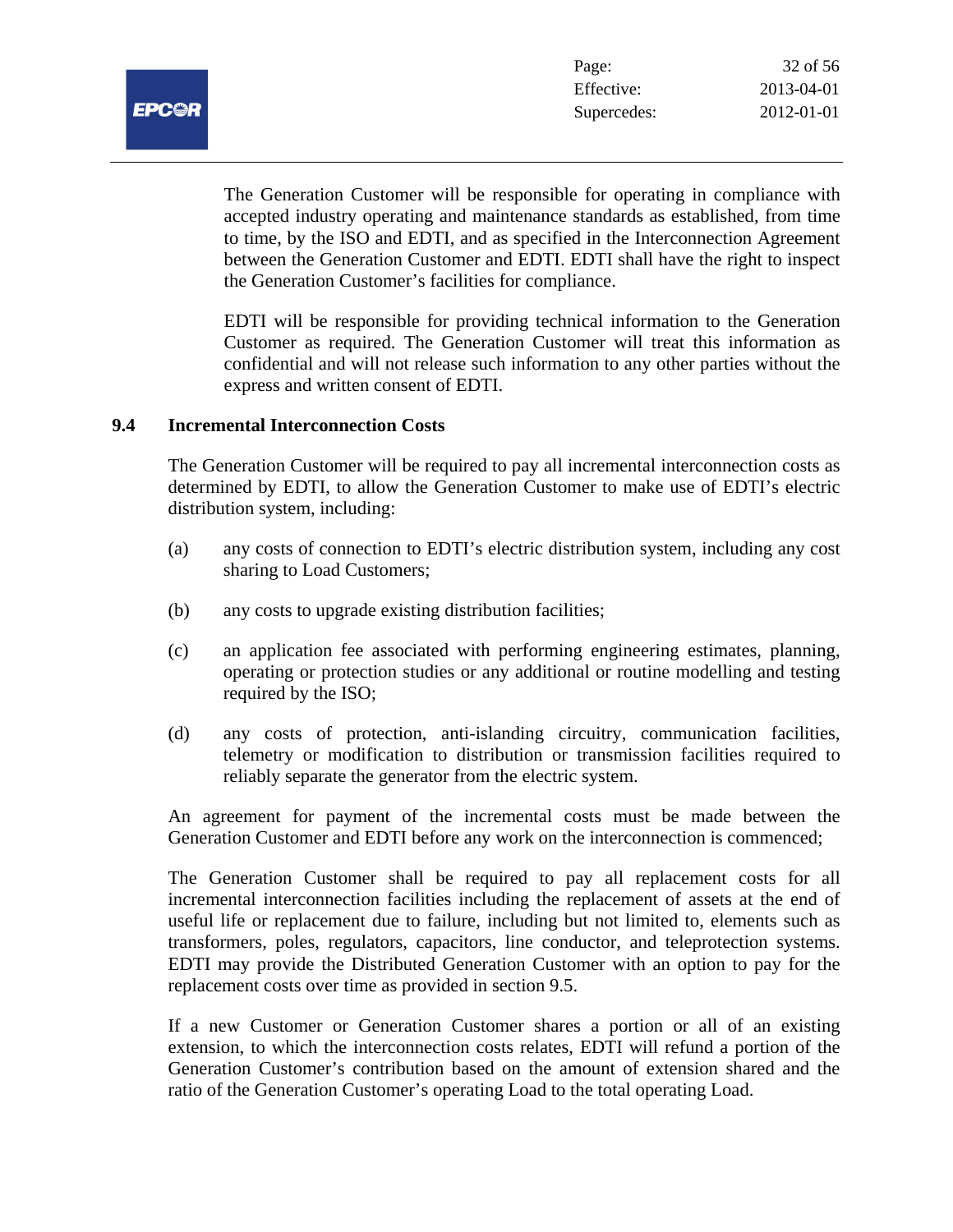

#### **9.5 Payment Options and Credit Requirements**

#### **9.5.1 Payment Option**

EDTI may provide the Generation Customer with an option to pay for the incremental interconnection costs determined under section 9.4 over time, providing the Generation Customer satisfies the credit requirements listed herein. The payment period will not exceed five years.

#### **9.5.2 Minimum Financial Criteria**

Subject to review and reassessment of the creditworthiness of a Generation Customer by EDTI from time to time, EDTI has established the following minimum financial criteria for Generation Customers requesting to pay for the incremental costs over time. The Generation Customer will be deemed to have met the credit requirements if:

- (a) the Generation Customer or an affiliate or person which guarantees the financial obligation of the Generation Customer in a manner acceptable to EDTI has at least an "A" rating for its senior, unsecured, non-credit enhanced, long term from Standard and Poor's bond rating service or an equivalent rating from a major reputable bond rating service satisfactory to EDTI; or
- (b) the Generation Customer provides, in a manner acceptable to EDTI, a bank guarantee, irrevocable letter of credit, or cash deposits drawn on a Canadian Chartered Bank, a trust company, credit union or other lending institution that is acceptable to EDTI.

#### **9.5.3 Required Credit Information**

EDTI will require the following minimum information and supporting documentation to conduct a credit risk assessment of the Generation Customer:

- (a) most recent credit rating report from a recognized rating agency and a list of bank credit and trade references, including address, phone numbers and bank officer;
- (b) audited financial statements for the latest two years (two most recent annual report to shareholders, if applicable);
- (c) description of the corporate structure, including the name of the chief executive officer and chief financial officer;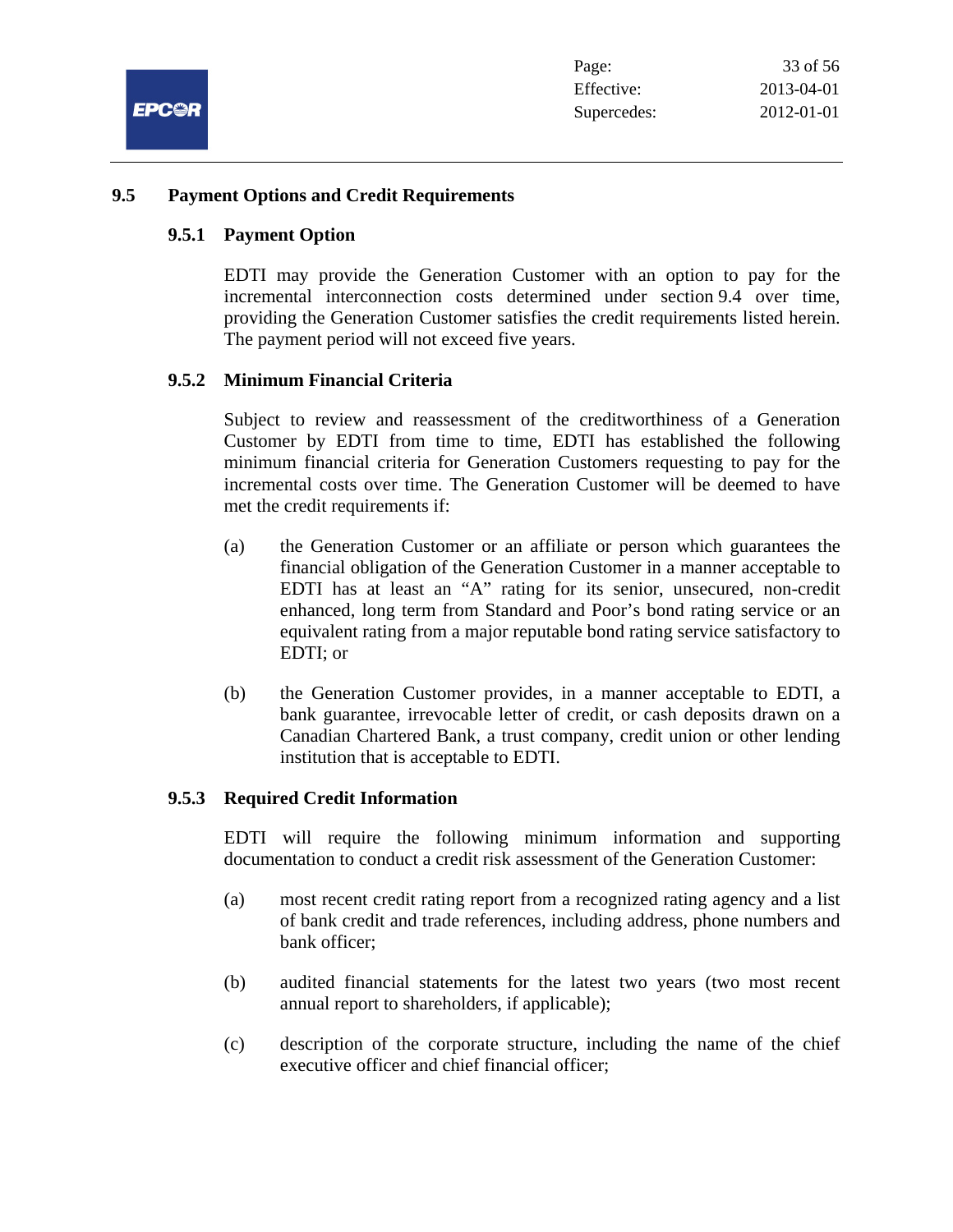

- (d) legal name, address, phone, and fax numbers of the Generation Customer; and
- (e) certificate specifying the names, titles, and specimen signatures of the persons authorized to approve and confirm contracts.

#### **9.5.4 Costs**

All costs associated with obtaining financial security and meeting prudential requirements are the responsibility of the Generation Customer.

# **ARTICLE 10 - METERS**

#### **10.1 Installation of Meters**

#### **10.1.1 Provision and Ownership**

EDTI shall provide, install, and seal one or more meters for the purpose of measuring the Energy delivered to a Customer by way of a Service Connection. Time of use or interval meters and associated communication equipment shall be installed for a Customer who has a connected load exceeding 150 kVA. Each meter shall remain the sole property of EDTI.

#### **10.1.2 Responsibility of Customer**

Each Customer shall provide and install a Canadian Standards Association approved meter receptacle or other Canadian Standards Association approved facilities suitable for the installation of EDTI's meter or metering equipment.

#### **10.2 Location**

Meter locations shall be approved by EDTI based on type of service and convenience of access to the meter. Where a meter is installed on a Customer-owned pole, the pole shall be provided and maintained by the Customer as required by the *Canadian Electrical Code* and any applicable legislation.

#### **10.3 Access to Meters**

EDTI may, at any reasonable time, read, inspect, remove and test a meter installed on property owned or controlled by the Customer.

Upon written request to EDTI, the Customer may access pulse data directly from its interval meter. The Customer Connection Guide, as amended from time to time, sets out the method in which costs are to be recovered.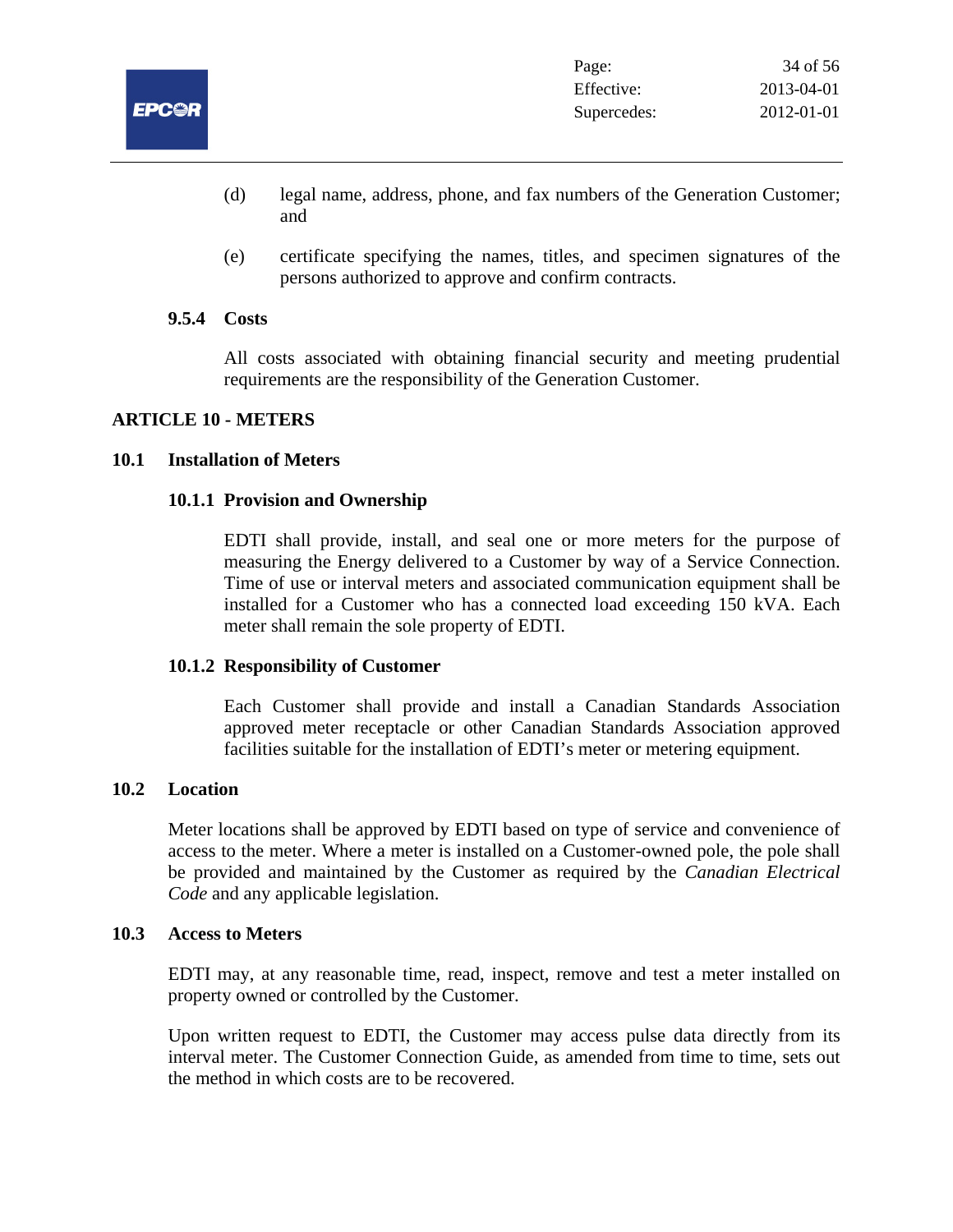

#### **10.4 Meter Testing**

At the request of a Customer, EDTI shall arrange for on-site meter verification and if necessary, shall arrange for a meter to be tested by an official designated for that purpose by Measurement Canada or accredited agency as may, from time to time, be designated for this purpose. EDTI charges a fee as set forth in the Fee Schedule. If the meter is inaccurate, EDTI will refund the fee and make appropriate adjustments to the applicable bills. If the meter is found to be accurate, EDTI will keep the fee to cover the cost of testing the meter.

#### **10.5 Energy or Demand Diversion**

If under any circumstances, a person other than an EDTI employee, agent or contractor, prevents a meter from accurately recording the total demand or energy supplied, EDTI may disconnect the service, or take other appropriate actions to ensure access to accurate meter data.

EDTI may then estimate the demand and amount of energy supplied but not registered at the Point of Service. The Customer shall pay the cost of the estimated demand and energy consumption plus all costs related to the investigation and resolution of the diversion.

# **10.6 Changes to Metering Equipment**

Should a Customer request new metering equipment beyond the basic service, EDTI shall provide, install, test and maintain the required metering equipment. The metering equipment must be requested in writing by the Customer and meet EDTI's requirements. The Customer shall bear the cost of providing and installing the metering equipment and ongoing operating costs. The cost for upgrading to an interval meter is as set forth in the Fee Schedule. For changes to metering equipment on primary distribution voltage levels, the cost of providing and installing such metering equipment and the ongoing operating costs, will be determined on a case by case basis.

The metering equipment shall become the property of EDTI and will be maintained by EDTI. EDTI shall complete installation of the metering equipment within thirty (30) days of delivery from the supplier. EDTI shall bill the Customer prior to installation and the Customer shall prepay the cost of installation at least fifteen (15) Business Days prior to proposed installation date. If payment is not received by fifteen (15) Business Days prior to the proposed installation date, EDTI shall have no obligation to proceed with the installation.

Should EDTI have installed an interval meter, including at the request of the Customer, EDTI will, at the request of the Customer, change the interval meter to a demand meter provided that the Customer's usage has been below 150 kVA for a period of more than 12 consecutive months or the request is made in connection with a physical re-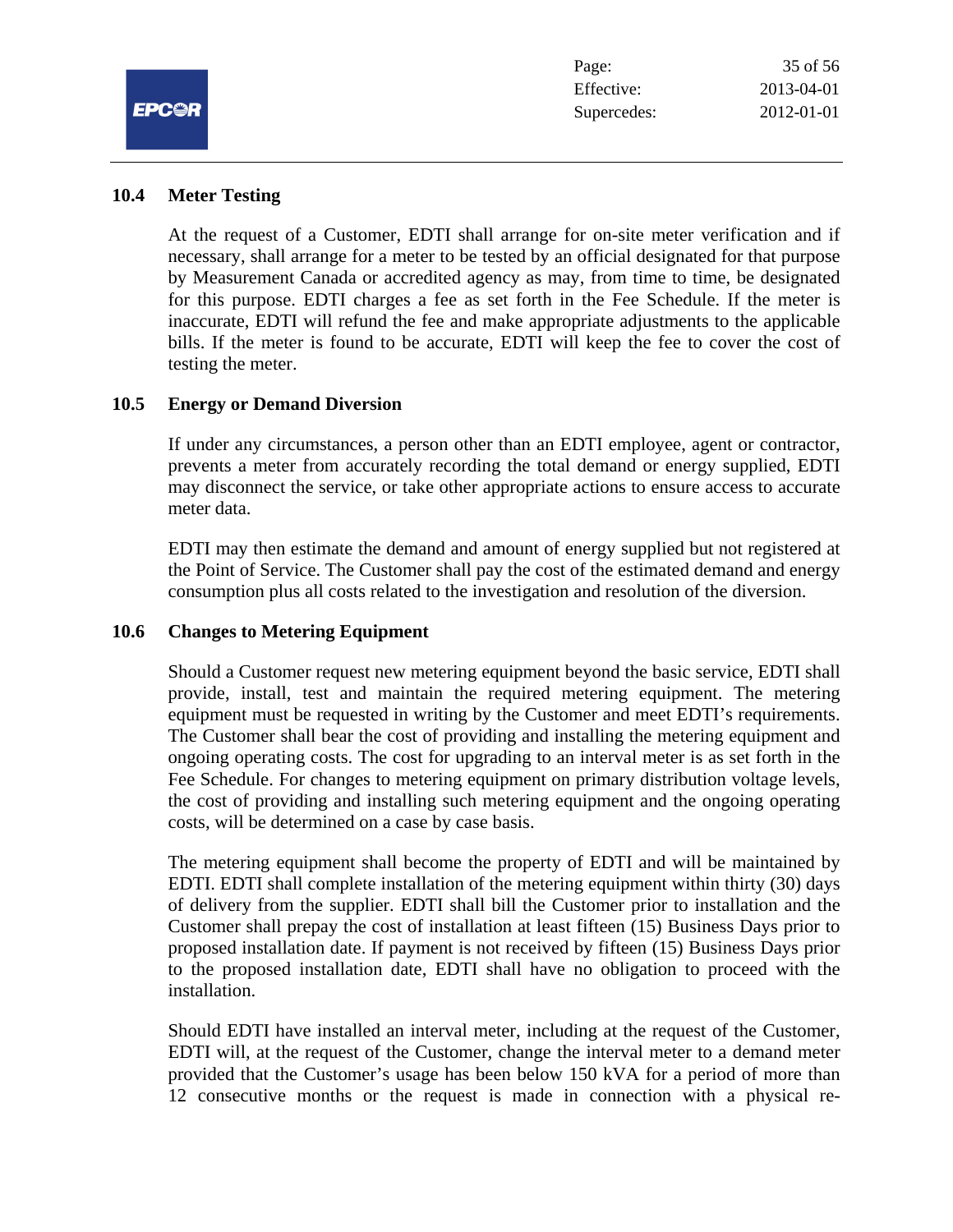

configuration of the Customer's service. The Customer shall bear the cost of changing the metering equipment.

Upon request by the Customer, EDTI may provide other metering services, above standard metering service, in its discretion, acting reasonably, and may charge separate fees for such service.

# **ARTICLE 11 - CHANGE IN SERVICE**

#### **11.1 Changes to Service Requirements**

A Customer shall give to EDTI reasonable prior written notice of any change in requirements at a Point of Service, including any change in Load to enable EDTI to determine whether or not it can accommodate such revised service without changes to its Facilities. Regardless of whether alterations are required to existing Facilities, if the Customer's Forecast Peak Demand increases, a new Electric Service Agreement must be executed based on the new Forecast Peak Demand.A Retailer, or any other person acting on behalf of a Customer, who provides EDTI with verifiable authorization from the Customer may give such notice to EDTI on the Customer's behalf. If EDTI receives such notice from a Retailer or other person, EDTI may at its option require such notice directly from the Customer.

The Customer shall not change its requirement for at a Point of Service without EDTI's written permission. The Customer shall be responsible for all damage caused to EDTI's electric distribution system as the result of the Customer changing its requirements for a Service Connection without EDTI's permission.

# **11.2 Changes to EDTI Facilities**

If EDTI determines it must modify its Facilities to accommodate a change in a Customer's requirements for a Service Connection, a Customer Distribution Contribution may apply and such contribution will be determined as provided in Section 7.2. A new Electric Service Agreement must be executed to reflect the additional investment made by EDTI.

#### **11.3 Impact of Changes on Customer's Electric Service Agreement**

#### **11.3.1 Increases**

Notwithstanding any other provisions in the Terms and Conditions, a new Electric Service Agreement with a revised Contracted Minimum Demand value is required before the Customer may increase its service requirements for a Service Connection. Upon the request of a Customer, EDTI will increase the level of the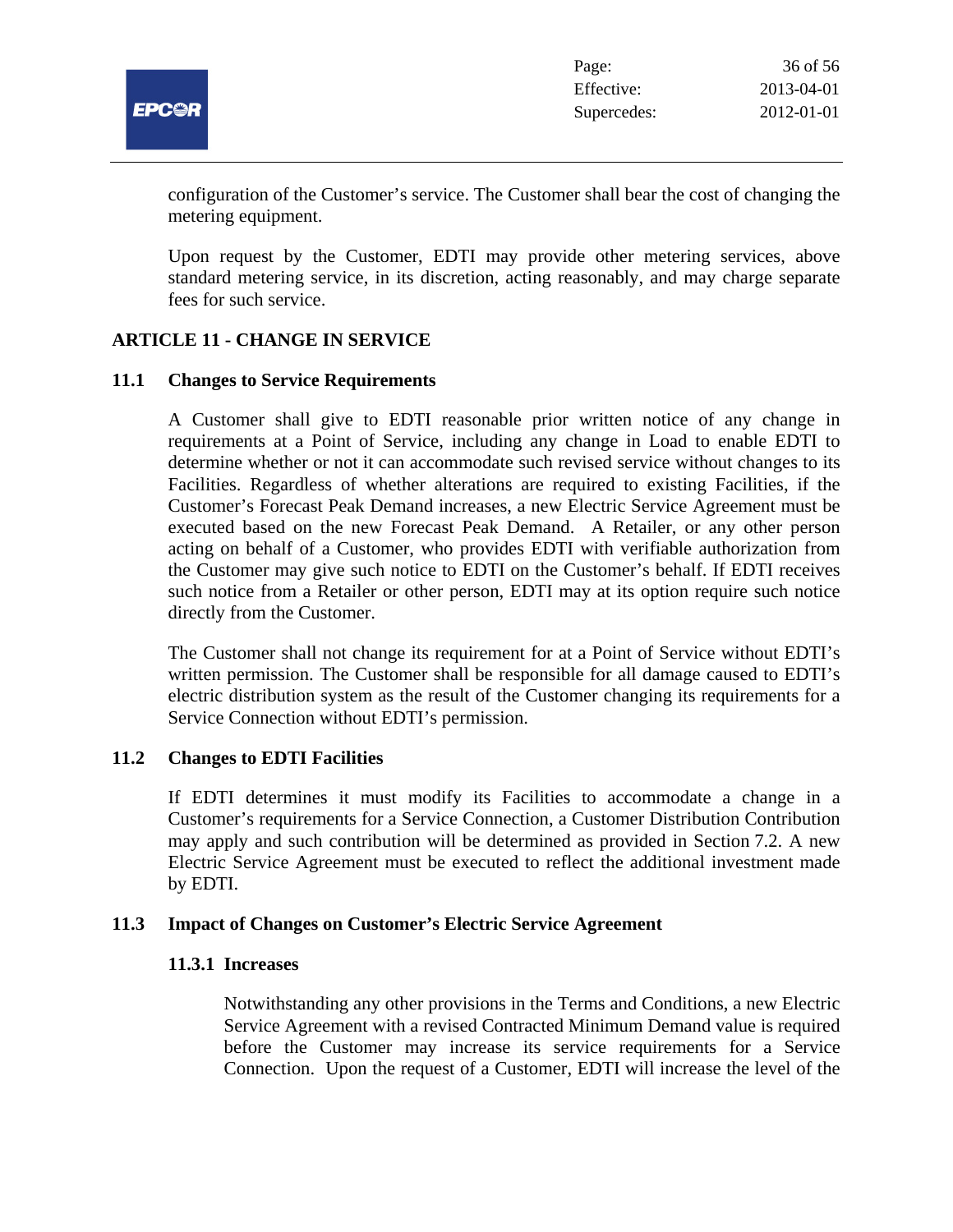Customer's Contracted Minimum Demand and calculate the amount of any refund, subject to the following:

- (a) For a Customer who has provided a Distribution Contribution under section 7.2, when a change in the Customer's load requirements results in an increase to the Customer's Contracted Minimum Demand, EDTI will calculate a contribution refund based on the increase in the Contracted Minimum Demand. The contribution refund is payable only if the Customer increases the contracted load within the initial Term of the contract.
- (b) The Customer shall pay any applicable costs that result from increases to the Contracted Minimum Demand.
- (c) The Customer will receive any credits EDTI receives from the ISO, if any, that are a direct result of the increase in the Customer's Contracted Minimum Demand.

A Customer will only be entitled to a refund if the Customer's Contracted Minimum Demand is increased within the initial term of the Electric Service Agreement.

# **11.3.2 Decreases**

Notwithstanding any other provisions in the Terms and Conditions, a new Electric Service Agreement with a revised Contracted Minimum Demand value is required before the Customer may decrease its service requirements for a Service Connection. Upon the request of a Customer, EDTI will reduce the level of the Customer's Contracted Minimum Demand and calculate the applicable buy-down amount based on the decrease in the Contracted Minimum Demand, subject to the following:

- (a) If a Customer's Forecast Peak Demand decreases, the Customer's Contracted Minimum Demand shall not be reduced.
- (b) The Customer shall pay any amount charged to EDTI by the ISO as a direct result of the Customer's reduction in the Contracted Minimum Demand.

# **11.4 Changes to System Access Costs**

If EDTI must modify its arrangements with the ISO to accommodate a change in Customer's service requirements, the Customer pays for all costs attributable to such modification, including, but not limited to, additional contributions required from EDTI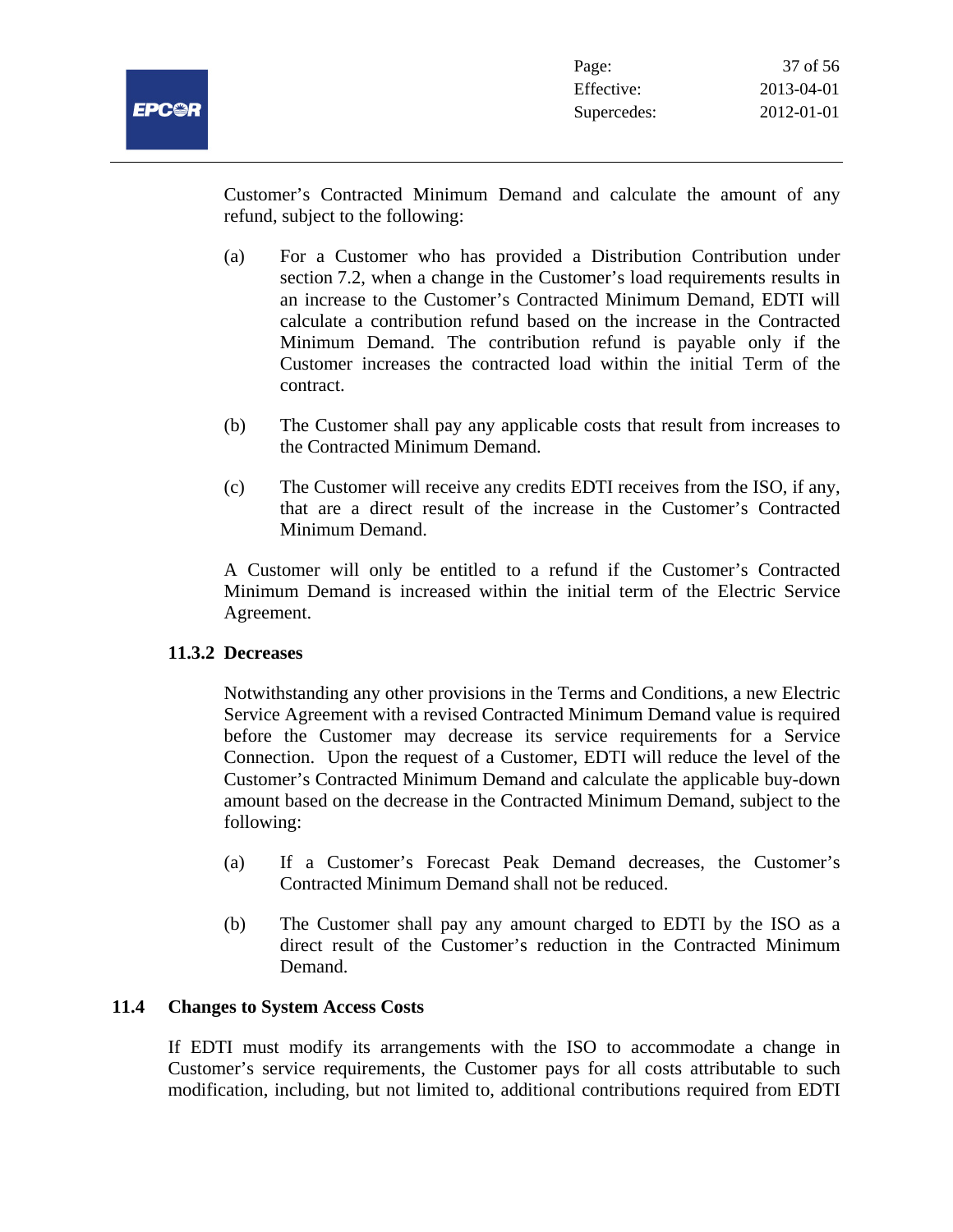

by the ISO. The attributable costs are determined as described in the section "Determination of EDTI Transmission Costs and Transmission Contributions".

# **ARTICLE 12 - SERVICE DISCONNECTION AND RECONNECTION**

#### **12.1 Disconnection by Customer**

#### **12.1.1 Temporary Disconnection**

Upon the request of the Customer, EDTI shall temporarily disconnect any Service Connection provided:

- (a) the Customer agrees to pay any charges made to EDTI by the ISO that will not be recovered as a direct result of the Customer's idle service;
- (b) upon the request to restore service the Customer will be responsible for and pay any applicable charges outlined under section 12.3; and
- (c) if the Service Connection remains disconnected for more than twelve (12) months, it will be considered permanently disconnected and Section 12.1.2 will apply.

# **12.1.2 Discontinuance of Distribution Access Service and Permanent Disconnection**

Customers arrange for termination of Distribution Access Service through their Retailer of Record.

If the Customer requests that the Service Connection be permanently disconnected, the Customer billing for that service will be finalized. At the discretion of EDTI, the Facilities provided by EDTI will be removed.

If within three (3) years of permanent disconnection the Customer requests the Service Connection be restored, the Customer must pay all the costs associated with the original disconnection, removal of the Facilities and restoration of service.

#### **12.2 Disconnection by EDTI**

#### **12.2.1 Disconnection without Notice**

If EDTI believes there is any actual or threatened danger to life or property, or in any other circumstances, the nature of which, in EDTI's sole judgement requires such action, EDTI has the right to withhold connection or to disconnect a Customer's Service Connection without prior notice to the Customer. More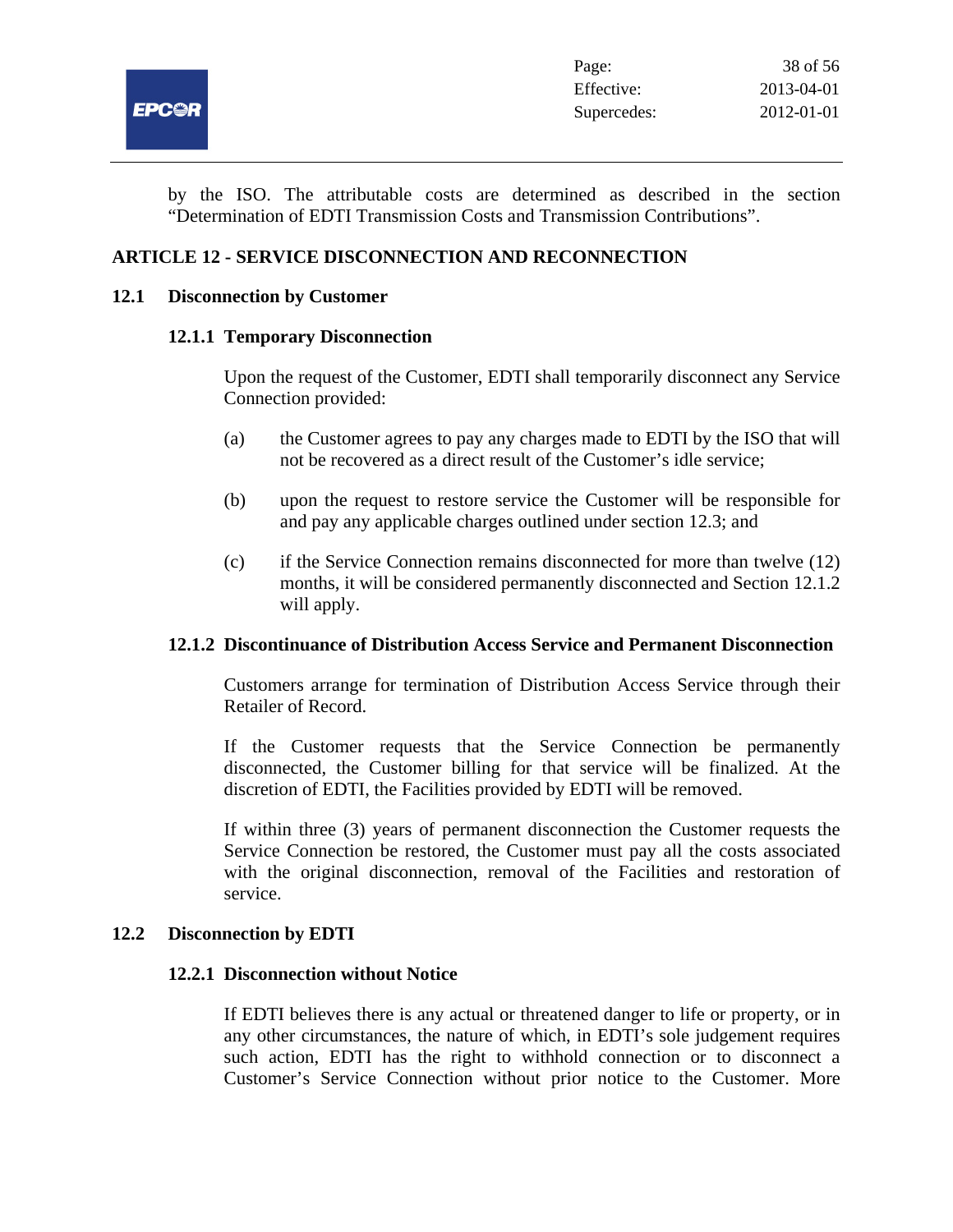

specifically, and without limitation of the foregoing, EDTI may exercise this right in the event that:

- (a) in the opinion of EDTI, the Customer has permitted the Customer's facilities to become hazardous, the Customer's facilities fail to comply with applicable statutes, standards and codes and/or EDTI requirements, or if the use of the Service Connection may cause damage to any other Service Connection or facilities;
- (b) to the knowledge of EDTI, or in its sole judgement, the Customer's facilities are unsafe or defective or will become unsafe or defective imminently. In this event, the Service Connection may not be restored until the Customer facilities are approved by the appropriate authority. EDTI shall provide written notice to the Customer within a reasonable time of the reason for the disconnection under this subsection and the actions required for reconnection;
- (c) on account of theft by the Customer of any EDTI Facilities;
- (d) if any tampering with any service conductors, seals or any other Facilities of EDTI or any meters, whether or not provided by EDTI is discovered; or
- (e) if the Customer changes its requirements for a Service Connection or Distribution Tariff Services without the permission of EDTI.

If the disconnection is a result of a safety violation, EDTI will reconnect the service when the safety problem is resolved and when the Customer has provided, or paid EDTI's costs of providing, such devices or equipment as may be necessary to resolve such safety problem and to prevent such damage, interference or disturbance.

# **12.2.2 Disconnection with Notice**

EDTI may withhold connection or may disconnect a Customer's Service Connection (without prejudice to any of EDTI's other remedies) after providing forty-eight (48) hours advance notice to the Customer, as applicable, in the following circumstances:

(a) if the Customer neglects or refuses to pay when due any amounts required to be paid under these Terms and Conditions (which amount is not the subject of a good faith dispute); provided that a residential rate classification Customer will not be disconnected for non-payment at any time during the period from October 15 to April 15 or at any other time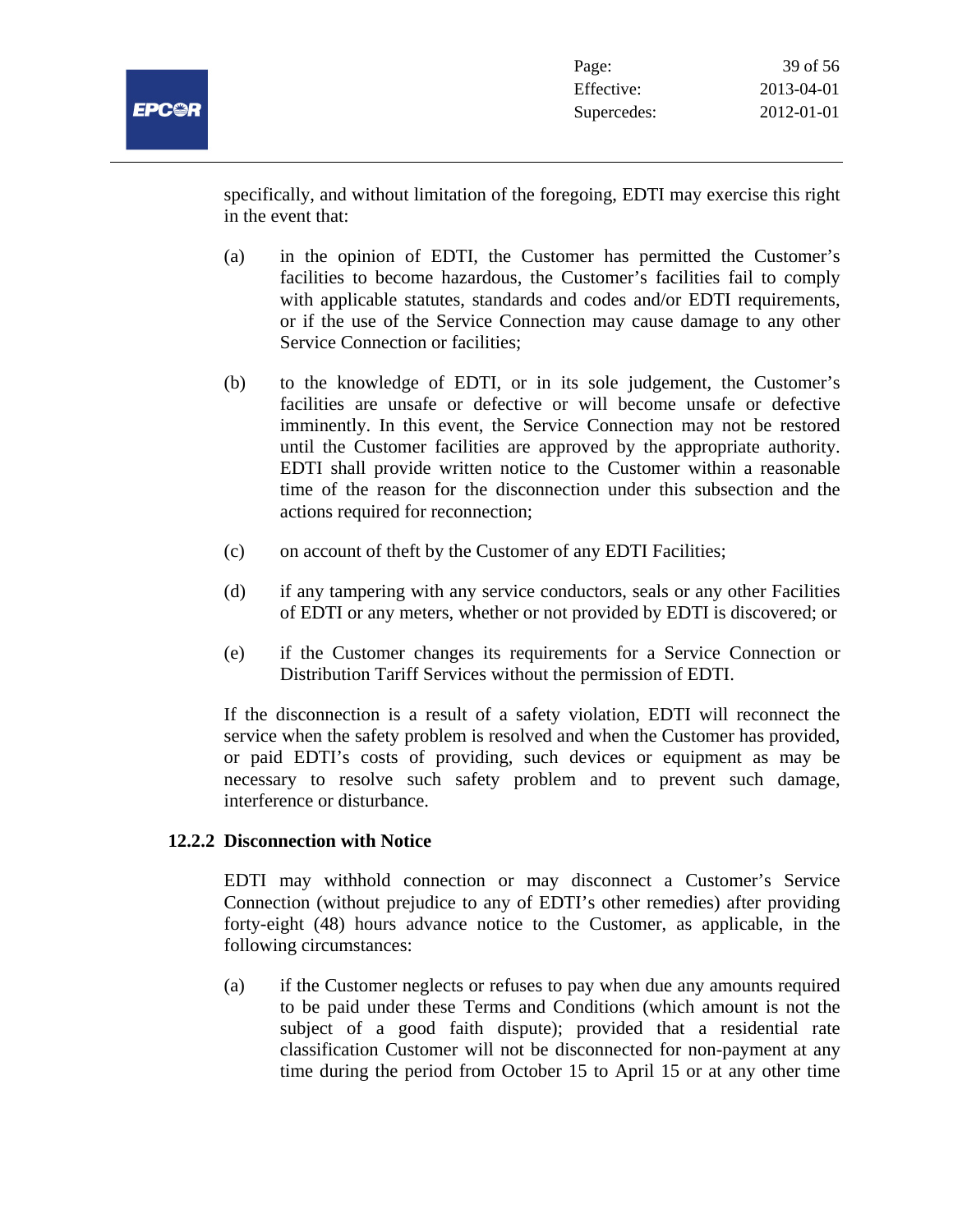

when the temperature is forecast to be below 0 degrees Celsius in the 24 hour period immediately following the propose disconnection;

- (b) as required by law;
- (c) subject to Section 12.2.2(a), if the Customer is in violation of any of these Terms and Conditions or any of the terms of an Electric Services Agreement with EDTI;
- (d) any other similar circumstances to those described above that EDTI determines, in its sole discretion, acting reasonably, require the withholding or disconnecting of service upon forty-eight (48) hours notice.

EDTI also reserves the right to install a load-limiting device to restrict the capability of the Service Connection.

# **12.3 Reconnect Service**

This Section applies to reconnection or restoration of service to a Customer whose service was previously restricted by a load-limiting device or discontinued (whether at the request of the Customer or not).

Before reconnecting or restoring service, the Customer shall pay:

- (a) any amount owing to EDTI including written off accounts; and
- (b) a reconnection charge that will billed to the Customer's Retailer.

# **12.4 Removal of Facilities**

Upon termination of service, EDTI shall be entitled to remove any of its Facilities located upon the property of the Customer and to enter upon the Customer's property for that purpose.

# **ARTICLE 13 - CONTRACT EXIT PROVISIONS**

A Customer's Electric Service Agreement remains in effect, subject to the right of either EDTI or the Customer to terminate such agreement upon thirty (30) days written prior notice being given to the other party.

Upon receipt of such notice, EDTI shall read the Customer's meter within a reasonable time, and, shall use all reasonable efforts to read the Customer's meter at the time requested by the Customer. A Customer shall pay for all service provided up to the time of such reading.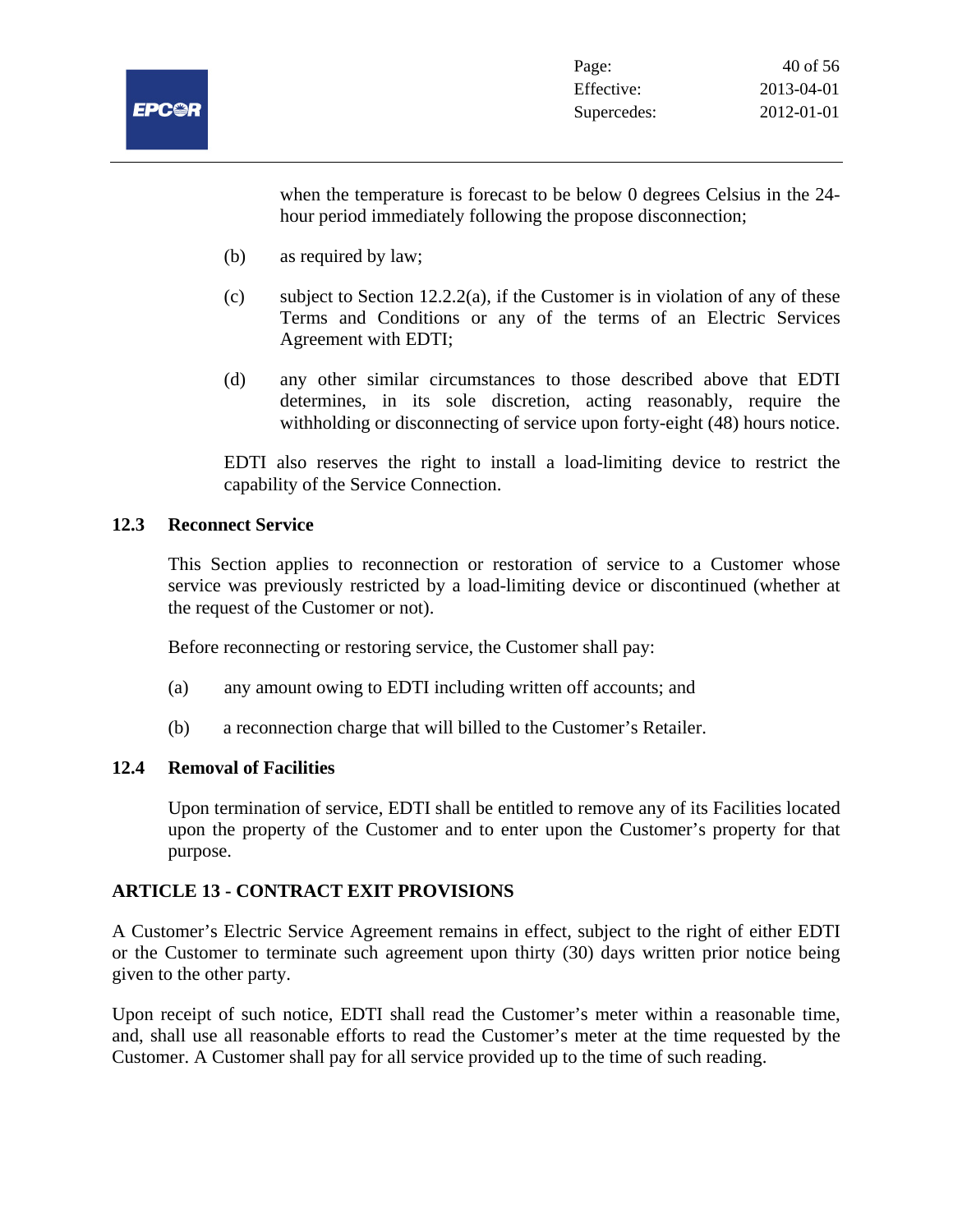

# **13.1 Distribution Related Exit Charge**

When a Customer with an Electric Service Agreement no longer requires service from EDTI, and it is within the initial term of the Electric Service Agreement, in addition to any other applicable requirements under these Terms and Conditions, the Customer may be required to pay a "Distribution Related Exit Charge".

The Distribution Related Exit Charge is:

- (a) the present value of future revenue streams associated with the existing Facilities being removed; plus
- (b) the estimated salvage costs; plus
- (c) any outstanding amounts attributable to the Customer with respect to, but not limited to, any deferral accounts and Commission approved riders and charges arising from services supplied by EDTI prior to the termination of service; less
- (d) the estimated salvage value.

Distribution Customer Exit Charge provisions apply for the service life of EDTI's investment, as established at the time of investment.

#### **13.2 Transmission Related Exit Charge**

When a Customer no longer requires service from EDTI, in addition to any other applicable requirements under these Terms and Conditions, the Customer may be required to pay a "Transmission Related Exit Charge".

The Transmission Related Exit Charge is:

- (a) any costs charged to EDTI by the ISO that are attributable to the Customer's termination of service; and
- (b) any ongoing costs that EDTI will be required to pay the ISO, that will not be recovered as a result of the Customer's termination of service.

# **ARTICLE 14 - LIABILITY AND INDEMNITY**

# **14.1 EDTI Liability**

Notwithstanding any other provision of these Terms and Conditions or any provision of any agreement between EDTI and a Customer relating to the provision of Distribution Tariff Services (an "EDTI Agreement") EDTI, its directors, officers, agents, employees and representatives ("EDTI Parties") shall not be liable to the Customer, its directors,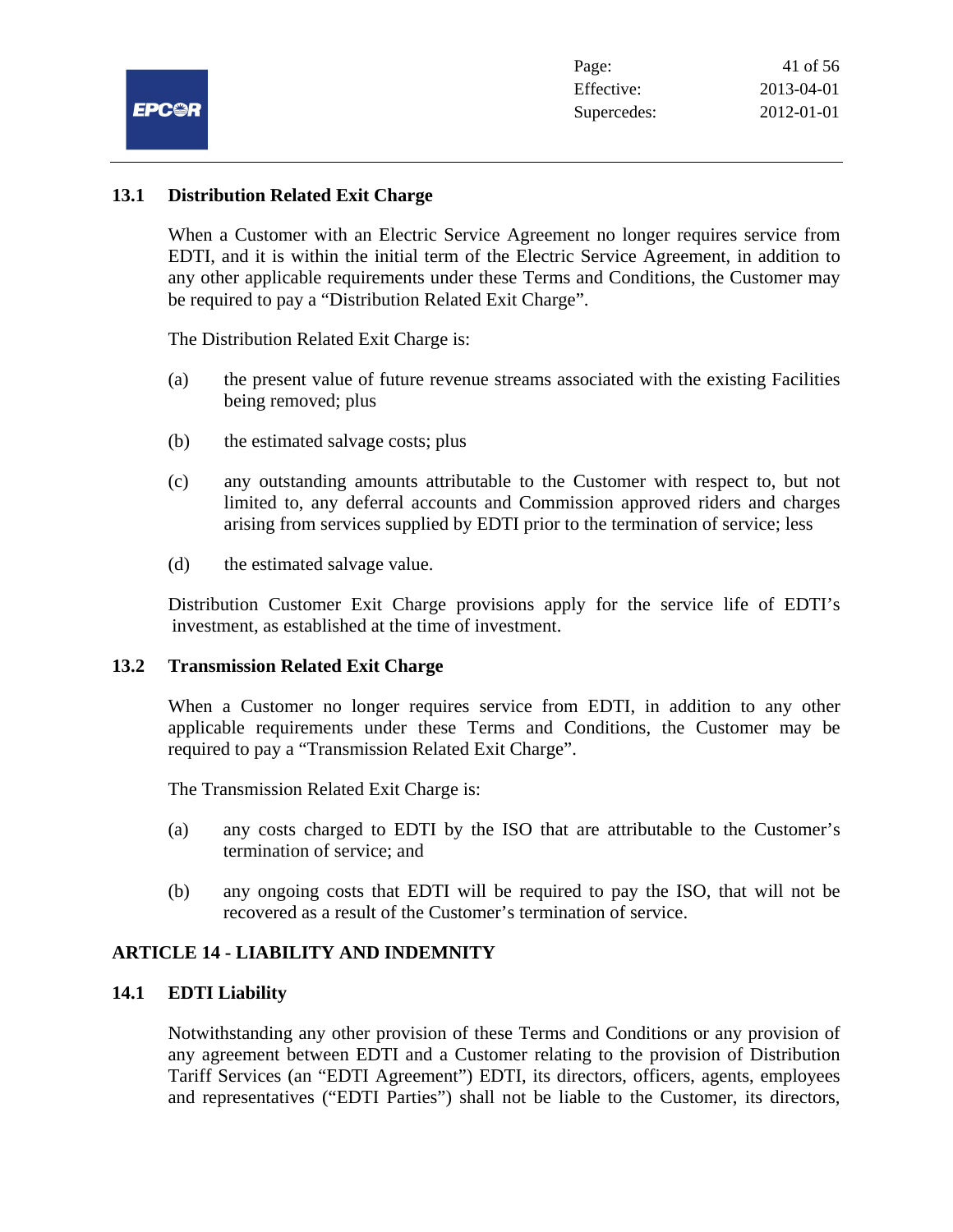

| 42 of 56   |
|------------|
| 2013-04-01 |
| 2012-01-01 |
|            |

officers, agents, employees and representatives ("Customer Parties") for any loss, injury, damage, expense, charge, cost or liability of any kind suffered or incurred by the Customer Parties, or any of them, whether of a direct, indirect, special or consequential nature, howsoever or whensoever caused, and whether in any way caused by or resulting from the acts or omissions of the EDTI Parties, or any of them, except for direct property damages incurred by the Customer as a direct result of a breach of these Terms and Conditions or applicable EDTI Agreement or other act or omission by an EDTI Party, which breach or other act or omission is caused by the negligence or wilful act or omission of harm of such EDTI Party. Any liability under this Section will be limited to an amount in proportion to the degree to which the EDTI Party acting negligently or wilfully is determined to be at fault. For the purpose of the foregoing and without otherwise restricting the generality thereof, "direct property damage" shall not include loss of revenue, loss of profits, loss of earnings, loss of production, loss of contract, cost of purchased or replacement capacity and energy, cost of capital, and loss of use of any facilities or property, or any other similar damage or loss whatsoever.

# **14.2 Release**

Subject to Section 14.1 above, none of the EDTI Parties (as defined above) will be liable to any of the Customer Parties (as defined above) for any damages, costs, expenses, injuries, losses, or liabilities suffered or incurred by the Customer Parties or any of them, howsoever and whensoever caused, and each Customer Party hereby forever releases each of the EDTI Parties from any liability or obligation in respect thereof.

# **14.3 EDTI Not Liable to Customer**

For greater certainty and without limitation to the foregoing in Sections 14.1 and 14.2, EDTI Parties (as defined above) shall not be liable to a Customer for any damages of any kind (except to the extent EDTI is liable for such damages in accordance with Section  $14.1$ :

- (a) caused by or arising from any EDTI Party's conduct in compliance with, or as permitted by, these Terms and Conditions, the Terms and Conditions for Distribution Access Service, a Distribution Services Agreement between EDTI and a Retailer or any legal or regulatory requirements related to service provided to Retailers;
- (b) caused to the Customer and arising from any failure of a Retailer to comply with the Terms and Conditions for Distribution Access Service, any agreement with EDTI relating to Distribution Tariff Services or for any damages caused by or arising from equipment installed or actions taken by a Retailer;
- (c) caused by or arising from a Retailer's failure to perform any commitment to the Customer, including but not limited to the Retailer's obligation, including its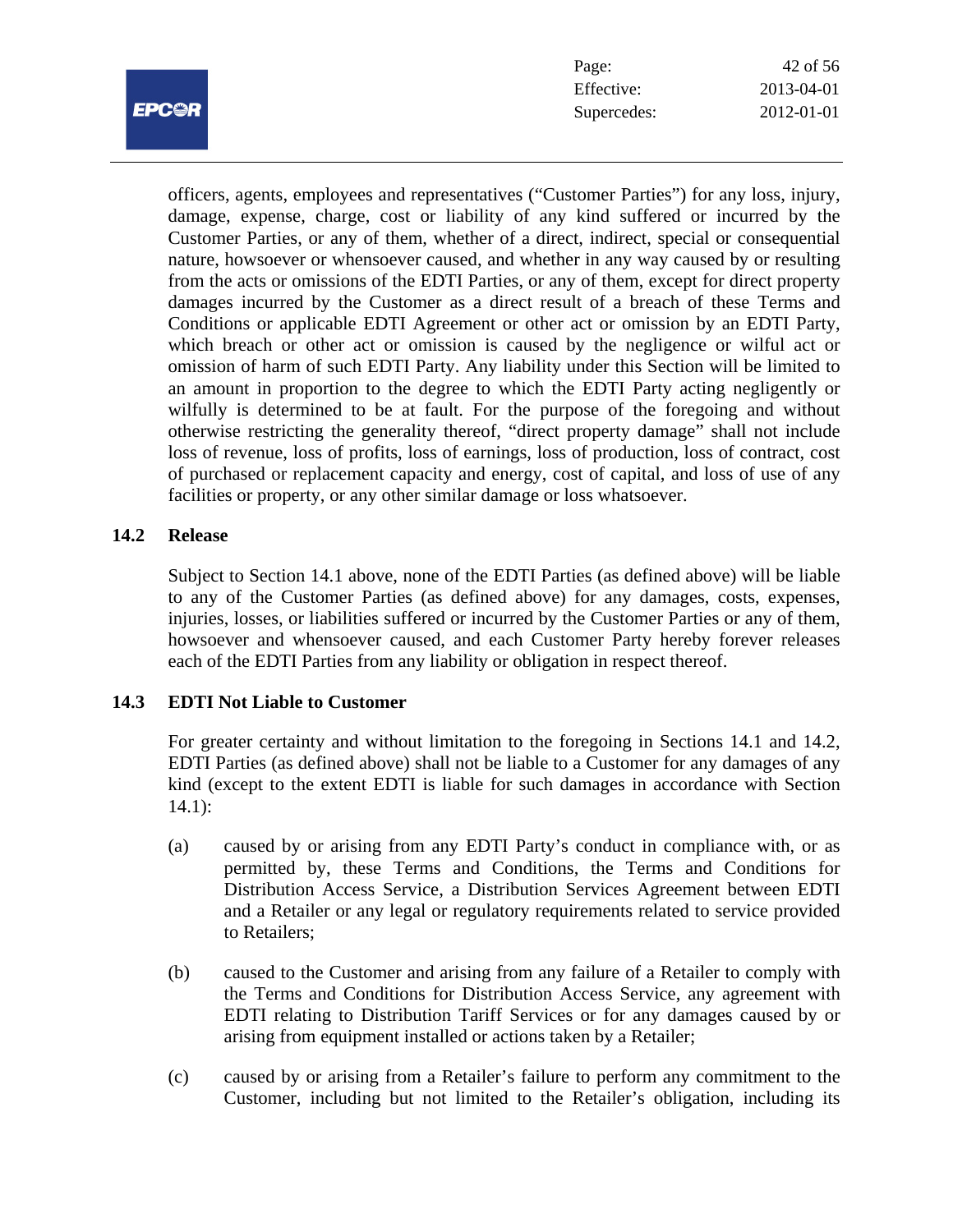

obligation under Part 8 of the Act, to provide Retail Electricity Services including Distribution Tariff Services to the Customer; or

(d) caused by or resulting from any acts, omissions or representations made by a Retailer in connection with soliciting Customers for Distribution Access Service or performing any of the Retailer's functions in providing Retail Electricity Services including Distribution Tariff Services to Customers.

# **14.4 Customer Liability**

In addition to any other liability provisions set out in the Terms and Conditions or any provision in an EDTI Agreement, a Customer Party (as defined above) shall be liable for any damages, costs, expenses, injuries, losses, or liabilities suffered or incurred by EDTI Parties (as defined above), whether of a direct or indirect nature, caused by or arising from any acts or omissions of an Customer Party that result in a breach ("Breach") of these Terms and Conditions or the applicable EDTI Agreement, or any negligent or wilful acts or omissions of harm of a Customer Party outside of a Breach. Any liability under this section will be limited to an amount in proportion to the degree to which the Customer Party is at fault.

#### **14.5 Force Majeure**

# **14.5.1 Force Majeure Relief**

If an event or circumstance of Force Majeure occurs that affects EDTI's ability to provide a Service Connection or other interconnection to its electric distribution system or Distribution Tariff Services, EDTI's obligations and responsibilities hereunder and under any agreement relating to Service Connections or other interconnections to its electric distribution system or the provision of Distribution Tariff Services, so far as they are affected by the Force Majeure or the consequences thereof, shall be suspended until such Force Majeure or the consequences thereof are remedied and for such period thereafter as may reasonably be required to restore the Distribution Tariff Services. The Minimum Charge, if applicable, will continue to be payable during the period in which EDTI claims relief by reason of Force Majeure.

# **14.5.2 Notice**

EDTI shall promptly give the relevant party notice of the Force Majeure including full particulars hereof and shall promptly give the relevant party notice when the Force Majeure ceases to prevent performance of EDTI's obligations.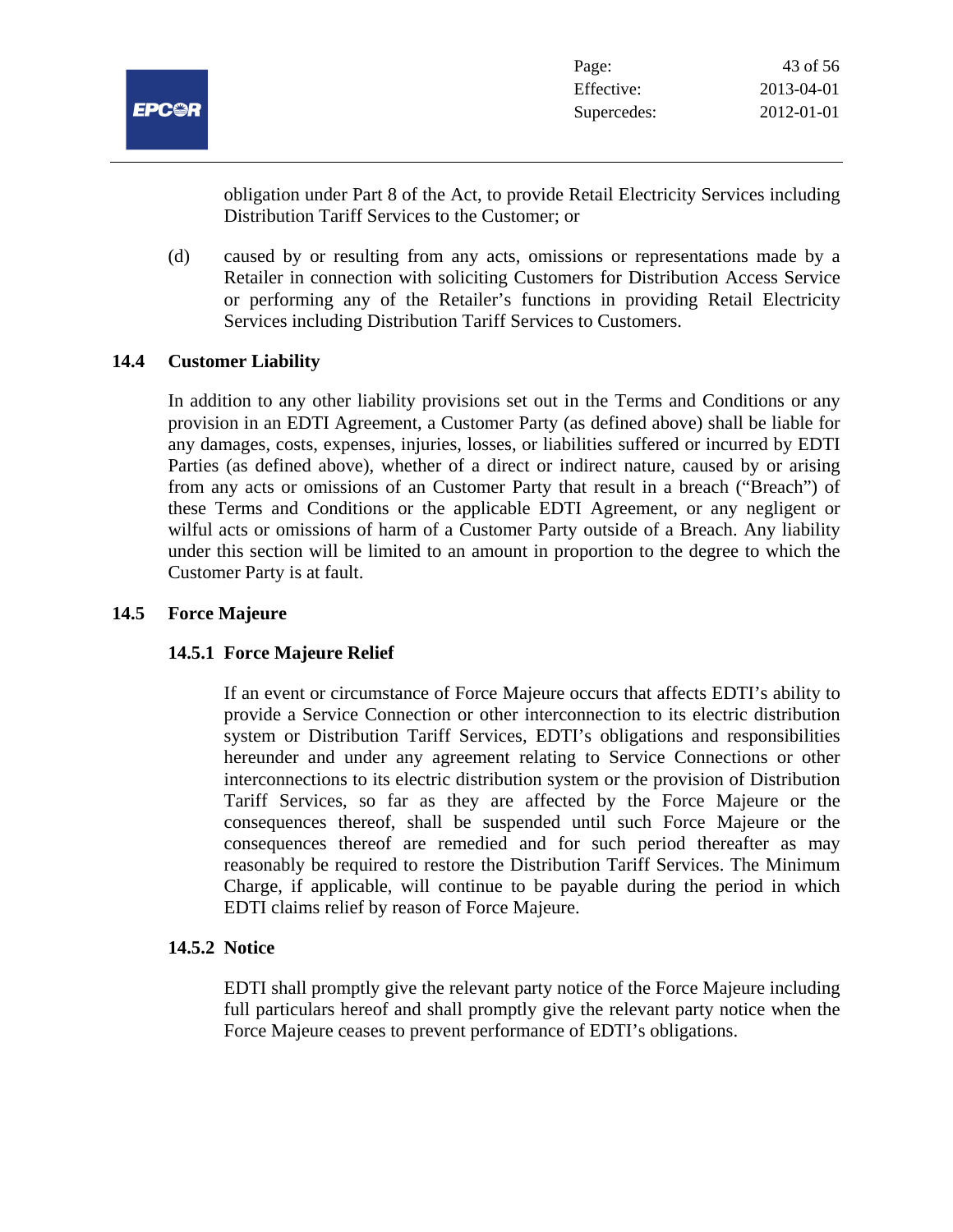

#### **14.5.3 Obligation to Remedy**

EDTI shall promptly remedy the cause and effect of the Force Majeure insofar as it is reasonably able to do so.

#### **14.5.4 Strikes and Lockouts**

Notwithstanding any other provision of these Terms and Conditions, the settlement of any strike, lockout or other industrial disturbance shall be wholly in the discretion of EDTI and EDTI may settle such strike, lockout or industrial disturbance at such time and on such terms and conditions as it may deem appropriate. No failure or delay in settling such strike, lockout or industrial disturbance shall constitute a cause or event within the control of EDTI or deprive EDTI of the benefits of this Section 14.5.

# **ARTICLE 15 - ADDITIONAL PROVISIONS RELATING TO SERVICES**

#### **15.1 Ownership of Facilities**

EDTI remains the owner of all Facilities necessary to provide Distribution Access Service to the Customers, unless an agreement between EDTI and a Customer specifically provides otherwise.

Payment made by Customers for costs incurred by EDTI in installing Facilities does not entitle Customers to ownership of any such Facilities, unless an agreement between EDTI and a Customer specifically provides otherwise.

# **15.2 Distribution Access Service Obtained from Retailer**

EDTI will not initiate or continue Distribution Access Service at a Point of Service unless the Customer is enrolled to obtain Distribution Access Service. It is the Customer's responsibility to make arrangements with a Retailer to obtain Retail Electricity Services, including enrolment for Distribution Access Service.

#### **15.3 Proper Use of Services**

The Customers assume full responsibility for the proper use of the Service Connection and Distribution Tariff Services provided by EDTI and for the condition, suitability and safety of any and all wires, cables, devices or appurtenances energized by energy on the Customer's premises or on premises owned or controlled by the Customer that are not the Customer's property. The Customer shall be liable for any loss, damage, expense, charge, cost or other liability of any kind, whether to EDTI, its agents or employees, EDTI property or otherwise, arising directly or indirectly by reason of: (i) the routine presence in or use of energy over the wires, cables, devices or other Facilities owned or controlled by the Customer; (ii) the Customer's improper or negligent use of energy or electric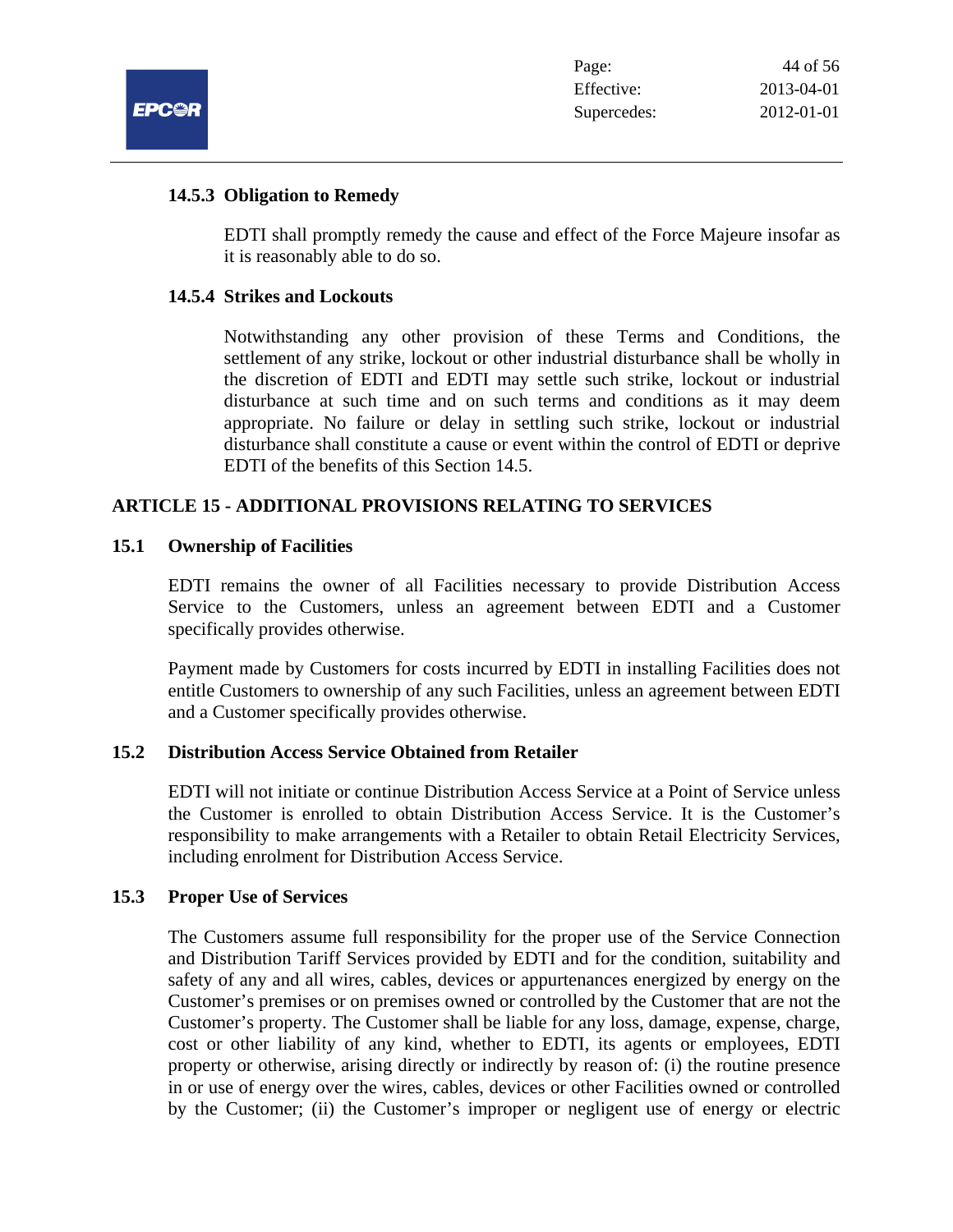

wires, cables, devices or other facilities; or (iii) the negligent acts or omissions or wilful acts or omissions of the Customer or any person permitted on the Customer's property.

# **15.4 Independent System Operation or Transmission Facility Owner Requirements**

The Customers acknowledge and agree that EDTI is bound by all operating instructions, policies and procedures of the ISO and transmission facility owners which are needed to maintain the integrity of the Interconnected Electric System. The Customers acknowledge and agree that they will cooperate with EDTI so that EDTI will be in compliance with all such operating instructions, policies and procedures which include, but are not limited to, those operating instructions, policies and procedures pertaining to minimum and maximum generation emergencies, and supply voltage reduction or full interruption of Customer load by either manual or automatic means.

# **15.5 Compliance with Applicable Legal Authorities**

EDTI and the Customers are subject to, and shall comply with, all existing or future applicable federal, provincial and local laws, all applicable existing or future orders or other actions of the ISO or of governmental authorities having applicable jurisdiction. EDTI will not violate, directly or indirectly, or become a party to a violation of any applicable requirement of the ISO or any applicable federal, provincial or local statute, regulation, bylaw, rule or order in order to provide a Service Connection or Distribution Tariff Services to the Customers. EDTI's obligation to provide a Service Connection or Distribution Tariff Services is subject to the condition that all requisite governmental and regulatory approvals for the provision of the Service Connection or Distribution Tariff Services will have been obtained and will be maintained in force during such period of service.

# **15.6 Interference with EDTI's Property**

No one other than an employee or authorized agent of EDTI shall be permitted to remove, operate, or maintain meters, electric equipment and other Facilities owned by EDTI. The Customers shall not interfere with or alter the meter, seals, or other Facilities or permit the same to be done by any person other than the authorized agents or employees of EDTI.

# **15.7 Service Interruption**

While EDTI takes all reasonable efforts to guard against interruptions, it does not guarantee uninterrupted service. Without liability of any kind to EDTI, EDTI shall have the right to disconnect or otherwise curtail, interrupt or reduce Distribution Access Service to Customers whenever EDTI reasonably determines, or when EDTI is directed by the ISO, that such a disconnection, curtailment, interruption or reduction is: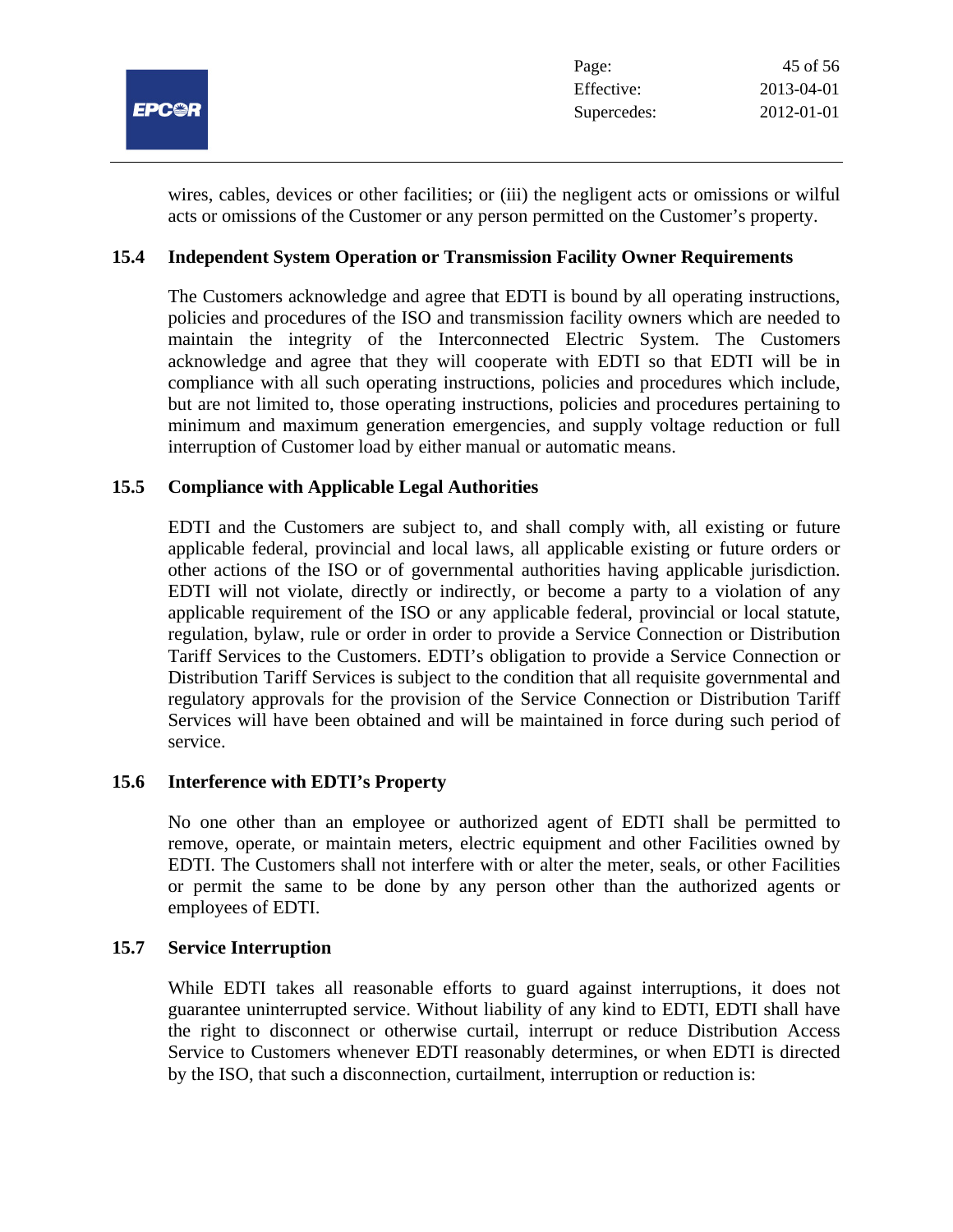

- (a) necessary to facilitate construction, installation, maintenance, repair, replacement or inspection of any of EDTI's Facilities;
- (b) to maintain the safety and reliability of EDTI's electric distribution system; or,

(c) due to any other reason including dangerous or hazardous circumstances including emergencies, forced outages, potential overloading of EDTI's electric distribution system or Force Majeure.

# **15.8 No Assignment**

A Customer shall not assign any of its rights or obligations under these Terms and Conditions or any other agreement with EDTI relating to a Service Connection or Distribution Tariff Services without obtaining any necessary regulatory approvals and EDTI's approval where required in such agreement. No assignment shall relieve the Customer of any of its obligations under these Terms and Conditions until such obligations have been assumed by the assignee and EDTI has agreed to the novation. Any assignment in violation of this section shall be void.

#### **15.9 No Waiver**

The failure of EDTI or a Customer to insist on any one or more instances upon strict performance of any provisions of these Terms and Conditions or any other agreement between EDTI and the Customer relating to a Service Connection or Distribution Tariff Services, or to take advantage of any of its rights hereunder or thereunder, shall not be construed as a waiver of any such provisions or the relinquishment of any such right or any other right hereunder, which shall remain in full force and effect. No term or condition of these Terms and Conditions or any other agreement between EDTI and a Customer relating to a Service Connections or Distribution Tariff Services shall be deemed to have been waived and no breach excused unless such waiver or consent to excuse is in writing and signed by the party claimed to have waived or consented to excuse.

# **15.10 Law**

These Terms and Conditions and any other agreement between EDTI and a Customer relating to a Service Connection or Distribution Tariff Services shall be governed by the laws of the Province of Alberta and the federal laws of Canada applicable in the Province of Alberta, without regard to principles of conflicts of law. Any lawsuit arising in connection with these Terms and Conditions or any other agreement relating to a Service Connection or Distribution Tariff Services shall be brought in the courts of the Province of Alberta.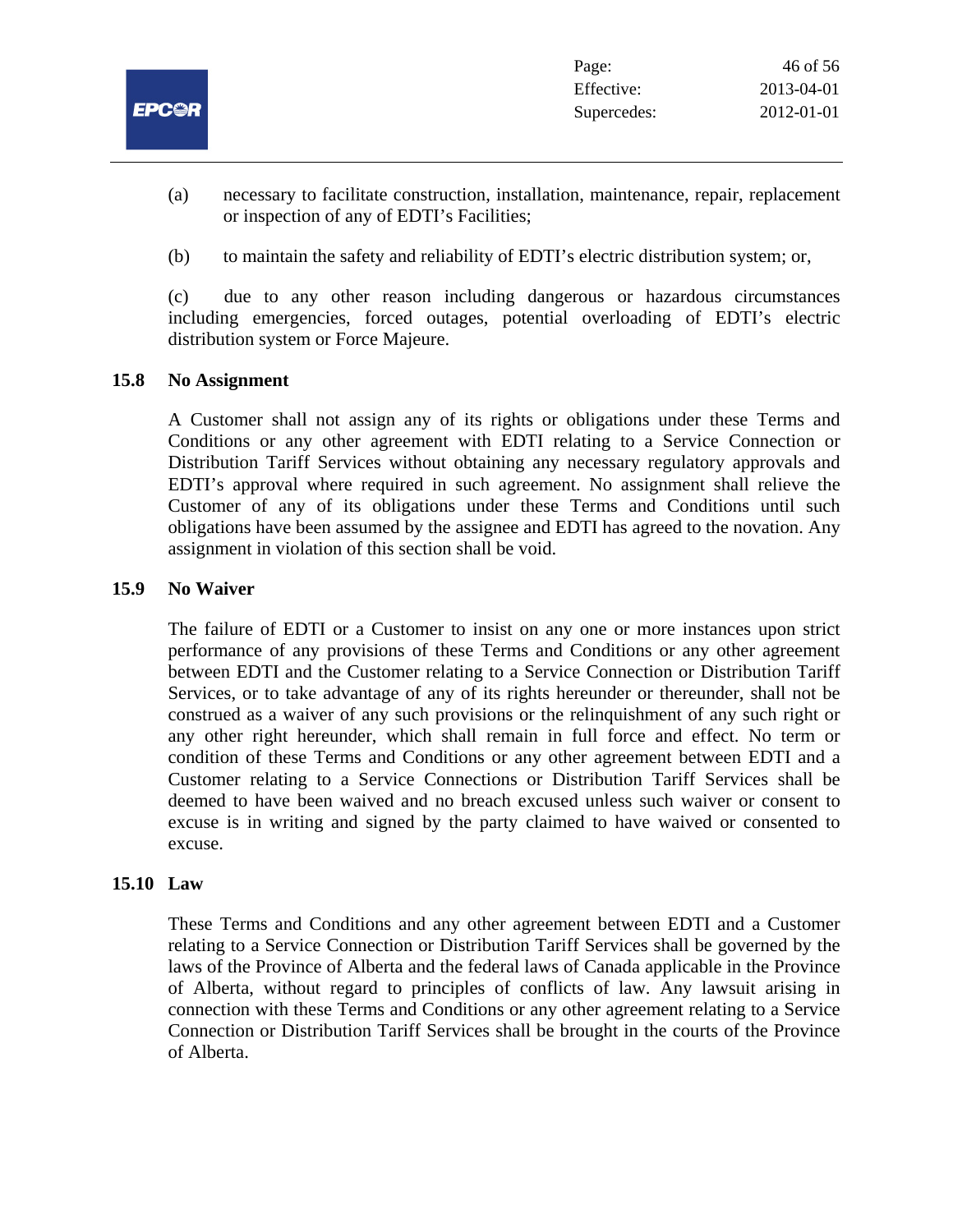

| 47 of 56   |
|------------|
| 2013-04-01 |
| 2012-01-01 |
|            |

#### **15.11 Request Under Section 101 (2) of the Act**

In accordance with Section 101(2) of the Act, a Transmission Direct-Connect Customer may, with the prior approval of EDTI, enter into an arrangement directly with the Independent System Operator for the provision of System Access Service. Should EDTI grant such approval, EDTI reserves the right to bill the Customer directly for all Local Access Fees and Commission approved riders and charges arising from services provided by EDTI prior to the Customer receiving System Access Service directly from the Independent System Operator pursuant to such arrangement.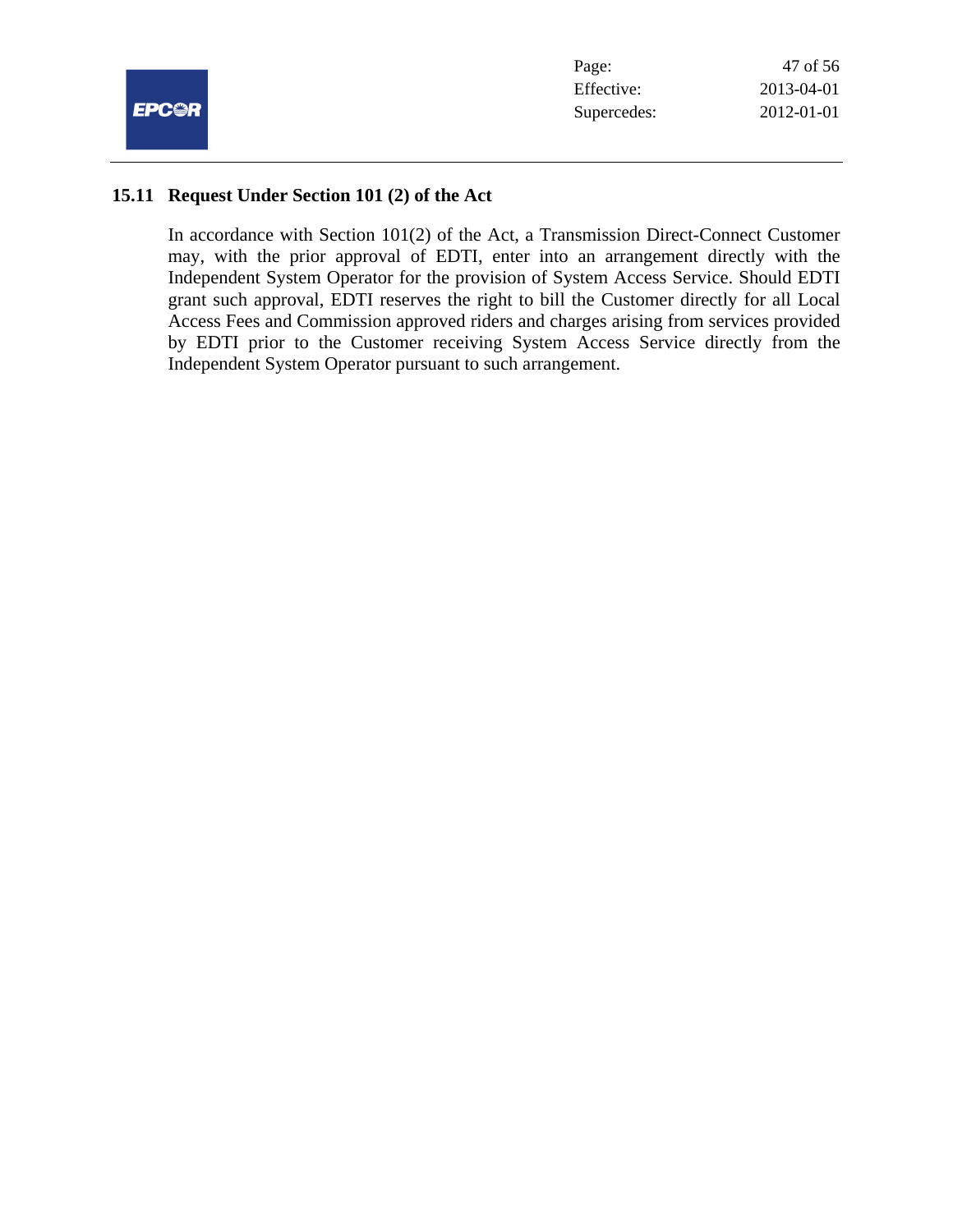

# **SCHEDULE A — AVAILABLE EDTI INVESTMENT**

#### **1. Maximum Investment**

The maximum investment that EDTI will make in new services or expansions for Residential, General Service and Industrial Customer classes is as follows:

- (a) Residential Customers:
	- for new (raw land) underground development areas, EDTI will provide a contribution of \$2,530 for each lot;
	- for single family residential, rural acreage and farm in a previously unserviced area to be serviced with overhead power, EDTI will install singlephase overhead primary lines on public roadways up to an existing lot within the boundary of the City of Edmonton at no charge and will provide a contribution of up to \$783 for the transformer installation and the Service Connection;
	- for multiple family residential, in a previously serviced area, EDTI will provide a contribution of \$503 for each Service Connection.
- (b) General Service and Industrial Customers
	- \$260 per kVA of Contracted Minimum Demand for the Service Connection for the first 2,500 kVA and \$116 per kVA thereafter.
	- for a raw land industrial subdivision adjacent to an existing subdivision with three-phase service, EDTI will extend the overhead three-phase primary service on public roadways at no charge.
- (c) Underground Industrial Developments (raw land)
	- Upon completion of the underground servicing of an industrial area, EDTI will provide a rebate determined as 80% of the total installed cost of the underground distribution facilities installed to service raw industrial land. This cost will be calculated by EDTI based on EDTI's costs, as determined and published by EDTI from time to time, for the types of cables and switching cubicles installed, and for such activities as trenching and terminations.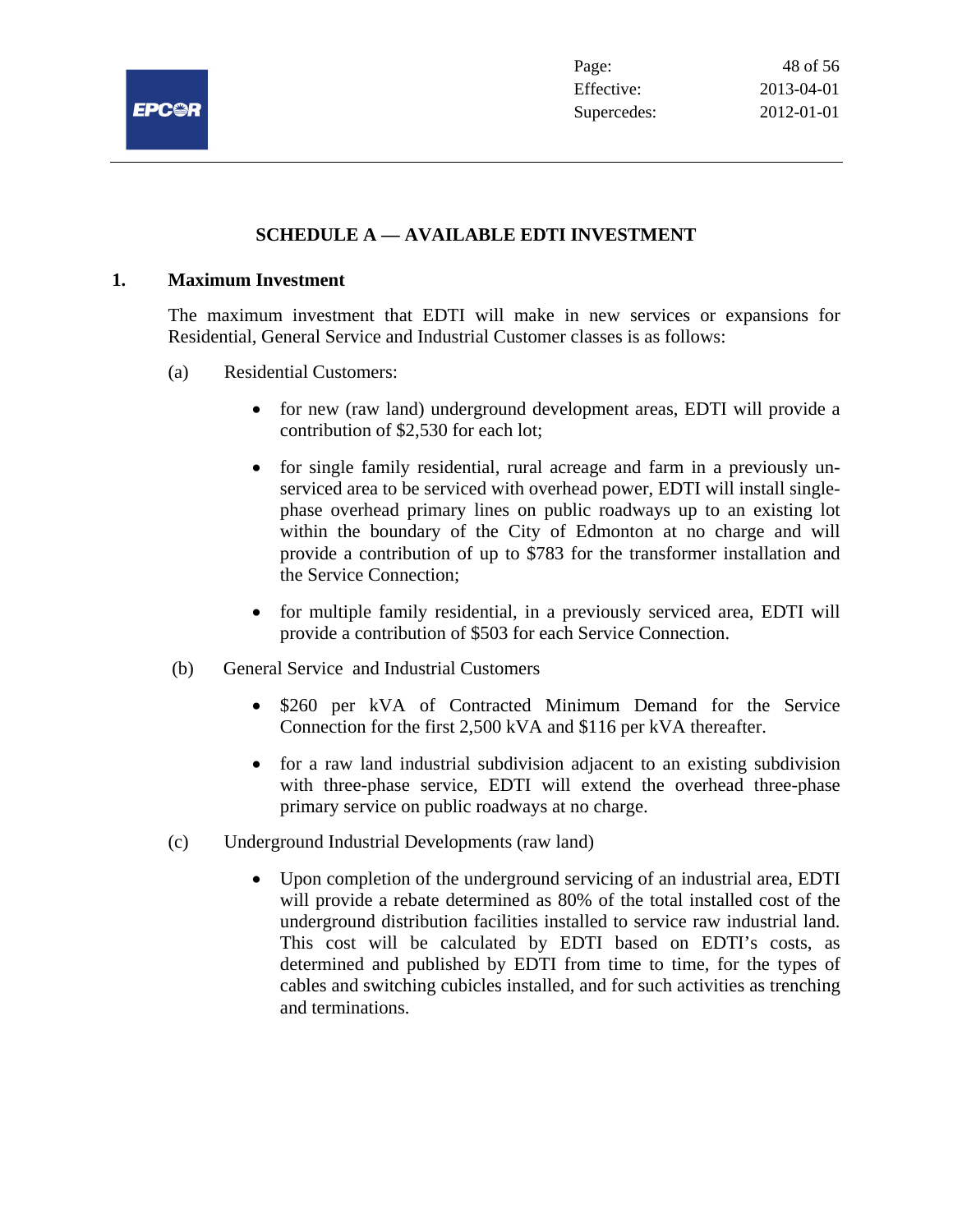

# **2. Eligibility for Investment**

- (a) The following Facilities are eligible for investment:
	- distribution three-phase and single-phase extensions;
	- transformers (or a share of a transformer, if the transformer is shared by more than one Customer e.g. rural acreages);
	- standby feeder where required by EDTI;
	- primary cable to EPCOR Transformer on property (excluding Multi-Family Sites)
- (b) The following Facilities are not eligible for investment:
	- transformer pad and civil works on private property;
	- standby feeders not required by EDTI;
	- secondary underground services in aerial distribution areas.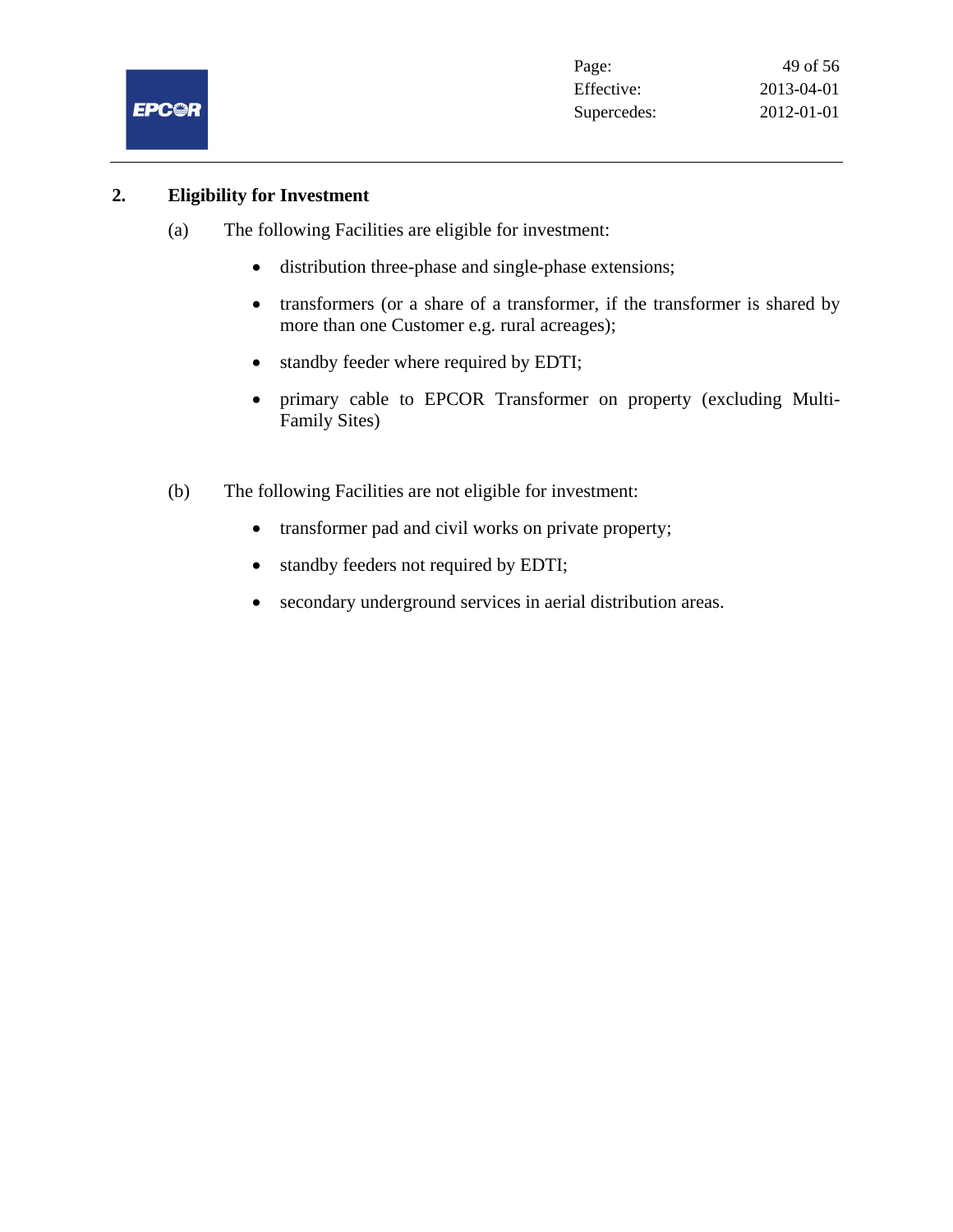

# **SCHEDULE B — Electric Service Agreement**

# **for Distribution Connection Services**

This Agreement dated for reference as of the day of  $\qquad \qquad .20$ 

**Between:** 

**(Customer Name)** 

(Address)

(hereinafter called the "Customer")

*- and -* 

# **EPCOR Distribution & Transmission Inc**.,

a body corporate with its head office in the City of Edmonton in the Province of Alberta (hereinafter called "EDTI")

**REFERENCE IS MADE TO THE EDTI TERMS AND CONDITIONS FOR DISTRIBUTION CONNECTION SERVICES (THE "TERMS AND CONDITIONS"), AS AMENDED FROM TIME TO TIME, PREPARED BY EDTI AND APPROVED BY THE ALBERTA UTILITIES COMMISSION ("AUC") IN ACCORDANCE WITH THE** *ELECTRIC UTILITIES ACT* **(ALBERTA). THIS ELECTRIC SERVICE AGREEMENT IS SUBJECT TO THE TERMS AND CONDITIONS AND SUCH TERMS AND CONDITIONS ARE INCORPORATED HEREIN BY REFERENCE IN THEIR ENTIRETY (THIS AGREEMENT TOGETHER WITH THE TERMS AND CONDITIONS ARE REFERRED TO HEREIN AS THE "AGREEMENT"). THE MOST CURRENT FORM OF THE TERMS AND CONDITIONS ARE POSTED ON EDTI'S WEBSITE AT:** 

**http://www.epcor.com/power/rates-tariffs/Pages/access.aspx**

#### **CAPITALIZED TERMS USED BUT NOT DEFINED IN THIS ELECTRIC SERVICE AGREEMENT HAVE THE MEANINGS SET FORTH IN THE TERMS AND CONDITIONS.**

\_\_\_\_\_\_\_\_\_\_\_\_\_\_\_\_\_\_\_

In consideration of the respective promises, covenants and agreements of the parties herein contained and for other good and valuable consideration (the receipt and sufficiency of which are hereby acknowledged by each party), the parties agree as follows: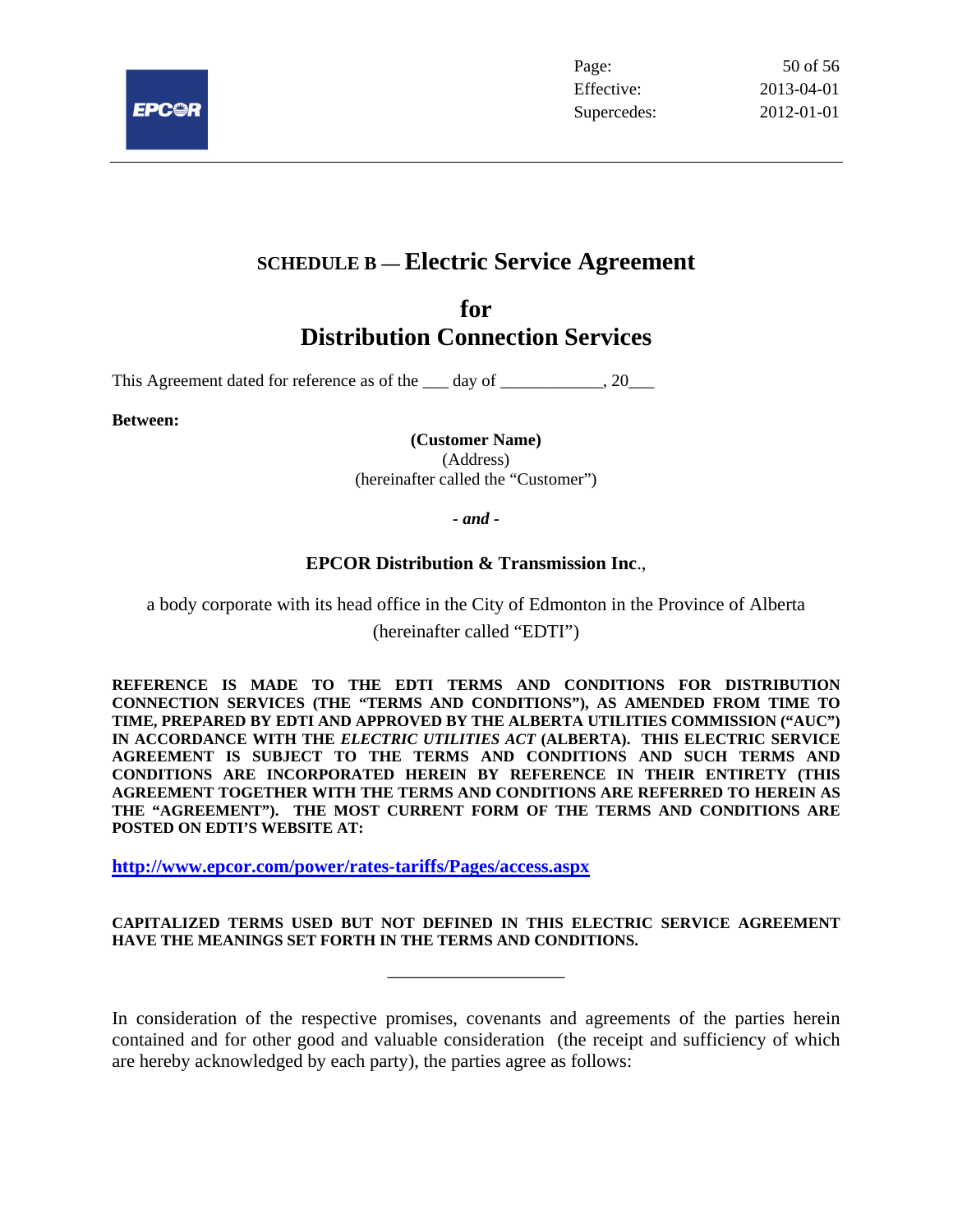

- 1. **Service.** The Customer agrees to obtain from EDTI and EDTI agrees to provide to the Customer Distribution Access Service in relation to the Service Connection specified below (the "Service") in accordance with the provisions of this Agreement.
- 2. **Parameters.** The Customer and EDTI agree to the following parameters for the provision of the Service:

| a.             | <b>Location of Service Connection:</b>       |          |
|----------------|----------------------------------------------|----------|
|                |                                              |          |
| b.             | <b>Contract Term:</b>                        | 15 years |
| c.             | <b>EDTI</b> Investment                       |          |
| d.             | Customer Contribution (plus application GST) |          |
| e.             | <b>Forecast Peak Demand:</b>                 |          |
| f.             | <b>Contracted Minimum Demand:</b>            |          |
| g.             | Main Feeder                                  |          |
| h.             | Standby Feeder if applicable                 |          |
| $\mathbf{i}$ . | <b>Applicable Distribution Tariff</b>        |          |
| j.             | Special charges (Facilities Charge, etc.)    |          |
| k.             | <b>Special Arrangements</b>                  |          |
| 1.             | Service Configuration                        |          |
|                |                                              |          |

- 3. **Term.** This Agreement shall become effective on the In-service Date, and thereafter shall remain in effect until terminated by either party hereto in accordance with Article 13 of the Terms and Conditions. Termination of this Agreement shall be subject to the Distribution Related Exit Charge as outlined in Section 14.1 of the Terms and Conditions. Notwithstanding anything to the contrary contained herein, this Agreement shall not become effective and is not binding until accepted by EDTI.
- 4. **Fees and Payment.** The Customer agrees to pay for the Service in accordance with the Terms and Conditions. Fees and charges payable by the Customer will be determined based on the greater of the actual Demand or the Contracted Minimum Demand.
- 5. **Forecast Peak Demand.** The Customer shall under no circumstances exceed the Forecast Peak Demand and shall provide one (1) year prior written notice to EDTI of any increase in the Forecast Peak Demand. The Customer acknowledges and agrees that failure by the Customer to adhere to this provision may cause serious damage to EDTI's Facilities for which the Customer will be responsible.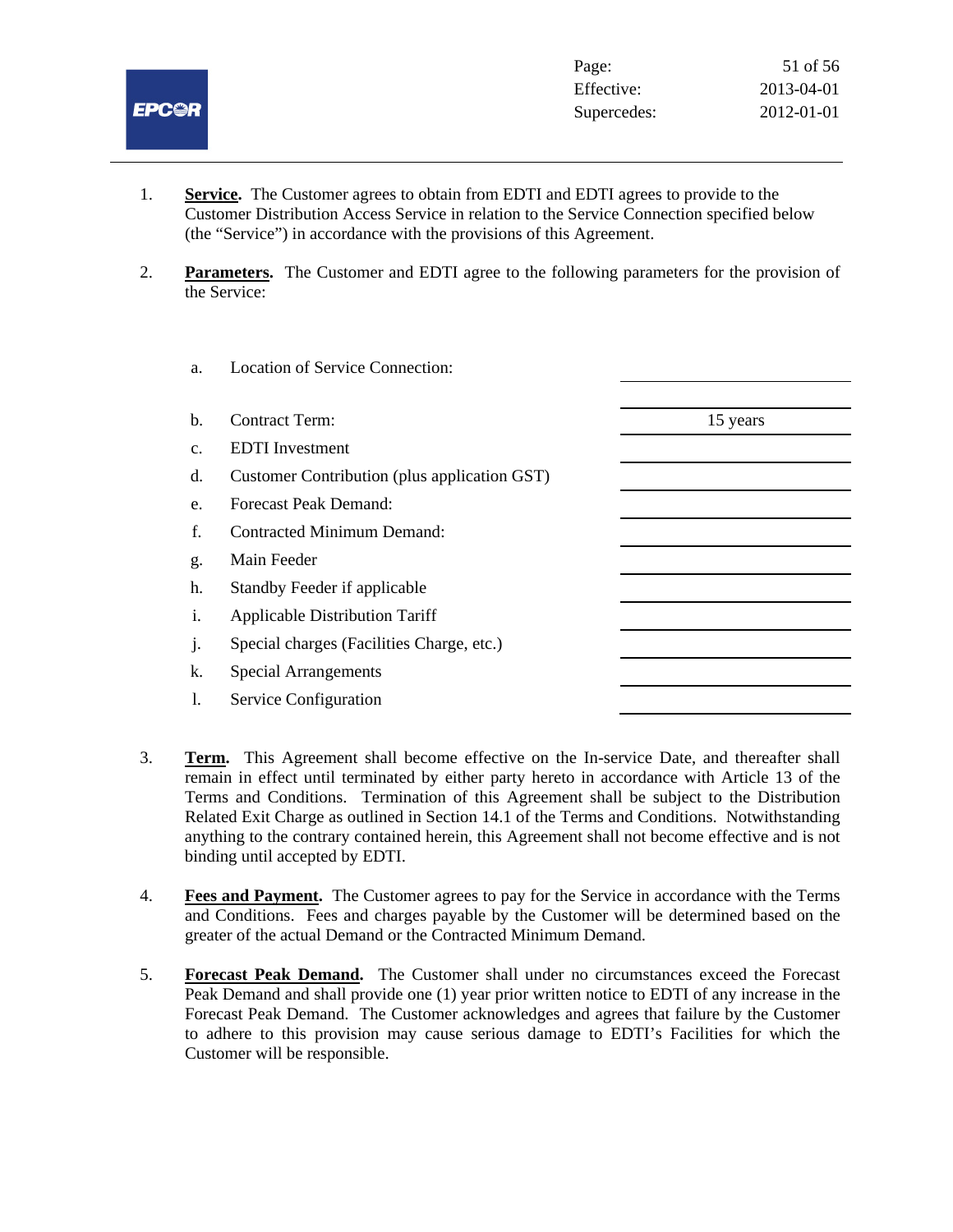

- 6. **Use Restricted.** The Service provided hereunder is provided for the Customer's use only at the location specified above and the Customer shall not permit any other person to use such Service
- 7. **Customer Acknowledgements.** The Customer acknowledges and agrees that:
	- a. it has reviewed and understands this Agreement, including the Terms and Conditions, and agrees to be bound by them in all transactions with EDTI;
	- b. the Terms and Conditions may change from time to time, and that a copy of the Terms and Conditions is on file at the offices of EDTI and available on-line at the website of EDTI noted above;
	- c. no Person, whether an employee or agent of EDTI or otherwise, can agree to change, alter, vary or waive any provision of the Terms and Conditions without the express approval of the EUB;
	- d. it has been offered a copy of EDTI's Customer Connection Guide and is aware of the policies and business practices of EDTI detailed therein and that the Customer Connection Guide can also be accessed on-line at http://www.epcor.ca/customers
- 8. **EDTI Facilities.** Notwithstanding any Customer Contribution, the Customer shall not acquire any ownership interest in any EDTI Facilities.
- 9. **Limited Liability.** EDTI's liability for injuries and/or damage to persons or property is limited by the Terms and Conditions.
- 10. **Regulatory Authority.** This Agreement is subject to all applicable legislation, including the *Electric Utilities Act* (Alberta) and the regulations made thereunder, and all applicable orders, rulings, regulations and decisions of the EUB or any other regulatory authority having jurisdiction over EDTI or the matters addressed herein.
- 11. **Assignment / Enurement.** The Customer may not assign this Agreement without the prior written consent of EDTI. This Agreement shall enure to the benefit of and be binding and enforceable by the parties hereto and their respective executors, administrators, successors and permitted assigns.
- 12. **Severability.** If any provision of this Agreement, or the application thereof, is to any extent held invalid or unenforceable, the remainder of this Agreement and the application thereof, other than those provisions which have been held invalid or unenforceable, shall not be affected and shall continue in full force and effect and shall be enforceable to the fullest extent permitted by law or in equity.
- 13. **Headings.** The division of this Agreement into sections and subsections and the insertion of headings are for convenience of reference only and shall not affect the construction or interpretation of this Agreement.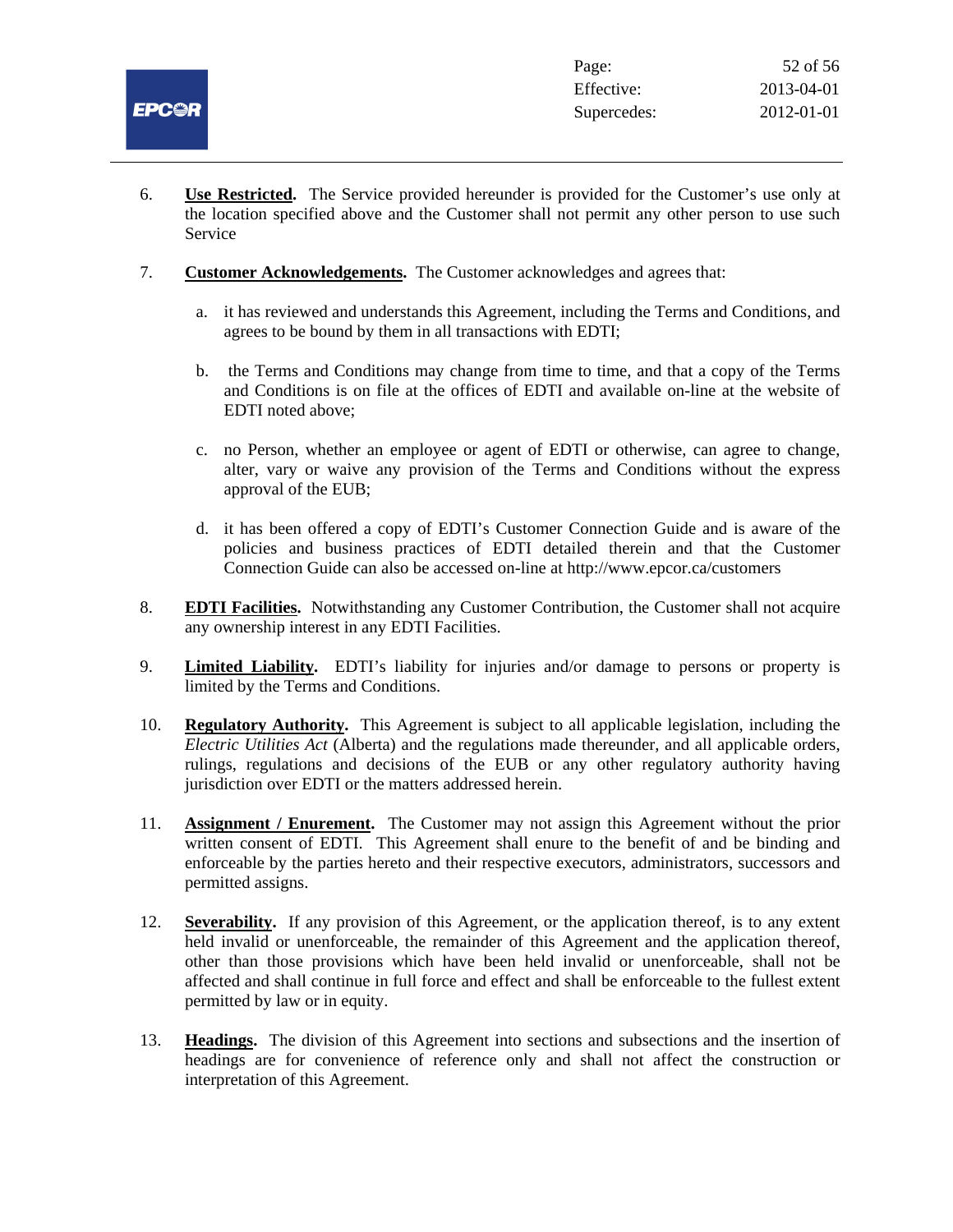

- 14. **Entire Agreement / Modification.** This Agreement, including the Terms and Conditions as amended from time to time, constitutes the entire agreement between the parties and supersedes all prior agreements between the Customer and EDTI for provision of the Service. Except for modifications of the Terms and Conditions, which may be made in accordance with the provisions thereof, no modification or alternation of this Agreement shall be binding on either party unless reduced to writing and signed by the parties hereto.
- 15. **Notice.** All notices required pursuant to this Agreement shall be in writing and shall be given personally, by facsimile or by prepaid registered mail addressed to the party for which the notice is intended to its address designated below or to such other address as may be substituted by notice given in accordance with this provision.

 **EPCOR Distribution & Transmission Inc**. 2000 – 10423 101 Street

 Edmonton, Alberta  **T5H 0E8**

| <b>Contact Name:</b>                                   | <b>Customer Engineering Services</b> |                                                                                                  |  |
|--------------------------------------------------------|--------------------------------------|--------------------------------------------------------------------------------------------------|--|
| Telephone No.:                                         | $(780)412 - 3500$                    | $\boldsymbol{Fax\,No.}$ :<br>$(780)412 - 3250$                                                   |  |
| <b>Customer Name:</b><br><b>Address:</b>               |                                      |                                                                                                  |  |
| (Address)                                              | <b>Customer Name</b>                 |                                                                                                  |  |
| <b>Contact Name:</b><br><b>Alternate Contact Name:</b> |                                      |                                                                                                  |  |
| <b>Telephone No.:</b>                                  |                                      | Alternate:                                                                                       |  |
| $\boldsymbol{F}$ ax No.:                               |                                      | Alternate:                                                                                       |  |
|                                                        |                                      | IN WITNESS WHEREOF the parties have executed this Agreement as of the day first above mentioned. |  |

| <b>[customer Name]</b> | <b>EPCOR Distribution &amp; Transmission Inc.</b> |  |
|------------------------|---------------------------------------------------|--|
| Per:                   | Per:                                              |  |
| Name:                  | Name:                                             |  |
| <b>Title:</b>          | Title:                                            |  |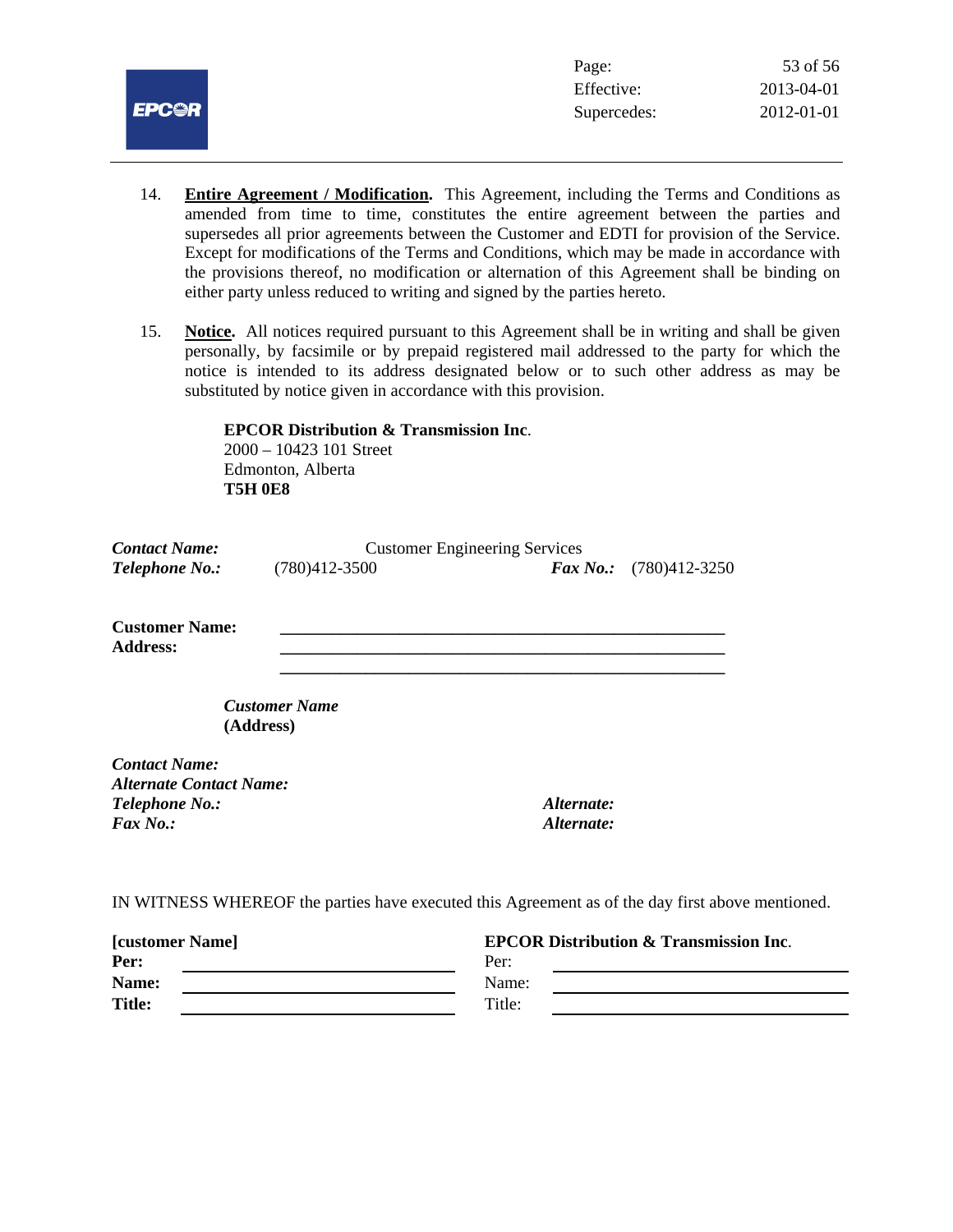

#### **SCHEDULE C — Agreement for Distribution Connection Service**

EPCOR Distribution & Transmission Inc. 2000 – 10423 101 Street Edmonton, Alberta T5H 0E8

#### **Re: Agreement for Distribution Connection Service**

| <b>Customer Name:</b> The Customer Name:                        |            | (the "Customer") |
|-----------------------------------------------------------------|------------|------------------|
| Site<br>Address:<br>"Site")                                     |            | (the             |
| Main Contact Name:<br>Telephone No.:<br>Alternate Contact Name: | Alternate: | Fax: No:         |
| Telephone No.:                                                  | Alternate: | Fax: No:         |

Thank you for your request that EPCOR Distribution & Transmission Inc. ("EDTI") connect your Site to EDTI's electric distribution system.

EDTI connects sites and provides distribution access service pursuant to its Distribution Tariff, which includes the Terms and Conditions for Distribution Connection Services (the "DCS Terms and Conditions"), Distribution Tariff Policies, Rate Schedules and Fee Schedule as revised from time to time and approved by the Alberta Utilities Commission ("AUC") under the *Electric Utilities Act* (Alberta). This Electric Service Agreement is subject to those documents, and both EDTI and the Customer are bound by the provisions of those documents. Those documents in their most current form are posted on EDTI's website at:

#### **http://www.epcor.com/power/rates-tariffs/Pages/access.aspx**

The Customer agrees to obtain from EDTI, and EDTI agrees to provide to the Customer, Distribution Connection Service in relation to the Site in accordance with the provisions of this Agreement.

The Forecast Peak Demand for the Site will be \_\_\_\_\_\_\_\_\_\_\_\_\_\_\_\_\_\_\_\_\_\_\_\_\_\_\_\_\_.

This Agreement may be terminated by EDTI or the Customer in accordance with section 14 of the DCS Terms and Conditions. Termination of this Agreement will be subject to the Exit Charges as outlined in Section 14 of the DCS Terms and Conditions. For the purposes of section 13.1 of the DCS Terms and Conditions, the initial term of this Agreement will be 15 years from the In-Service Date (the date on which the Customer specifies service is to be available or the date the service is actually available, whichever is later). The Customer may not assign this Agreement without the prior written consent of EDTI.

EDTI requires that [CUSTOMER NAME] indicate its understanding and acceptance of the contents of this Agreement by signing in the appropriate space below. [CUSTOMER NAME] represents that the person signing this Agreement on [CUSTOMER NAME]'s behalf is properly authorized to do so.

EPCOR Distribution & Transmission Inc.